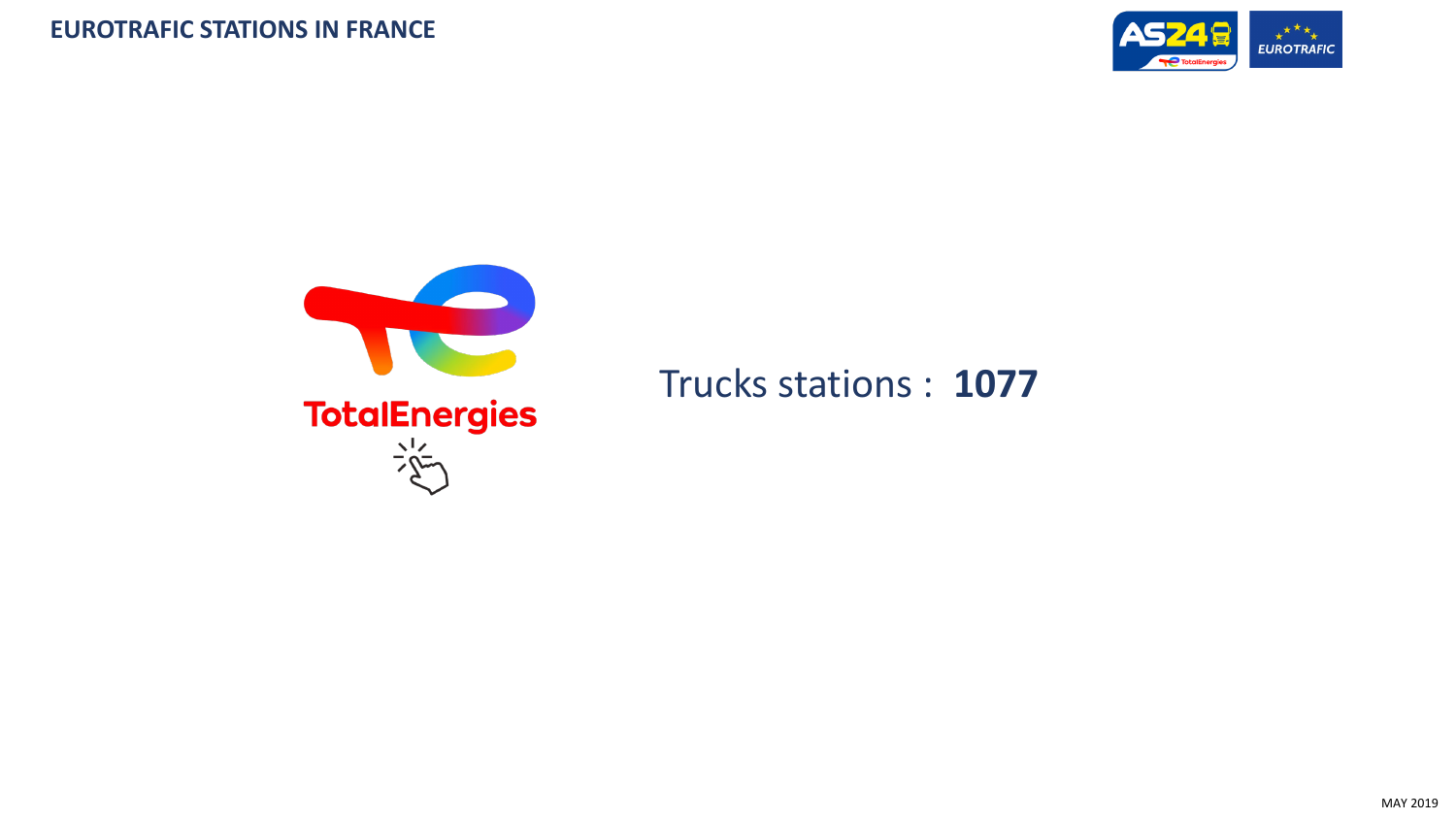## **EUROTRAFIC TRUCK STATIONS IN FRANCE**



| <b>Name</b>                             | <b>Brand</b>         | <b>Country Code</b> | <b>City</b>                  | <b>Zip Code</b> | <b>Address 1</b>                    | Latitude | Longitude |
|-----------------------------------------|----------------------|---------------------|------------------------------|-----------------|-------------------------------------|----------|-----------|
| <b>TOTAL ACCESS HALLUIN FR</b>          | <b>TOTAL ACCESS</b>  | <b>FR</b>           | <b>HALLUIN</b>               | 59250           | AV DE L'ABBE LEMIRE                 |          |           |
| <b>SARL BIROT RAYMOND</b>               | <b>TOTALENERGIES</b> | <b>FR</b>           | SAINT AFFRIQUE               | 12400           | 131 AVENUE LUCIEN GALTIER.          | 43.9572  | 2.8748    |
| <b>RELAIS BEAUCAIRE.</b>                | <b>TOTAL ACCESS</b>  | <b>FR</b>           | <b>BEAUCAIRE</b>             | 30300           | 16, AVENUE DE FARCIENNES            | 43.8117  | 4.6346    |
| RELAIS ST SERVAN LA BALUE               | <b>TOTAL ACCESS</b>  | <b>FR</b>           | <b>SAINT MALO</b>            | 35400           | 18, RUE DE LA BALUE                 | 48.6286  | $-2.0053$ |
| <b>RELAIS LES TROIS MARCHES</b>         | <b>TOTAL ACCESS</b>  | <b>FR</b>           | <b>VEZIN LE COQUET</b>       | 35132           | <b>ROUTE DE LORIENT</b>             | 48.1051  | $-1.7433$ |
| <b>RELAIS COGNAC CORDERIE</b>           | <b>TOTALENERGIES</b> | <b>FR</b>           | COGNAC                       | 16100           | <b>43 ALLEE DE LA CORDERIE</b>      | 45.6926  | $-0.3282$ |
| <b>RELAIS PERIGUEUX LE TOULONS</b>      | <b>TOTAL ACCESS</b>  | <b>FR</b>           | <b>PERIGUEUX</b>             | 24000           | 138 RUE PIERRE SEMARD LE TOULONS    | 45.1974  | 0.701     |
| <b>RELAIS DE LONGJUMEAU</b>             | <b>TOTAL ACCESS</b>  | <b>FR</b>           | <b>BALLAINVILLIERS</b>       | 91160           | <b>ROUTE D'ORLEANS 31</b>           | 48.6775  | 2.2822    |
| <b>RELAIS DE PORTET OUEST</b>           | <b>TOTALENERGIES</b> | <b>FR</b>           | PORTET SUR GARONNE           | 31120           | <b>106 ROUTE D'ESPAGNE</b>          | 43.5245  | 1.3986    |
| <b>RELAIS RAMONVILLE ST AGNE</b>        | <b>TOTALENERGIES</b> | <b>FR</b>           | <b>RAMONVILLE SAINT AGNE</b> | 31520           | 98 AVENUE TOLOSANE                  | 43.5401  | 1.4795    |
| <b>RELAIS DES ETATS UNIS</b>            | <b>TOTAL ACCESS</b>  | <b>FR</b>           | <b>TOULOUSE</b>              | 31200           | 353 AVENUE DES ETATS UNIS           | 43.6578  | 1.4197    |
| <b>RELAIS DE NORMANDIE</b>              | <b>TOTAL ACCESS</b>  | <b>FR</b>           | <b>EVREUX</b>                | 27000           | <b>BOULEVARD DE NORMANDIE</b>       | 49.0187  | 1.1398    |
| <b>RELAIS ARVEYRES LA ROTONDE</b>       | <b>TOTALENERGIES</b> | <b>FR</b>           | <b>ARVEYRES</b>              | 33500           | RD2089                              | 44.9126  | $-0.2556$ |
| RELAIS ST ANDRE DE CUBZAC               | <b>TOTALENERGIES</b> | <b>FR</b>           | ST ANDRE DE CUBZAC           | 33240           | <b>4 RUE NATIONALE</b>              | 44.9894  | $-0.4492$ |
| <b>SAS STATION DU VALOIS</b>            | <b>TOTALENERGIES</b> | <b>FR</b>           | <b>VILLERS COTTERETS</b>     | 02600           | 85 RUE DU GENERAL LECLERC           | 49.2555  | 3.0831    |
| SARL VAN WYNSBERGHE-CHERRONNET          | <b>TOTALENERGIES</b> | <b>FR</b>           | ST JULIEN LES VILLAS         | 10800           | 29 BLD DE DIJON                     | 48.2683  | 4.0882    |
| <b>RELAIS BAYONNE GUYENNE</b>           | <b>TOTAL ACCESS</b>  | <b>FR</b>           | <b>BAYONNE</b>               | 64100           | <b>6 AVENUE LOUIS DE FOIX</b>       | 43.5049  | $-1.467$  |
| <b>RELAIS BAYONNE STE CROIX STATION</b> | <b>TOTAL ACCESS</b>  | <b>FR</b>           | <b>BAYONNE</b>               | 64100           | 20, AVENUE MARECHAL JUIN            | 43.4925  | $-1.4588$ |
| <b>SARL ESSENJY</b>                     | <b>TOTALENERGIES</b> | <b>FR</b>           | <b>BAYONNE</b>               | 64100           | 125 AVENUE HENRI DE NAVARRE - RN117 | 43.5118  | $-1.4403$ |
| SARL EXPL DES ETS GUIRAUD ET FILS       | <b>TOTALENERGIES</b> | <b>FR</b>           | <b>OLORON STE MARIE</b>      | 64400           | AVENUE CHARLES MOUREU               | 43.1906  | $-0.6174$ |
| RELAIS NICE ARMEE DES ALPES.            | <b>TOTALENERGIES</b> | <b>FR</b>           | <b>NICE</b>                  | 06000           | 10 BOULEVARD ARMEE DES ALPES        | 43.7069  | 7.2925    |
| <b>SARL GGE PAMBRUN</b>                 | <b>TOTALENERGIES</b> | <b>FR</b>           | <b>PARDIES</b>               | 64150           | <b>RD33</b>                         | 43.3687  | $-0.5848$ |
| <b>RELAIS DIVES-SUR-MER</b>             | <b>TOTALENERGIES</b> | <b>FR</b>           | <b>DIVES SUR MER</b>         | 14160           | 106, RUE DU GENERAL DE GAULLE       | 49.2854  | $-0.1095$ |
| <b>RELAIS CHARTRES MERMOZ</b>           | <b>TOTAL ACCESS</b>  | <b>FR</b>           | <b>CHARTRES</b>              | 28000           | 34 AVENUE JEAN MERMOZ               | 48.4495  | 1.5062    |
| <b>RELAIS COMPIEGNE</b>                 | <b>TOTAL ACCESS</b>  | <b>FR</b>           | <b>COMPIEGNE</b>             | 60200           | <b>142 RUE DE PARIS</b>             | 49.4066  | 2.8122    |
| RELAIS LE MESNIL-ESNARD                 | <b>TOTAL ACCESS</b>  | <b>FR</b>           | LE MESNIL ESNARD             | 76240           | <b>37 ROUTE DE PARIS</b>            | 49.4066  | 1.1491    |
| <b>RELAIS MORET SUR LOING 1</b>         | <b>TOTAL ACCESS</b>  | <b>FR</b>           | <b>ECUELLES</b>              | 77250           | <b>RD 606</b>                       | 48.3641  | 2.8533    |
| <b>RELAIS MORET SUR LOING 2</b>         | <b>TOTAL ACCESS</b>  | <b>FR</b>           | <b>ECUELLES</b>              | 77250           | RD 606 - SENS PROVINCE PARIS        | 48.3644  | 2.8543    |
| <b>RELAIS MAULETTE HOUDAN</b>           | <b>TOTAL ACCESS</b>  | <b>FR</b>           | <b>HOUDAN</b>                | 78550           | 22 AVENUE GERARD ANNEL - D 912      | 48.7923  | 1.6212    |
| <b>RELAIS APPOIGNY</b>                  | <b>TOTAL ACCESS</b>  | <b>FR</b>           | <b>APPOIGNY</b>              | 89380           | <b>29 ROUTE DE PARIS</b>            | 47.881   | 3.5282    |
| <b>RELAIS CLAMART TREBIGNAUD 2</b>      | <b>TOTAL ACCESS</b>  | <b>FR</b>           | <b>CLAMART</b>               | 92140           | <b>1 AVENUE CLAUDE TREBIGNAUD</b>   | 48.7922  | 2.2522    |
| <b>RELAIS BOULOGNE SUR MER DAUNOU</b>   | <b>TOTALENERGIES</b> | <b>FR</b>           | <b>BOULOGNE SUR MER</b>      | 62200           | 2 BOULEVARD DAUNOU                  | 50.7189  | 1.6093    |
| RELAIS ABBEVILLE REPUBLIQUE             | <b>TOTAL ACCESS</b>  | <b>FR</b>           | ABBEVILLE                    | 80100           | 205 BLD DE LA REPUBLIQUE            | 50.1132  | 1.8292    |
| SARL GODEFROY                           | <b>TOTALENERGIES</b> | <b>FR</b>           | <b>VERSON</b>                | 14790           | 62, RUE DU GENERAL LECLERC          | 49.156   | $-0.4501$ |
| SA SAJA GGE DE L EXTENSION EST          | <b>TOTALENERGIES</b> | <b>FR</b>           | <b>JOIGNY</b>                | 89300           | <b>31 AVENUE JEAN HEMERY</b>        | 47.9777  | 3.4106    |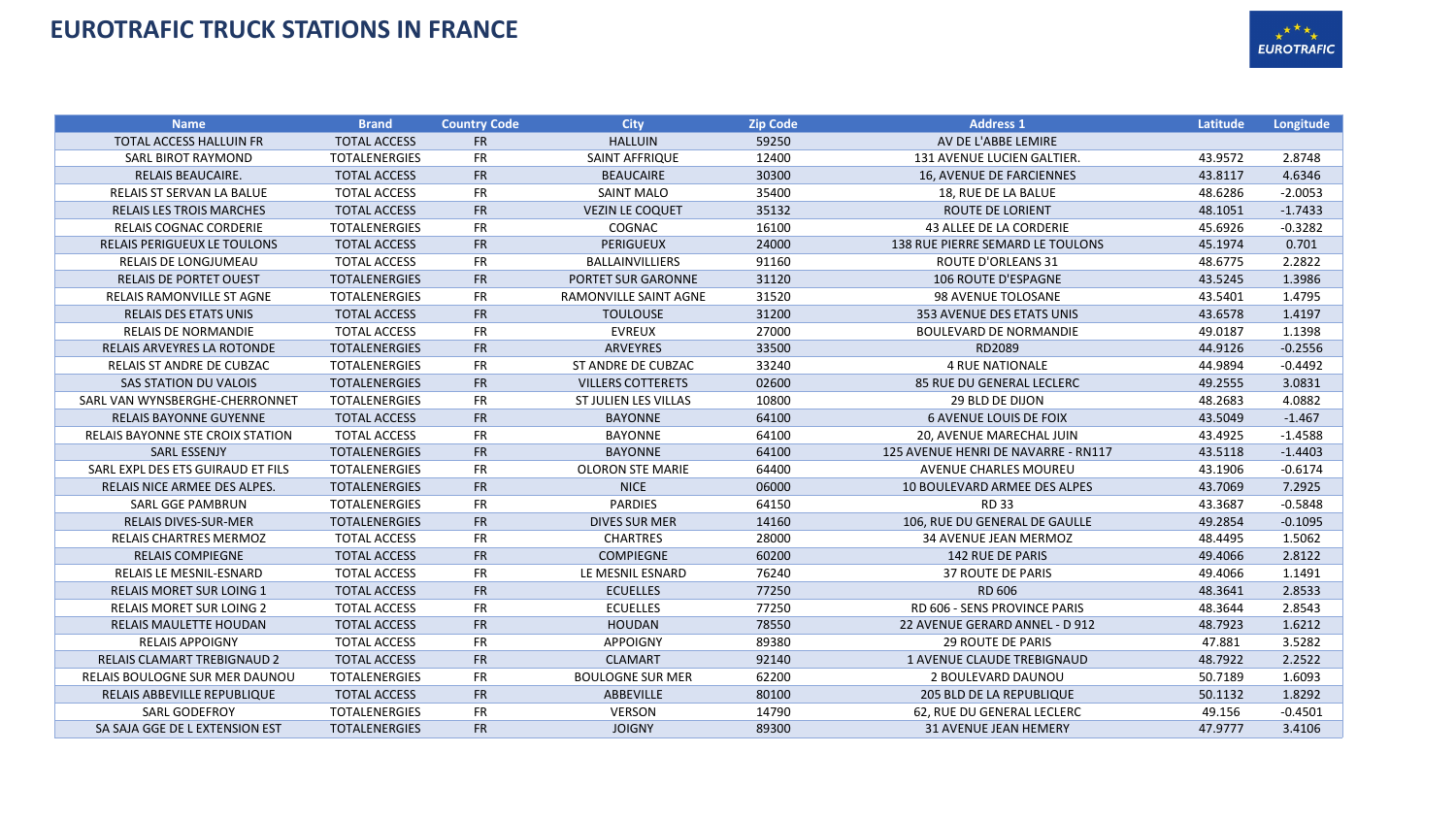

| <b>Name</b>                         | <b>Brand</b>         | <b>Country Code</b> | <b>City</b>              | <b>Zip Code</b> | <b>Address 1</b>                         | Latitude | Longitude |
|-------------------------------------|----------------------|---------------------|--------------------------|-----------------|------------------------------------------|----------|-----------|
| <b>RELAIS ST OMER MADELEINES</b>    | <b>TOTAL ACCESS</b>  | <b>FR</b>           | <b>ST OMER</b>           | 62500           | 1, RUE DES MADELEINES                    | 50.7442  | 2.26      |
| <b>RELAIS DES CIGALES</b>           | <b>TOTAL ACCESS</b>  | <b>FR</b>           | <b>ARLES</b>             | 13200           | 99 AVENUE DE STALINGRAD                  | 43.6907  | 4.6375    |
| <b>RELAIS DE VENDARGUES</b>         | <b>TOTAL ACCESS</b>  | <b>FR</b>           | <b>VENDARGUES</b>        | 34740           | 7 ROUTE DEPARTEMENTALE 613               | 43.6537  | 3.9666    |
| M. CHOUCHANE PHILIPPE               | <b>TOTALENERGIES</b> | <b>FR</b>           | <b>VIAS</b>              | 34450           | <b>12 AVENUE DE BEZIERS</b>              | 43.3137  | 3.4176    |
| <b>RELAIS STE CROIX</b>             | <b>TOTALENERGIES</b> | <b>FR</b>           | <b>CASSIS</b>            | 13260           | <b>QUARTIER STE CROIX</b>                | 43.2214  | 5.5436    |
| <b>RELAIS ORSAN</b>                 | <b>TOTAL ACCESS</b>  | <b>FR</b>           | <b>ORSAN</b>             | 30200           | <b>ROUTE D'AVIGNON - RN580</b>           | 44.1382  | 4.667     |
| <b>RELAIS PARC DE LESIGNY</b>       | <b>TOTAL ACCESS</b>  | <b>FR</b>           | <b>LESIGNY</b>           | 77150           | AV DES HYVERNAUX                         | 48.7394  | 2.6071    |
| <b>RELAIS MONTATAIRE</b>            | <b>TOTAL ACCESS</b>  | <b>FR</b>           | <b>MONTATAIRE</b>        | 60160           | <b>33 AVENUE GUY MOQUET</b>              | 49.2559  | 2.4323    |
| SARL RELAIS CHASSELAS               | <b>TOTALENERGIES</b> | <b>FR</b>           | <b>MOISSAC</b>           | 82200           | <b>43 AVENUE DU CHASSELAS</b>            | 44.1099  | 1.1025    |
| RELAIS ST GERMAIN EN LAYE ROOSEVELT | <b>TOTALENERGIES</b> | <b>FR</b>           | SAINT GERMAIN EN LAYE    | 78100           | 122 AV.DU PRESIDENT ROOSEVELT            | 48.8997  | 2.0756    |
| SARL GARAGE PHELIPPEAU              | <b>TOTALENERGIES</b> | <b>FR</b>           | LA ROCHE SUR YON         | 85000           | RUE SAVARY DE L'EPINERAYE                | 46.6536  | $-1.4446$ |
| <b>RELAIS MASSY MONTSOURIS</b>      | <b>TOTAL ACCESS</b>  | <b>FR</b>           | <b>MASSY</b>             | 91300           | <b>40 ROUTE DE PALAISEAU</b>             | 48.7283  | 2.2454    |
| <b>RELAIS MONTREUIL SUEUR</b>       | <b>TOTAL ACCESS</b>  | <b>FR</b>           | <b>MONTREUIL</b>         | 93100           | <b>48-54 BOULEVARD THEOPHILE SUEUR</b>   | 48.8687  | 2.4703    |
| SASU GMLS STATION DUPLAN            | <b>TOTALENERGIES</b> | <b>FR</b>           | RAMATUELLE               | 83350           | <b>LA PLAINE</b>                         | 43.2145  | 6.6455    |
| <b>SARL MACON</b>                   | <b>TOTALENERGIES</b> | <b>FR</b>           | <b>SAINT LO</b>          | 50000           | <b>ROUTE DE VILLEDIEU</b>                | 49.1021  | $-1.1154$ |
| <b>RELAIS ST GAUDENS EST</b>        | <b>TOTAL ACCESS</b>  | <b>FR</b>           | <b>ST GAUDENS</b>        | 31800           | <b>80 BIS AVENUE FRANCOIS MITTERRAND</b> | 43.1106  | 0.7368    |
| <b>RELAIS BALMA</b>                 | <b>TOTAL ACCESS</b>  | <b>FR</b>           | <b>BALMA</b>             | 31130           | <b>43 AVENUE DES AEROSTIERS</b>          | 43.6097  | 1.4927    |
| RELAIS VILLENEUVE D'ASCQ            | <b>TOTAL ACCESS</b>  | <b>FR</b>           | VILLENEUVE D'ASCQ        | 59650           | 76, RUE JEAN JAURES                      | 50.6594  | 3.1356    |
| <b>SAS MANCHE AUTOS</b>             | <b>TOTALENERGIES</b> | <b>FR</b>           | <b>GRANVILLE</b>         | 50400           | ZI RN 24 BIS                             | 48.838   | $-1.5652$ |
| EURL J.P.G. ANDREOTTI               | <b>TOTALENERGIES</b> | <b>FR</b>           | <b>REMOULINS</b>         | 30210           | <b>86 AVENUE, GEOFFROY PERRET</b>        | 43.939   | 4.5697    |
| <b>RELAIS D'EIRAM</b>               | <b>TOTALENERGIES</b> | <b>FR</b>           | <b>CARBON BLANC</b>      | 33560           | <b>AVENUE DES GRIFFONS</b>               | 44.8901  | $-0.516$  |
| <b>SARL NOEL</b>                    | <b>TOTALENERGIES</b> | <b>FR</b>           | ARCIS SUR AUBE           | 10700           | <b>9 RUE DE BRIENNE</b>                  | 48.5363  | 4.145     |
| <b>SAS ALKAN CARBURANT 2</b>        | <b>TOTALENERGIES</b> | <b>FR</b>           | <b>ROMORANTIN</b>        | 41200           | 4 AV DE VILLEFRANCHE                     | 47.3532  | 1.7444    |
| SAS ETS DROUILLEAU PHILIPPE         | <b>TOTALENERGIES</b> | <b>FR</b>           | AMILLY                   | 45200           | 511 RUE DE LA MERE DE DIEU               | 47.9781  | 2.7604    |
| <b>SARL PRISIAISE</b>               | <b>TOTALENERGIES</b> | <b>FR</b>           | <b>PERIERS</b>           | 50190           | RTE DE LESSAY                            | 49.1878  | $-1.4156$ |
| SAS PEYROT ET FILS                  | <b>TOTALENERGIES</b> | <b>FR</b>           | CARCASSONNE              | 11000           | AVENUE DU GENERAL LECLERC RN 113         | 43.2071  | 2.3859    |
| SOC. EXPL. DU GARAGE THOMAS MARCEL  | <b>TOTALENERGIES</b> | <b>FR</b>           | <b>MALESHERBES</b>       | 45330           | <b>17 RUE ADOLPHE COCHERY</b>            | 48.2983  | 2.4175    |
| <b>RELAIS TOULOUSE SUISSE</b>       | <b>TOTALENERGIES</b> | <b>FR</b>           | <b>TOULOUSE</b>          | 31200           | <b>103 BOULEVARD DE SUISSE</b>           | 43.6194  | 1.4232    |
| <b>RELAIS ORLEANS LA SOURCE</b>     | <b>TOTAL ACCESS</b>  | <b>FR</b>           | <b>ORLEANS LA SOURCE</b> | 45100           | 39, AV DU PRESIDENT JOHN KENNEDY         | 47.8425  | 1.925     |
| <b>RELAIS SANNOIS GABRIEL PERI</b>  | <b>TOTAL ACCESS</b>  | <b>FR</b>           | SANNOIS                  | 95110           | 82BLD GABRIEL PERI                       | 48.9634  | 2.2601    |
| <b>RELAIS CARNOT</b>                | <b>TOTALENERGIES</b> | <b>FR</b>           | <b>ELBEUF</b>            | 76500           | <b>43 COURS CARNOT</b>                   | 49.287   | 1.0133    |
| RELAIS MONTIGNY LES CORMEILLES      | TOTAL ACCESS         | <b>FR</b>           | MONTIGNY LES CORMEILLES  | 95370           | <b>177 BD VICTOR BORDIER</b>             | 48.9968  | 2.1891    |
| SARL GORRON AUTOMOBILES             | <b>TOTALENERGIES</b> | <b>FR</b>           | <b>GORRON</b>            | 53120           | 2. RUE DU DOUANIER ROUSSEAU              | 48.4107  | $-0.8086$ |
| <b>ETS EYCHENNE</b>                 | <b>TOTALENERGIES</b> | <b>FR</b>           | <b>PAMIERS</b>           | 09100           | <b>1 AVENUE DE TOULOUSE</b>              | 43.12    | 1.611     |
| ATELIERS CAUGANT SA                 | <b>TOTAL ACCESS</b>  | <b>FR</b>           | <b>BREST</b>             | 29200           | ANGLE BD EUROPE/AV.LE GORGEU             | 48.4105  | $-4.5155$ |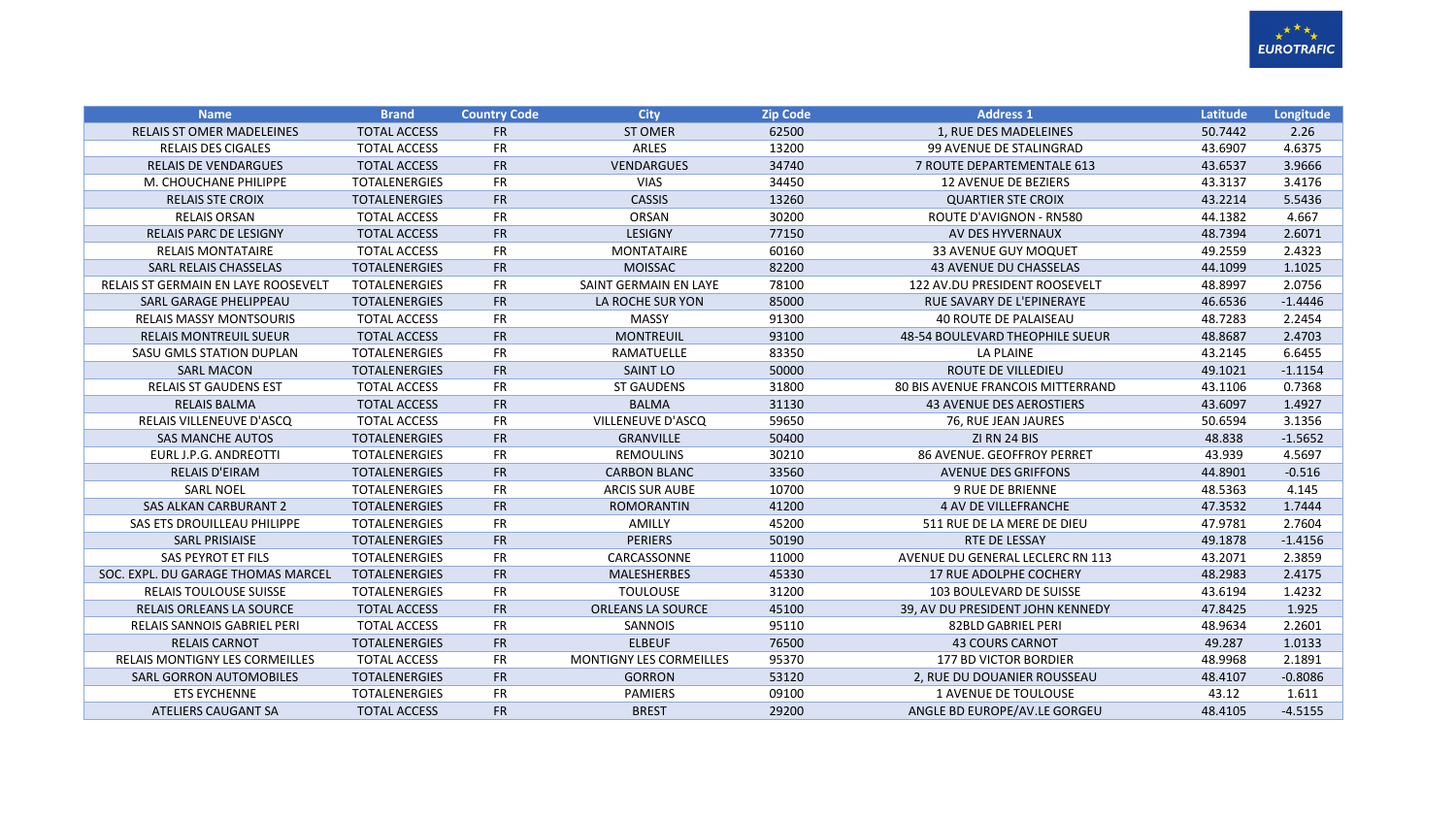

| <b>Name</b>                          | <b>Brand</b>         | <b>Country Code</b> | <b>City</b>                   | <b>Zip Code</b> | <b>Address 1</b>                       | Latitude | Longitude |
|--------------------------------------|----------------------|---------------------|-------------------------------|-----------------|----------------------------------------|----------|-----------|
| <b>SARL GARAGE SOHIER</b>            | <b>TOTALENERGIES</b> | <b>FR</b>           | <b>MERDRIGNAC</b>             | 22230           | 2 RUE DU PONT DE L'HIVET               | 48.1906  | $-2.4042$ |
| SARL GARAGE DE LA CROIX DE PIERRE    | <b>TOTALENERGIES</b> | <b>FR</b>           | <b>ST CALAIS</b>              | 72120           | AV CHARLES DE GAULLE                   | 47.9175  | 0.7457    |
| SAS RELAIS DU STADE.                 | <b>TOTALENERGIES</b> | <b>FR</b>           | <b>MILLAU</b>                 | 12100           | <b>144 BIS AVENUE JEAN JAURES</b>      | 44.1105  | 3.082     |
| M. GALOT PASCAL                      | <b>TOTALENERGIES</b> | <b>FR</b>           | <b>MORVILLERS ST SATURNIN</b> | 80290           | <b>ROUTE D'AUMALE RN 29</b>            | 49.7675  | 1.8006    |
| <b>RELAIS DU COUDRAY</b>             | <b>TOTALENERGIES</b> | <b>FR</b>           | <b>OLIVET</b>                 | 45160           | 3091 RUE MARCEL BELOT/RN 20            | 47.8405  | 1.9144    |
| SARL SIBAUTO                         | <b>TOTALENERGIES</b> | <b>FR</b>           | LA SEGUINIERE                 | 49280           | 38 AV DE NANTES                        | 47.0596  | $-0.9413$ |
| SARL TOSELLO GARAGE ST ROCH          | <b>TOTALENERGIES</b> | <b>FR</b>           | LE MUY                        | 83490           | <b>RN 7 LIEU DIT ST ROCH</b>           | 43.4704  | 6.5623    |
| SARL AUMONT COMBUSTIBLES             | <b>TOTALENERGIES</b> | <b>FR</b>           | <b>BRECEY</b>                 | 50370           | <b>6 RUE DE LA LIBERATION</b>          | 48.7259  | $-1.1665$ |
| <b>SASU DREAN</b>                    | <b>TOTALENERGIES</b> | <b>FR</b>           | PLOUHARNEL                    | 56720           | ROUTE DE CARNAC                        | 47.5895  | $-3.0938$ |
| <b>RELAIS DE ST ORENS</b>            | <b>TOTAL ACCESS</b>  | ${\sf FR}$          | ST ORENS DE GAMEVILLE         | 31650           | <b>5 AVENUE DE GAMEVILLE</b>           | 43.5552  | 1.5318    |
| <b>SASU STATION SERVICES RIANS</b>   | <b>TOTALENERGIES</b> | <b>FR</b>           | <b>RIANS</b>                  | 83560           | <b>QUARTIER SAINT ESPRIT</b>           | 43.6084  | 5.7572    |
| <b>RELAIS PARIS CLICHY</b>           | <b>TOTALENERGIES</b> | <b>FR</b>           | <b>PARIS</b>                  | 75017           | 190 AVENUE DE CLICHY                   | 48.8938  | 2.315     |
| RELAIS NEMOURS DE GAULLE             | <b>TOTALENERGIES</b> | <b>FR</b>           | <b>NEMOURS</b>                | 77140           | 10 AVENUE DU GENERAL DE GAULLE         | 48.2669  | 2.7083    |
| RELAIS VENCE LA ROCADE               | <b>TOTALENERGIES</b> | <b>FR</b>           | <b>VENCE</b>                  | 06140           | 891 ROUTE DE ST PAUL                   | 43.715   | 7.1174    |
| <b>REL.LES LISSES</b>                | <b>TOTALENERGIES</b> | <b>FR</b>           | <b>CORBEIL ESSONNES</b>       | 91100           | A6 - AIRE DES LISSES                   | 48.5942  | 2.4425    |
| <b>RELAIS TOURS SAINTE RADEGONDE</b> | <b>TOTALENERGIES</b> | <b>FR</b>           | <b>TOURS</b>                  | 37100           | <b>45 QUAI DE MARMOUTIER</b>           | 47.4042  | 0.7264    |
| <b>RELAIS HYERES PLAGE</b>           | <b>TOTALENERGIES</b> | <b>FR</b>           | <b>HYERES</b>                 | 83400           | <b>AVENUE DE L'AEROPORT 2379</b>       | 43.085   | 6.1484    |
| <b>RELAIS BRIVE SEMARD</b>           | <b>TOTAL ACCESS</b>  | <b>FR</b>           | <b>BRIVE</b>                  | 19100           | 108 AVENUE PIERRE SEMARD               | 45.155   | 1.5142    |
| <b>RELAIS RUEIL MALMAISON</b>        | <b>TOTALENERGIES</b> | <b>FR</b>           | <b>RUEIL MALMAISON</b>        | 92500           | 119 AVENUE DU PDT POMPIDOU             | 48.8682  | 2.199     |
| RELAIS SOLTERRE LA COMMODITE         | <b>TOTAL ACCESS</b>  | <b>FR</b>           | <b>SOLTERRE</b>               | 45700           | 63 RN 7                                | 47.9121  | 2.735     |
| RELAIS GOUSSAINVILLE A.SARRAUT       | <b>TOTAL ACCESS</b>  | <b>FR</b>           | GOUSSAINVILLE                 | 95190           | 182, AVENUE ALBERT SARRAUT             | 49.0376  | 2.4554    |
| <b>RELAIS FREJUS PROVENCE</b>        | <b>TOTAL ACCESS</b>  | <b>FR</b>           | <b>FREJUS</b>                 | 83600           | <b>632 AVENUE DE PROVENCE</b>          | 43.4276  | 6.7443    |
| <b>RELAIS TRANS EN PROVENCE</b>      | <b>TOTAL ACCESS</b>  | <b>FR</b>           | <b>TRANS EN PROVENCE</b>      | 83720           | <b>1593 ROUTE DE DRAGUIGNAN</b>        | 43.5133  | 6.4772    |
| <b>RELAIS NIMES AGEL</b>             | <b>TOTAL ACCESS</b>  | <b>FR</b>           | <b>NIMES</b>                  | 30900           | 2705 RTE DE MONTPELLIER                | 43.8103  | 4.3294    |
| <b>RELAIS EYSINES STAR</b>           | <b>TOTAL ACCESS</b>  | <b>FR</b>           | <b>EYSINES</b>                | 33320           | 388 ROUTE DU MEDOC                     | 44.8927  | $-0.6673$ |
| RELAIS SIX FOURS LA PLAGE            | <b>TOTALENERGIES</b> | FR                  | <b>SIX FOURS LES PLAGES</b>   | 83140           | RD 16 - 333 ROUTE DES SABLETTES.       | 43.0888  | 5.8524    |
| RELAIS NIMES LECLERC                 | <b>TOTAL ACCESS</b>  | ${\sf FR}$          | <b>NIMES</b>                  | 30000           | <b>390 AVENUE PIERRE MENDES FRANCE</b> | 43.8248  | 4.3787    |
| <b>RELAIS GIEN WILSON</b>            | <b>TOTAL ACCESS</b>  | <b>FR</b>           | GIEN                          | 45500           | 94 AVENUE PRESIDENT WILSON             | 47.6972  | 2.6319    |
| RELAIS DRAVEIL DE GAULLE             | <b>TOTAL ACCESS</b>  | <b>FR</b>           | <b>DRAVEIL</b>                | 91210           | 108 AV DU GENERAL de GAULLE            | 48.6864  | 2.4033    |
| <b>RELAIS LA COMTADINE</b>           | <b>TOTALENERGIES</b> | <b>FR</b>           | ORANGE                        | 84100           | AV DU MAL DE LATTRE DE TASSIGNY 1023   | 44.1511  | 4.8027    |
| RELAIS BORMES-LES-MIMOSAS            | <b>TOTAL ACCESS</b>  | <b>FR</b>           | <b>BORMES LES MIMOSAS</b>     | 83230           | 78 AVENUE LOU MISTRAOU                 | 43.1395  | 6.3568    |
| RELAIS AIX EN PR.GAMBETTA            | <b>TOTAL ACCESS</b>  | <b>FR</b>           | <b>AIX EN PROVENCE</b>        | 13100           | 122 COURS GAMBETTA                     | 43.519   | 5.4622    |
| <b>RELAIS PARIS CRIMEE</b>           | <b>TOTALENERGIES</b> | <b>FR</b>           | <b>PARIS</b>                  | 75019           | 252-254 RUE DE CRIMEE                  | 48.8951  | 2.3725    |
| <b>LIBOURNE FAYAT</b>                | TOTALENERGIES        | <b>FR</b>           | <b>LIBOURNE CEDEX</b>         | 33502           | AVENUE DU GAL DE GAULLE-BP 16          | 44.8977  | $-0.2088$ |
| <b>RELAIS LIMOGES GROSSEREIX</b>     | <b>TOTAL ACCESS</b>  | <b>FR</b>           | <b>LIMOGES</b>                | 87280           | Avenue Georges Guingouin 25            | 45.8979  | 1.2947    |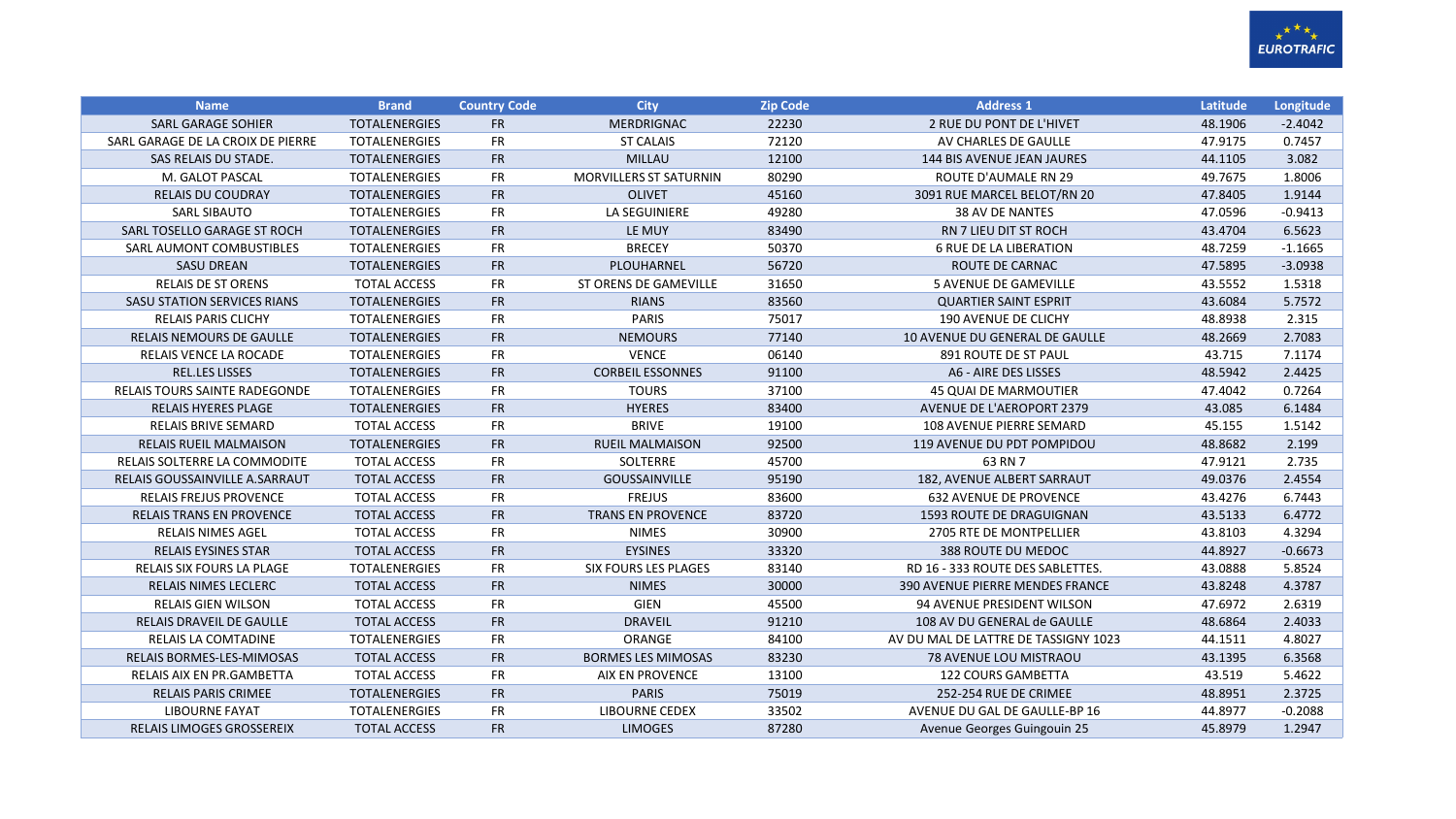

| <b>Name</b>                         | <b>Brand</b>         | <b>Country Code</b> | <b>City</b>                | <b>Zip Code</b> | <b>Address 1</b>                        | Latitude | Longitude |
|-------------------------------------|----------------------|---------------------|----------------------------|-----------------|-----------------------------------------|----------|-----------|
| <b>RELAIS GRANDE FOLIE</b>          | <b>TOTAL ACCESS</b>  | <b>FR</b>           | ST GERMAIN LES ARPAJON     | 91180           | <b>RN 20</b>                            | 48.6093  | 2.2528    |
| <b>RELAIS DU JER</b>                | <b>TOTAL ACCESS</b>  | <b>FR</b>           | <b>LOURDES</b>             | 65100           | 25 BOULEVARD DE LAPACCA                 | 43.0972  | $-0.0381$ |
| <b>REL.LANCON DE PROVENCE EST</b>   | <b>TOTALENERGIES</b> | <b>FR</b>           | <b>LANCON DE PROVENCE</b>  | 13680           | A7 - AIRE DE LANCON DE PROVENCE         | 43.5899  | 5.1935    |
| <b>REL.RUNGIS DELTA</b>             | <b>TOTALENERGIES</b> | <b>FR</b>           | <b>RUNGIS</b>              | 94150           | A106 - AIRE RUNGIS DELTA PONDORLY       | 48.7581  | 2.3475    |
| <b>RELAIS BOURGES CAMPING</b>       | <b>TOTAL ACCESS</b>  | <b>FR</b>           | <b>BOURGES</b>             | 18000           | <b>BOULEVARD DE L'INDUSTRIE</b>         | 47.0726  | 2.3958    |
| RELAIS CHARANCE.                    | <b>TOTALENERGIES</b> | <b>FR</b>           | GAP                        | 05000           | 46 AV. DE PROVENCE                      | 44.5412  | 6.0575    |
| RELAIS PONT DE L'ARC.               | <b>TOTAL ACCESS</b>  | <b>FR</b>           | <b>AIX EN PROVENCE</b>     | 13090           | <b>RN8 PONT DE LARC</b>                 | 43.5086  | 5.4392    |
| RELAIS STE MARGUERITE GRENOBLE.     | <b>TOTAL ACCESS</b>  | <b>FR</b>           | <b>NICE</b>                | 06200           | <b>280 BOULEVARD DU MERCANTOUR</b>      | 43.6877  | 7.1973    |
| RELAIS DOUARNENEZ KERHARO           | <b>TOTAL ACCESS</b>  | ${\sf FR}$          | <b>DOUARNENEZ</b>          | 29100           | 4, RUE ETIENNE KERNOURS                 | 48.0808  | $-4.328$  |
| REL.PLOUGOUMELEN                    | <b>TOTALENERGIES</b> | <b>FR</b>           | PLOUGOUMELEN               | 56400           | RN 165 - AIRE DE PLOUGOUMELEN           | 47.6651  | $-2.9043$ |
| <b>RELAIS DE LA MOUNINE</b>         | <b>TOTALENERGIES</b> | ${\sf FR}$          | <b>BOUC BEL AIR</b>        | 13320           | 341 AV DE LA CROIX D OR                 | 43.4622  | 5.4072    |
| SARL ADOUR GRENADE AUTOMOBILES      | <b>TOTALENERGIES</b> | <b>FR</b>           | <b>GRENADE SUR L ADOUR</b> | 40270           | ROUTE DE MONT DE MARSAN                 | 43.7801  | $-0.4371$ |
| <b>RELAIS DE L'EGALITE</b>          | <b>TOTALENERGIES</b> | <b>FR</b>           | <b>TOURCOING</b>           | 59200           | 398, BOULEVARD DE L'EGALITE             | 50.7365  | 3.1692    |
| SARL GARAGE DE L'AUTO ENTENTE       | <b>TOTALENERGIES</b> | <b>FR</b>           | SAINT PIERRE DU MONT       | 40280           | 745 ROUTE DE SAINT SEVER                | 43.8768  | $-0.5059$ |
| <b>SARL GARAGE MOUNIER</b>          | <b>TOTALENERGIES</b> | <b>FR</b>           | <b>ROCHECHOUART</b>        | 87600           | <b>4 RUE CHARLES DE GAULLE</b>          | 45.8205  | 0.826     |
| <b>SARL NOGUES</b>                  | <b>TOTALENERGIES</b> | <b>FR</b>           | <b>IFFENDIC</b>            | 35750           | <b>ROUTE DE MONTFORT</b>                | 48.1314  | $-2.0251$ |
| SARL AUTOMOBILES DU COUASNON        | <b>TOTAL ACCESS</b>  | <b>FR</b>           | <b>BAUGE</b>               | 49150           | <b>5 RUE FOULQUES NERRA</b>             | 47.5391  | $-0.107$  |
| SAS S.A.C.O.A DES NATIONS           | <b>TOTALENERGIES</b> | <b>FR</b>           | MIGNE AUXANCES             | 86440           | <b>21 AVENUE DE LA LOGE</b>             | 46.6141  | 0.3152    |
| <b>SARL CYBER</b>                   | <b>TOTAL ACCESS</b>  | <b>FR</b>           | <b>AUXERRE</b>             | 89000           | 2 AVE JEAN MERMOZ                       | 47.8052  | 3.5831    |
| <b>ETS FRANCO ET FILS</b>           | <b>TOTALENERGIES</b> | <b>FR</b>           | CASTELNAUDARY              | 11400           | ROUTE DE CARCASSONNE                    | 43.3105  | 1.9707    |
| M. PAYCHENQ                         | <b>TOTALENERGIES</b> | <b>FR</b>           | <b>MONTREAL</b>            | 11290           | <b>AVENUE DU LAURAGAIS - RN 119</b>     | 43.2002  | 2.1399    |
| <b>SARL RS MILLON</b>               | <b>TOTALENERGIES</b> | <b>FR</b>           | <b>LESMONT</b>             | 10500           | RD 960                                  | 48.4282  | 4.4214    |
| <b>RELAIS LES RENARDIERES</b>       | <b>TOTAL ACCESS</b>  | <b>FR</b>           | <b>CHAMBRAY LES TOURS</b>  | 37170           | 340 AVENUE DU GRAND SUD-RD910           | 47.3162  | 0.7106    |
| RELAIS LE MANS RHIN DANUBE          | <b>TOTAL ACCESS</b>  | <b>FR</b>           | LE MANS                    | 72000           | 314 AV RHIN ET DANUBE                   | 48.0231  | 0.183     |
| <b>RELAIS DU VENTILLON</b>          | <b>TOTAL ACCESS</b>  | FR                  | <b>FOS SUR MER</b>         | 13270           | ZONE INDUST, SECT, 83 RN 568            | 43.4715  | 4.9078    |
| <b>RELAIS FOS SUR MER</b>           | <b>TOTAL ACCESS</b>  | <b>FR</b>           | <b>FOS SUR MER</b>         | 13270           | ZI - SECTEUR 83 - RN 568                | 43.4711  | 4.9075    |
| RELAIS ST JEAN DE LUZ CHANTACO      | <b>TOTALENERGIES</b> | <b>FR</b>           | ST JEAN DE LUZ             | 64500           | 26 AVENUE DE CHANTACO - RD0918          | 43.3824  | $-1.6493$ |
| <b>RELAIS ST OUEN MICHELET</b>      | <b>TOTALENERGIES</b> | <b>FR</b>           | <b>SAINT OUEN</b>          | 93400           | 56-74 AVENUE MICHELET                   | 48.9083  | 2.3439    |
| <b>SARL THERET FRERES</b>           | <b>TOTALENERGIES</b> | <b>FR</b>           | <b>CHATILLON SUR INDRE</b> | 36700           | ROUTE DE TOURS                          | 46.9915  | 1.1673    |
| <b>GRAND GARAGE BONDOUFLOIS</b>     | <b>TOTALENERGIES</b> | <b>FR</b>           | <b>BONDOUFLE</b>           | 91070           | 3 RUE DE VILLEROY                       | 48.6135  | 2.3772    |
| <b>RELAIS LA ROCHETTE MELUN</b>     | <b>TOTAL ACCESS</b>  | <b>FR</b>           | LA ROCHETTE                | 77000           | 27 BIS AVENUE DU GENERAL LECLERC. RD606 | 48.5227  | 2.6539    |
| <b>REL.LES TERRES DE GRAVES SUD</b> | <b>TOTALENERGIES</b> | <b>FR</b>           | PODENSAC                   | 33720           | A62 - AIRE DES TERRES DE GRAVES SUD     | 44.6466  | $-0.4371$ |
| RELAIS ARGENTEUIL CHATEAUBRIANT     | <b>TOTAL ACCESS</b>  | <b>FR</b>           | ARGENTEUIL                 | 95100           | 8 BLD DES MARTYRS DE CHATEAUBRIANT      | 48.9522  | 2.2129    |
| <b>RELAIS CHOLET TOURAINE</b>       | <b>TOTAL ACCESS</b>  | <b>FR</b>           | <b>CHOLET</b>              | 49300           | <b>BOULEVARD DE TOURAINE</b>            | 47.072   | $-0.857$  |
| SARL GARAGE ACR                     | <b>TOTALENERGIES</b> | <b>FR</b>           | <b>GAREOULT</b>            | 83136           | <b>BOULEVARD DE LA LIBERATION</b>       | 43.3306  | 6.0485    |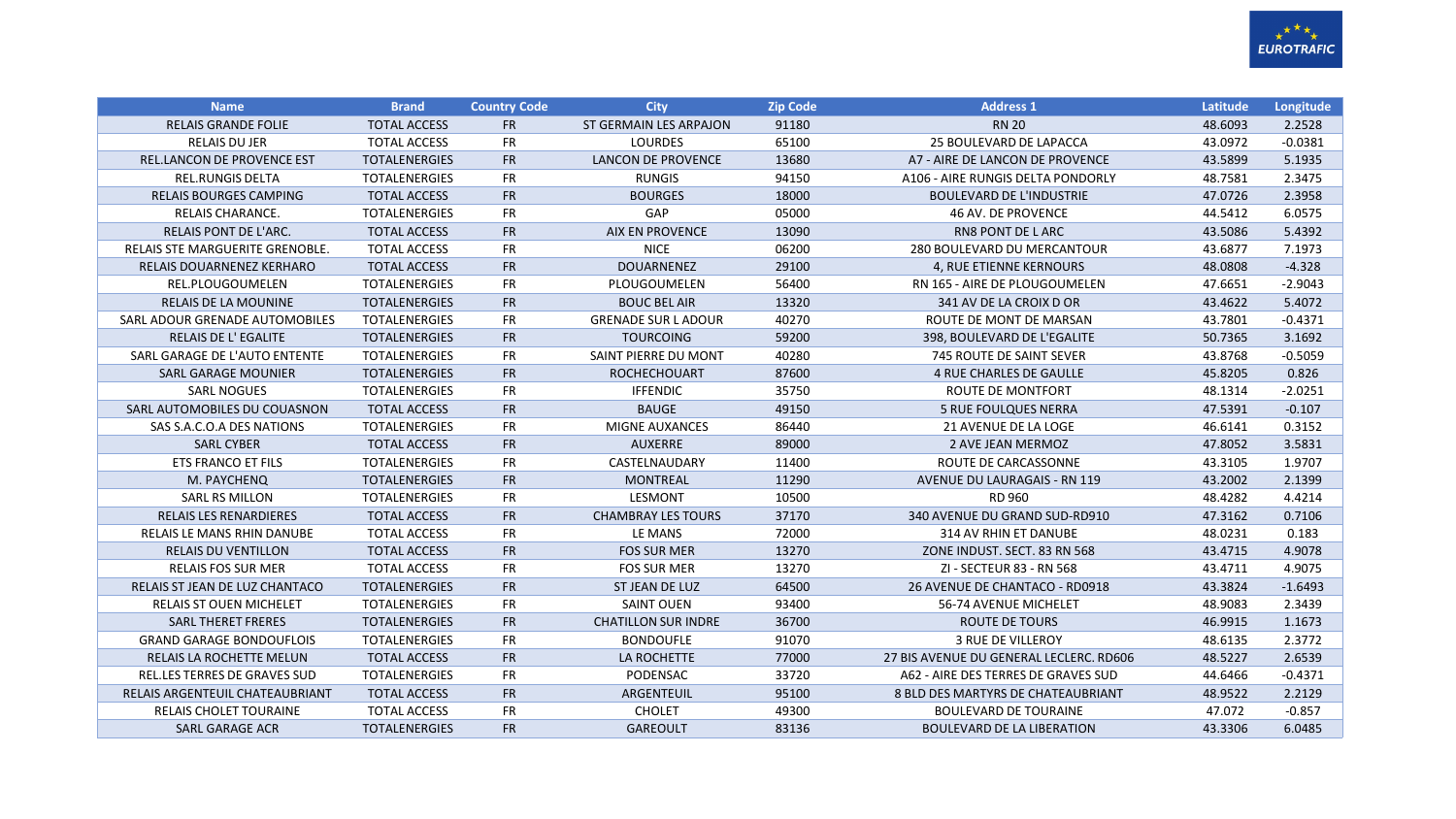

| <b>Name</b>                         | <b>Brand</b>         | <b>Country Code</b> | <b>City</b>                      | <b>Zip Code</b> | <b>Address 1</b>                     | Latitude | Longitude |
|-------------------------------------|----------------------|---------------------|----------------------------------|-----------------|--------------------------------------|----------|-----------|
| <b>RELAIS SAINT BREVIN HAUTIERE</b> | <b>TOTAL ACCESS</b>  | <b>FR</b>           | <b>ST BREVIN LES PINS</b>        | 44250           | <b>ROUTE BLEUE - LA HAUTIERE</b>     | 47.229   | $-2.1553$ |
| RELAIS CHEVILLY-LARUE DE GAULLE     | <b>TOTALENERGIES</b> | <b>FR</b>           | <b>CHEVILLY LARUE</b>            | 94550           | 14 AV DU GENERAL DE GAULLE           | 48.7729  | 2.3381    |
| SARL NOGENT SERVICES AUTOMOBILES    | <b>TOTALENERGIES</b> | <b>FR</b>           | LORMAYE                          | 28210           | <b>19 RUE DE VERDUN</b>              | 48.6496  | 1.5378    |
| SARL GARAGE DESSOMME                | <b>TOTALENERGIES</b> | <b>FR</b>           | YVRE L'EVEQUE                    | 72530           | <b>RN 23 RTE DE PARIS</b>            | 48.0117  | 0.2795    |
| <b>SARL GARAGE MAOUT</b>            | <b>TOTALENERGIES</b> | <b>FR</b>           | <b>LORIENT</b>                   | 56100           | <b>AVENUE LENINE</b>                 | 47.7616  | $-3.3775$ |
| RELAIS ORSAY LES ULIS 1 COURTABOEUF | <b>TOTAL ACCESS</b>  | <b>FR</b>           | LES ULIS                         | 91940           | 1av DE L'OCEANIE ZAC COURTABOEUF     | 48.6775  | 2.1976    |
| SAS PETROSUD FORMENTY               | <b>TOTALENERGIES</b> | <b>FR</b>           | ST LAURENT DE LA SALANQUE        | 66250           | <b>ROUTE DU BARCARES</b>             | 42.7726  | 3.0007    |
| RELAIS CHAMPAGNE LES FOSSES         | <b>TOTAL ACCESS</b>  | <b>FR</b>           | CHAMPAGNE                        | 72470           | RN 23-LES FOSSES                     | 48.0158  | 0.3283    |
| <b>GUEUDET AUTO NORMANDIE</b>       | <b>TOTALENERGIES</b> | <b>FR</b>           | PONT L'EVEQUE                    | 14130           | ZONE INDUSTRIELLE CD 579             | 49.2894  | 0.1939    |
| RELAIS BEAUCOUZE GRAND PIN          | <b>TOTAL ACCESS</b>  | <b>FR</b>           | <b>BEAUCOUZE</b>                 | 49070           | <b>RD 323- DIRECTION ANGERS</b>      | 47.4659  | $-0.6297$ |
| RELAIS VILLIERS LE BEL LES ERA      | <b>TOTAL ACCESS</b>  | <b>FR</b>           | <b>VILLIERS LE BEL</b>           | 95400           | <b>AVENUE DES ERABLES</b>            | 49.0028  | 2.3994    |
| M. TESSON OLIVIER                   | <b>TOTALENERGIES</b> | <b>FR</b>           | <b>OLONNE SUR MER</b>            | 85340           | <b>144 AVENUE FRANCOIS MITERRAND</b> | 46.5179  | $-1.7757$ |
| <b>ARCADIE LANNION</b>              | <b>TOTAL ACCESS</b>  | <b>FR</b>           | <b>LANNION CEDEX</b>             | 22302           | <b>ROUTE DE GUINGAMP</b>             | 48.7252  | $-3.4385$ |
| RELAIS VAL FLEURI.                  | <b>TOTALENERGIES</b> | <b>FR</b>           | <b>CAGNES SUR MER</b>            | 06800           | 53 AVENUE DU VAL FLEURI              | 43.6647  | 7.1714    |
| <b>SARL GARAGE PICAULT</b>          | <b>TOTALENERGIES</b> | <b>FR</b>           | <b>TRANGE</b>                    | 72650           | LE RELAIS DE LA LANDE - RN157        | 48.0215  | 0.1072    |
| <b>RELAIS OZOIR LA FERRIERE</b>     | <b>TOTALENERGIES</b> | <b>FR</b>           | <b>OZOIR LA FERRIERE</b>         | 77330           | <b>RN4 LIEUDIT L ERABLE</b>          | 48.7666  | 2.6523    |
| <b>RELAIS DE CHAMANT</b>            | <b>TOTALENERGIES</b> | <b>FR</b>           | <b>CHAMANT</b>                   | 60300           | <b>DEVIATION NORD DE SENLIS</b>      | 49.2208  | 2.5933    |
| <b>RELAIS JEAN ALTHEN</b>           | <b>TOTALENERGIES</b> | <b>FR</b>           | <b>AVIGNON</b>                   | 84000           | <b>RUE JEAN ALTHEN</b>               | 43.9294  | 4.8212    |
| <b>RELAIS NOISY LE GRAND</b>        | <b>TOTALENERGIES</b> | <b>FR</b>           | <b>NOISY LE GRAND</b>            | 93160           | RUE DU CENTRE/CENTRE REG MONT D'EST  | 48.838   | 2.5476    |
| RELAIS LE CANNET LA FRAYERE         | <b>TOTAL ACCESS</b>  | <b>FR</b>           | LE CANNET                        | 06110           | 24 BOULEVARD JEAN MOULIN             | 43.5625  | 6.9666    |
| SAS ISTREENNE DE DISTRIBUTION       | <b>TOTALENERGIES</b> | <b>FR</b>           | <b>ISTRES</b>                    | 13800           | <b>CARREFOUR FELIX GOUIN</b>         | 43.4995  | 4.9856    |
| SAS JEAN REDELE - BRIE              | <b>TOTALENERGIES</b> | <b>FR</b>           | <b>BRIE COMTE ROBERT</b>         | 77170           | 17 RUE DU GENERAL LECLERC            | 48.6978  | 2.6061    |
| <b>RELAIS DE GAULLE</b>             | <b>TOTALENERGIES</b> | <b>FR</b>           | ST LAURENT DU VAR                | 06700           | 702 AVENUE GENERAL DE GAULLE         | 43.6687  | 7.1922    |
| <b>RELAIS LIMOURS</b>               | <b>TOTALENERGIES</b> | <b>FR</b>           | <b>LIMOURS</b>                   | 91470           | <b>20 RUE DE CHARTRES</b>            | 48.6466  | 2.0687    |
| <b>FERREYRA ET SES FILS</b>         | <b>TOTALENERGIES</b> | <b>FR</b>           | <b>QUINCY SOUS SENART</b>        | 91480           | <b>61 RUE DE BRUNOY</b>              | 48.6773  | 2.5268    |
| <b>EASY PARE-BRISES ET SERVICES</b> | <b>TOTALENERGIES</b> | <b>FR</b>           | <b>VILLENEUVE SOUS DAMMARTIN</b> | 77230           | <b>ROUTE DE PARIS</b>                | 49.0333  | 2.636     |
| <b>RELAIS VELIZY</b>                | <b>TOTALENERGIES</b> | <b>FR</b>           | <b>VELIZY VILLACOUBLAY</b>       | 78140           | A86 - AIRE DE VELIZY OUEST           | 48.7814  | 2.1722    |
| <b>RELAIS D'IFS</b>                 | <b>TOTALENERGIES</b> | <b>FR</b>           | <b>IFS</b>                       | 14123           | 389, RUE DE CAEN                     | 49.1562  | $-0.3453$ |
| <b>RELAIS DAX CHAULET STAR</b>      | <b>TOTAL ACCESS</b>  | <b>FR</b>           | <b>DAX</b>                       | 40100           | <b>28 RUE GEORGES CHAULET</b>        | 43.7173  | $-1.0509$ |
| <b>RELAIS GARDIOLE.</b>             | <b>TOTALENERGIES</b> | FR                  | <b>FRONTIGNAN</b>                | 34110           | <b>12 BIS AVENUE DES VIGNERONS</b>   | 43.4456  | 3.752     |
| <b>SARL GARAGE CHARPENTIER</b>      | <b>TOTALENERGIES</b> | <b>FR</b>           | LE LUDE                          | 72800           | <b>43 AVENUE DE TALHOUET</b>         | 47.6467  | 0.146     |
| <b>RELAIS DES TEMPLIERS</b>         | <b>TOTALENERGIES</b> | <b>FR</b>           | <b>GISORS</b>                    | 27140           | <b>18 ROUTE DE DIEPPE</b>            | 49.2847  | 1.7826    |
| <b>AUTOMOTIVE 2.0</b>               | <b>TOTALENERGIES</b> | <b>FR</b>           | <b>CHARTRES</b>                  | 28000           | <b>106 RUE DU BOURGNEUF</b>          | 48.4642  | 1.4813    |
| PETITPAS TAVEIRA                    | <b>TOTALENERGIES</b> | <b>FR</b>           | LUISANT                          | 28600           | 101 AV DE LA REPUBLIQUE              | 48.4178  | 1.4658    |
| <b>RELAIS LA PETIOLE</b>            | <b>TOTAL ACCESS</b>  | <b>FR</b>           | LUNEL                            | 34400           | 487 AV.GAL. DE GAULLE RN 113         | 43.6788  | 4.1432    |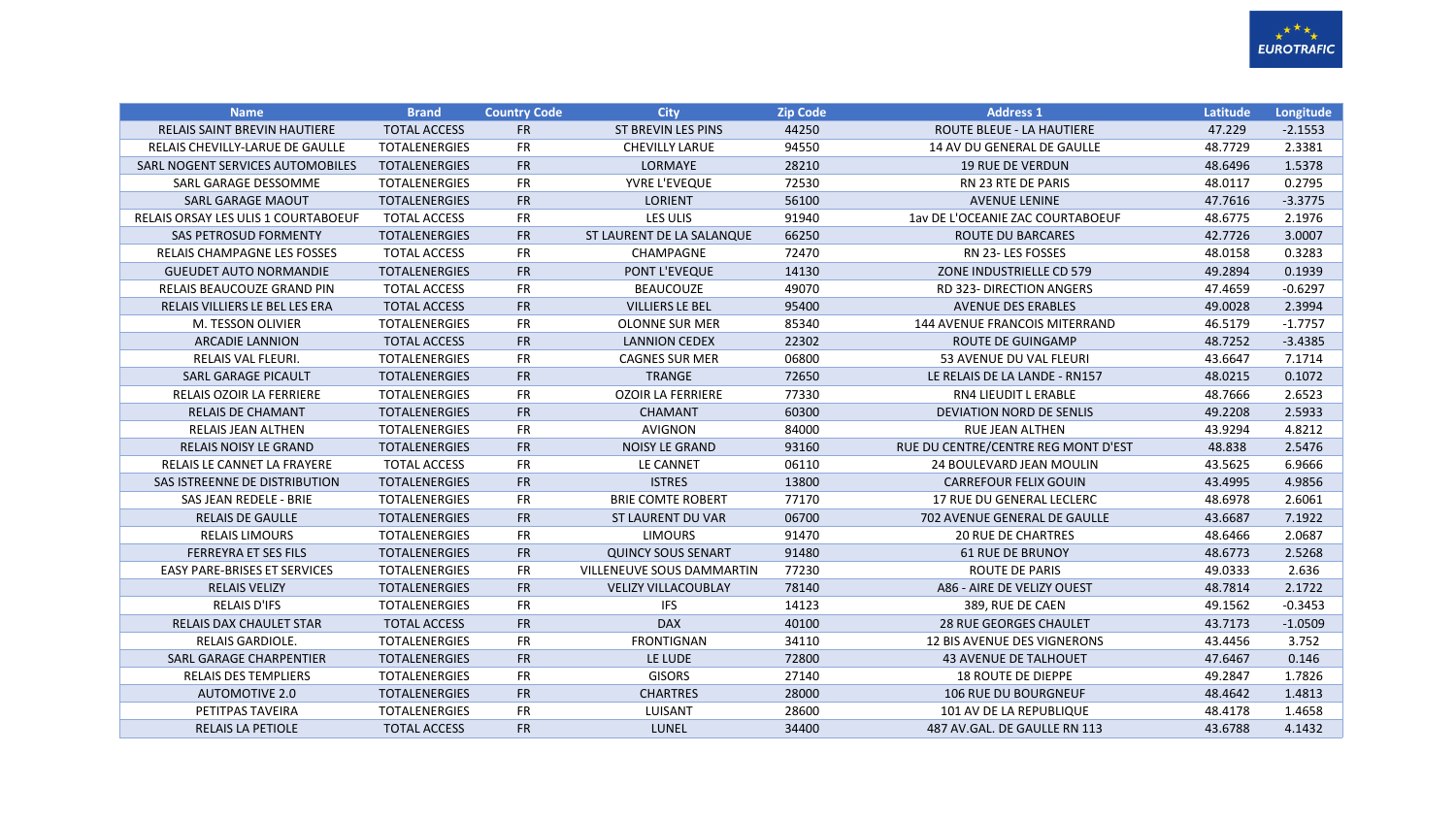

| <b>Name</b>                    | <b>Brand</b>         | <b>Country Code</b> | <b>City</b>                   | <b>Zip Code</b> | <b>Address 1</b>                            | Latitude | Longitude |
|--------------------------------|----------------------|---------------------|-------------------------------|-----------------|---------------------------------------------|----------|-----------|
| <b>RELAIS CESSON SEVIGNE</b>   | <b>TOTALENERGIES</b> | <b>FR</b>           | <b>CESSON SEVIGNE</b>         | 35510           | <b>27 RTE DE RENNES</b>                     | 48.114   | $-1.6137$ |
| <b>RELAIS CROIX FOUCREAU</b>   | <b>TOTAL ACCESS</b>  | <b>FR</b>           | <b>CHAMBRAY LES TOURS</b>     | 37170           | 77 AVENUE DU GRAND SUD                      | 47.3413  | 0.7036    |
| <b>RELAIS CARQUEFOU</b>        | <b>TOTAL ACCESS</b>  | <b>FR</b>           | CARQUEFOU                     | 44470           | <b>ROUTE DE PARIS</b>                       | 47.2653  | $-1.4894$ |
| <b>REL.GRAND MORIN</b>         | <b>TOTAL ACCESS</b>  | <b>FR</b>           | <b>MOEURS VERDEY</b>          | 51120           | <b>RN 4 ROUTE DESTERNAY</b>                 | 48.7273  | 3.6794    |
| <b>SARL ETS TROLLE</b>         | <b>TOTALENERGIES</b> | <b>FR</b>           | <b>HAZEBROUCK</b>             | 59190           | <b>48 RUE NOTRE DAME</b>                    | 50.7284  | 2.5429    |
| <b>RELAIS DES PIERRETTES</b>   | <b>TOTALENERGIES</b> | FR                  | <b>CALAIS</b>                 | 62100           | 150 AVENUE ROGER SALENGRO                   | 50.946   | 1.836     |
| <b>RELAIS MOHEDAN</b>          | <b>TOTALENERGIES</b> | <b>FR</b>           | <b>BILLERE</b>                | 64140           | 90, RTE DE BAYONNE                          | 43.3059  | $-0.4028$ |
| <b>RELAIS DE LA FORESTERIE</b> | <b>TOTAL ACCESS</b>  | FR                  | LE MANS                       | 72000           | ROUTE DE LAVAL                              | 48.0171  | 0.1427    |
| <b>RELAIS MAISON ROUGE</b>     | <b>TOTAL ACCESS</b>  | <b>FR</b>           | ST FARGEAU PONTHIERRY         | 77310           | 9005, AVENUE DE FONTAINEBLEAU               | 48.5435  | 2.5149    |
| <b>RELAIS DES LIONS</b>        | <b>TOTAL ACCESS</b>  | <b>FR</b>           | LE PORT MARLY                 | 78560           | <b>4 AVENUE SIMON VOUET</b>                 | 48.878   | 2.1149    |
| <b>RELAIS DE LA SEVRE</b>      | <b>TOTAL ACCESS</b>  | <b>FR</b>           | <b>NIORT</b>                  | 79000           | 122 AVENUE DE LA ROCHELLE                   | 46.3163  | $-0.473$  |
| SARL DU RELAIS DE DURY         | <b>TOTALENERGIES</b> | <b>FR</b>           | <b>DURY</b>                   | 80480           | 59 RTE D'AMIENS                             | 49.8589  | 2.2747    |
| <b>RELAIS DE TORFOU</b>        | <b>TOTAL ACCESS</b>  | <b>FR</b>           | AVRAINVILLE                   | 91630           | <b>RN 20 DIRECTION PARIS</b>                | 48.563   | 2.2284    |
| RELAIS DU DRAPEAU              | <b>TOTAL ACCESS</b>  | <b>FR</b>           | <b>BEZONS</b>                 | 95870           | 151 AVENUE GABRIEL PERI                     | 48.9356  | 2.2075    |
| <b>RELAIS DU JARRET</b>        | <b>TOTAL ACCESS</b>  | <b>FR</b>           | <b>MARSEILLE</b>              | 13004           | <b>70 BD FRANCOISE DUPARC</b>               | 43.3038  | 5.4012    |
| <b>RELAIS PETIT CANAL</b>      | <b>TOTALENERGIES</b> | <b>FR</b>           | <b>NEVERS</b>                 | 58000           | 4, FAUBOURG DU GRAND MOUESSE                | 46.9897  | 3.1868    |
| <b>RELAIS BELICOURT</b>        | <b>TOTAL ACCESS</b>  | <b>FR</b>           | <b>CUVILLY</b>                | 60490           | RD 1017                                     | 49.5393  | 2.7018    |
| <b>RELAIS DE LA LAWE</b>       | <b>TOTALENERGIES</b> | <b>FR</b>           | <b>BRUAY LA BUISSIERE</b>     | 62700           | <b>864 RUE DE LA REPUBLIQUE</b>             | 50.4772  | 2.5339    |
| <b>RELAIS DE LA COUTURE</b>    | <b>TOTAL ACCESS</b>  | <b>FR</b>           | <b>CHAUFOUR LES BONNIERES</b> | 78270           | RN 13 RTE D'EVREUX                          | 49.0201  | 1.4899    |
| <b>RELAIS ENGOULEVENTS</b>     | <b>TOTAL ACCESS</b>  | <b>FR</b>           | <b>SACLAY</b>                 | 91400           | ROUTE DE PARIS RN 118                       | 48.7358  | 2.1744    |
| <b>RELAIS DES SOUDOUX</b>      | <b>TOTALENERGIES</b> | <b>FR</b>           | <b>ROSNY SOUS BOIS</b>        | 93110           | <b>16 BOULEVARD GABRIEL PERI</b>            | 48.8777  | 2.4829    |
| <b>GARAGE G. DOLPIERRE</b>     | <b>TOTALENERGIES</b> | <b>FR</b>           | AMFREVILLE-SAINT-AMAND        | 27370           | RUE N 840 Amfreville-la-Campagne            | 49.2072  | 0.9352    |
| AM AUTO - GARAGE DU CHATEAU    | <b>TOTALENERGIES</b> | <b>FR</b>           | <b>CIVRAY DE TOURAINE</b>     | 37150           | <b>77 RUE DE CHENONCEAUX</b>                | 47.3325  | 1.0608    |
| SARL LE PALLUD LE CARFF        | <b>TOTALENERGIES</b> | <b>FR</b>           | <b>PONTIVY</b>                | 56300           | 22 RUE ALBERT DE MUN                        | 48.0572  | $-2.9627$ |
| <b>RELAIS DE LA BISE</b>       | <b>TOTALENERGIES</b> | <b>FR</b>           | PEYMEINADE                    | 06530           | RD 2562 AV. BOUTIGNY                        | 43.6402  | 6.8774    |
| <b>EURL ROVA</b>               | <b>TOTALENERGIES</b> | <b>FR</b>           | <b>MAUGUIO</b>                | 34130           | 1030 AVENUE THEO LUCE- ROUTE DE MONTPELLIER | 43.6184  | 3.9884    |
| <b>SAS PIT STOP</b>            | <b>TOTALENERGIES</b> | <b>FR</b>           | SARLAT LA CANEDA              | 24200           | <b>8 AVENUE DE SELVES</b>                   | 44.8999  | 1.2121    |
| <b>GARAGE DE SAINT VAL</b>     | <b>TOTALENERGIES</b> | <b>FR</b>           | ST VALERY SUR SOMME           | 80230           | <b>208 ROUTE D'ABBEVILLE</b>                | 50.1747  | 1.6487    |
| <b>RELAIS DU CANNET</b>        | <b>TOTAL ACCESS</b>  | <b>FR</b>           | LE CANNET DES MAURES          | 83340           | <b>QUARTIER LES TAURELLES - RN7</b>         | 43.3948  | 6.333     |
| <b>MR BARRET</b>               | <b>TOTALENERGIES</b> | <b>FR</b>           | <b>ST GERMAIN</b>             | 10120           | <b>184 ROUTE D'AUXERRE CHEVILLELE</b>       | 48.2413  | 4.022     |
| SARL GARAGE LERAY              | <b>TOTALENERGIES</b> | <b>FR</b>           | LAVAL                         | 53000           | <b>140 ROUTE DE FOUGERES</b>                | 48.0797  | $-0.7924$ |
| SAS GRAND GARAGE CHANTEREINE   | <b>TOTALENERGIES</b> | <b>FR</b>           | <b>MANTES LA VILLE</b>        | 78711           | <b>4 ROUTE DE CHANTEREINE</b>               | 48.9816  | 1.7201    |
| <b>CAFE STATION MONTAIGUT</b>  | <b>TOTALENERGIES</b> | <b>FR</b>           | MONTAIGUT EN COMBRAILLE       | 63700           | RN 143 - AVENUE DU BOURBONNAIS              | 46.1844  | 2.8025    |
| MLLE DUVAL V.                  | <b>TOTALENERGIES</b> | <b>FR</b>           | <b>BLOSVILLE</b>              | 50480           | <b>LES FORGES</b>                           | 49.3802  | $-1.2957$ |
| <b>SAS TISSERON</b>            | <b>TOTALENERGIES</b> | <b>FR</b>           | <b>AIGURANDE</b>              | 36140           | AVENUE DE LA REPUBLIQUE                     | 46.437   | 1.8231    |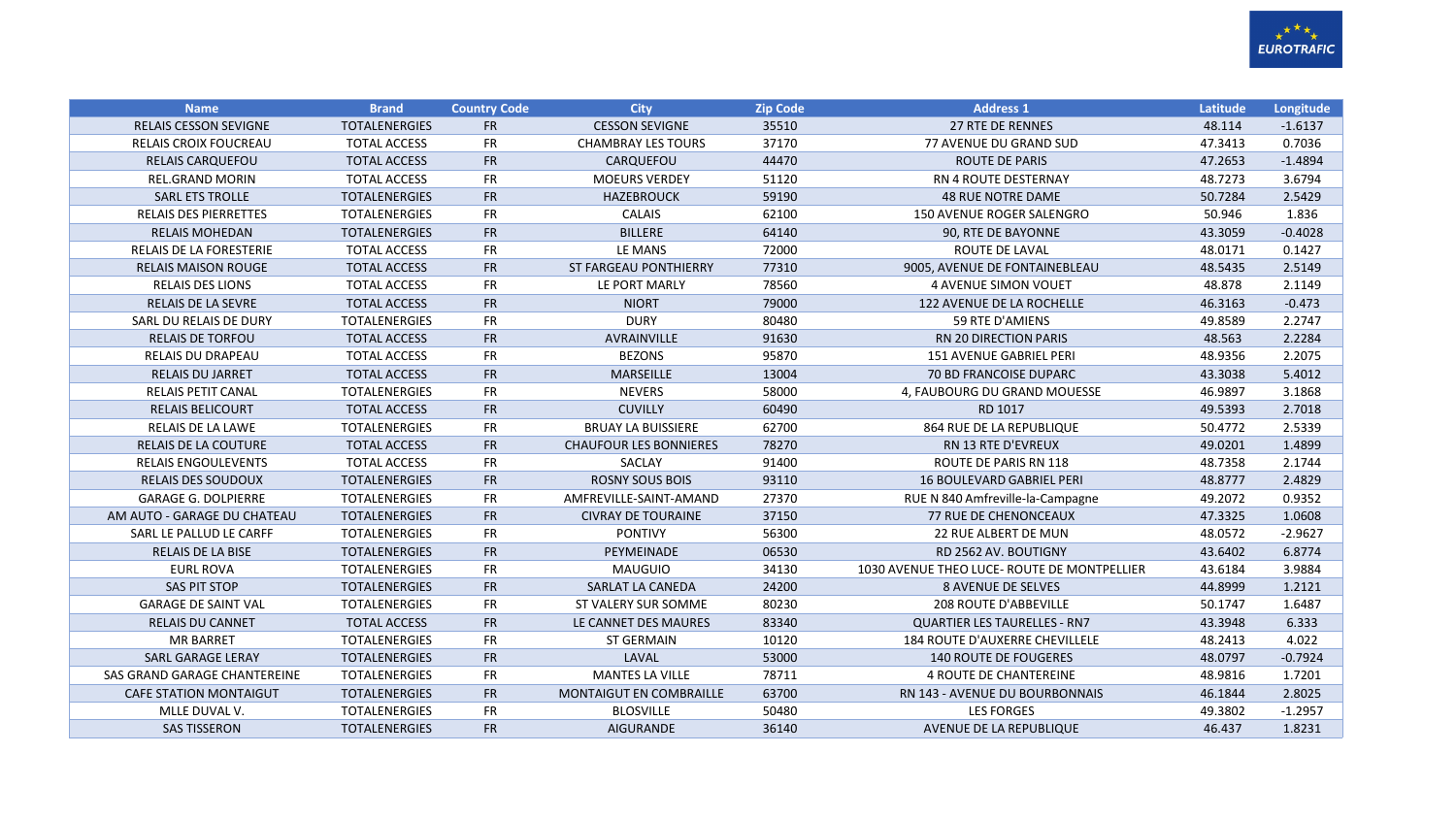

| <b>Name</b>                      | <b>Brand</b>         | <b>Country Code</b> | City                            | <b>Zip Code</b> | <b>Address 1</b>                            | Latitude | Longitude |
|----------------------------------|----------------------|---------------------|---------------------------------|-----------------|---------------------------------------------|----------|-----------|
| <b>SARL TRABELSI NAFT</b>        | <b>TOTALENERGIES</b> | <b>FR</b>           | <b>ELANCOURT</b>                | 78990           | <b>34 ROUTE DE TRAPPES</b>                  | 48.7806  | 1.967     |
| <b>GARAGE DE LA VALLEE</b>       | <b>TOTALENERGIES</b> | <b>FR</b>           | <b>WAVRIN</b>                   | 59136           | <b>30 RUE DE LILLE</b>                      | 50.5797  | 2.9331    |
| <b>RELAIS SAINTE LUCIE</b>       | <b>TOTALENERGIES</b> | <b>FR</b>           | LE GRAND QUEVILLY               | 76120           | 38, AVENUE DES CANADIENS                    | 49.4017  | 1.0646    |
| SA ETS MARCEL FERRARI            | <b>TOTALENERGIES</b> | <b>FR</b>           | <b>BASTIA</b>                   | 20200           | ROUTE DU CAP                                | 42.7238  | 9.4571    |
| RELAIS DE RIEUPEYROUX.           | <b>TOTAL ACCESS</b>  | <b>FR</b>           | RIEUPEYROUX                     | 12240           | <b>AVENUE DU ROUERGUE</b>                   | 44.3082  | 2.242     |
| SARL MACON MONDEVILLE            | <b>TOTALENERGIES</b> | <b>FR</b>           | <b>MONDEVILLE</b>               | 14120           | <b>8 AVENUE PIERRE MENDES FRANCE</b>        | 49.1721  | $-0.3306$ |
| <b>MME BARDON MARTINE</b>        | <b>TOTALENERGIES</b> | <b>FR</b>           | <b>AIGREFEUILLE D AUNIS</b>     | 17290           | 37 BIS PLACE DE LA REPUBLIQUE               | 46.1169  | $-0.9341$ |
| <b>RELAIS DE BEAULIEU</b>        | <b>TOTAL ACCESS</b>  | <b>FR</b>           | PUILBOREAU                      | 17138           | RN 11 / SENS NIORT - LA ROCHELLE            | 46.1771  | $-1.1042$ |
| <b>RELAIS DU CANTELOUP</b>       | <b>TOTAL ACCESS</b>  | ${\sf FR}$          | BEYCHAC ET CAILLAU              | 33750           | <b>RN 89</b>                                | 44.8815  | $-0.3561$ |
| <b>SARL DVT</b>                  | <b>TOTALENERGIES</b> | <b>FR</b>           | <b>CHAPELLE DES FOUGERETZ</b>   | 35520           | <b>LA BROSSE</b>                            | 48.1714  | $-1.7202$ |
| M. GANDON GILLES                 | <b>TOTALENERGIES</b> | <b>FR</b>           | <b>MONTFORT SUR MEU</b>         | 35160           | RTE DE RENNES-ZA L.TARDIVIERES              | 48.1388  | $-1.9415$ |
| SARL SAIDSADAT RELAIS MAZAGRAN   | <b>TOTALENERGIES</b> | <b>FR</b>           | LA MEMBROLE SUR CHOISILLE       | 37390           | RD 959 ROUTE DE CHATEAU LA VALLIERE         | 47.442   | 0.624     |
| SARL CLIM COMBUSTIBLES           | <b>TOTALENERGIES</b> | FR                  | <b>ST VINCENT DE PAUL</b>       | 40990           | <b>RN 124</b>                               | 43.741   | $-1.0169$ |
| <b>RELAIS JOLI MAI</b>           | <b>TOTALENERGIES</b> | <b>FR</b>           | SAINT HERBLAIN                  | 44800           | <b>205 ROUTE DE VANNES</b>                  | 47.2409  | $-1.5933$ |
| M. FERLAND                       | <b>TOTALENERGIES</b> | <b>FR</b>           | <b>COLAYRAC ST CIRQ</b>         | 47450           | RTE DE BORDEAUX - RN13                      | 44.2212  | 0.5568    |
| SARL MARTIN DISTRIBUT            | <b>TOTALENERGIES</b> | FR                  | MARMANDE                        | 47200           | CASTAING-41 AV GEORGES POMPIDOU             | 44.5083  | 0.1907    |
| <b>SARL STATION PEJEAN</b>       | <b>TOTAL ACCESS</b>  | <b>FR</b>           | <b>VILLENEUVE SUR LOT BIAS</b>  | 47300           | <b>224 AVENUE DE BORDEAUX</b>               | 44.4044  | 0.6882    |
| SARL AV112                       | <b>TOTALENERGIES</b> | <b>FR</b>           | <b>PONTIVY</b>                  | 56300           | 1 RUE A. DE MUN                             | 48.0581  | $-2.9657$ |
| <b>GARAGE BOUTELOUP M ET M</b>   | <b>TOTALENERGIES</b> | <b>FR</b>           | <b>DOMFRONT EN POIRAIE</b>      | 61700           | 111 R. MARECHAL FOCH DOMFRONT               | 48.5886  | $-0.6348$ |
| SASU CARROSSERIE MAHERAULT       | <b>TOTALENERGIES</b> | <b>FR</b>           | <b>NONANT LE PIN</b>            | 61240           | 5 ROUTE DE SEES                             | 48.7063  | 0.2227    |
| M. TORGURSUL ERKAN               | <b>TOTALENERGIES</b> | <b>FR</b>           | SERVAVILLE SALMONVILLE          | 76116           | 566 ROUTE DE GOURNAY-HAMEAU DE LA HEMAUDIER | 49.4623  | 1.2567    |
| <b>GARAGE FOCH - SARL HMS</b>    | <b>TOTALENERGIES</b> | <b>FR</b>           | <b>CONFLANS SAINTE HONORINE</b> | 78700           | AVENUE MARECHAL FOCH 188                    | 49.0056  | 2.1132    |
| <b>GARAGE MARECHAL</b>           | <b>TOTALENERGIES</b> | <b>FR</b>           | <b>DOULLENS</b>                 | 80600           | <b>76 AVENUE FLANDRE DUNKERQUE</b>          | 50.1613  | 2.3546    |
| SOCIETE DU GARAGE DE SAINT LEGER | <b>TOTALENERGIES</b> | <b>FR</b>           | <b>DREUIL LES AMIENS</b>        | 80730           | 421 AVENUE PASTEUR                          | 49.9134  | 2.2358    |
| M. MARTINEZ MICHEL               | <b>TOTALENERGIES</b> | FR                  | <b>PARISOT</b>                  | 82160           | LIEU DIT PECH LAUMET                        | 44.2799  | 1.8577    |
| <b>RELAIS LIMOGES GOLF</b>       | <b>TOTAL ACCESS</b>  | <b>FR</b>           | <b>LIMOGES</b>                  | 87000           | <b>270 ROUTE DE TOULOUSE</b>                | 45.8121  | 1.2815    |
| <b>RELAIS DE SOISY</b>           | <b>TOTALENERGIES</b> | <b>FR</b>           | SOISY SOUS MONTMORENCY          | 95230           | <b>20 AVENUE DE PARIS</b>                   | 48.9871  | 2.2959    |
| SARL A.S.M                       | <b>TOTALENERGIES</b> | <b>FR</b>           | PLUMELEC                        | 56420           | RUE DU DOCTEUR REME                         | 47.8385  | $-2.6379$ |
| <b>RMG AUTO</b>                  | <b>TOTALENERGIES</b> | <b>FR</b>           | <b>LORGUES</b>                  | 83510           | <b>ROUTE DE CARCES</b>                      | 43.4882  | 6.351     |
| <b>RELAIS DE SENS</b>            | <b>TOTAL ACCESS</b>  | <b>FR</b>           | SENS                            | 89100           | 7 BLD DU PONT NEUF                          | 48.2039  | 3.2712    |
| <b>SARL MERIDIENNE</b>           | <b>TOTALENERGIES</b> | <b>FR</b>           | LANGON                          | 33210           | <b>8 RTE DE VILLANDRAUT</b>                 | 44.5519  | $-0.2647$ |
| <b>RELAIS DU MOULINAT</b>        | <b>TOTAL ACCESS</b>  | <b>FR</b>           | <b>ARTIGUES</b>                 | 33370           | <b>RN 89</b>                                | 44.8673  | $-0.4929$ |
| <b>GARAGE PARIS</b>              | <b>TOTALENERGIES</b> | <b>FR</b>           | <b>PIGNAN</b>                   | 34570           | AVENUE DU GENERAL GROLLIER                  | 43.5856  | 3.7712    |
| <b>SARL GIP S TATION</b>         | <b>TOTALENERGIES</b> | <b>FR</b>           | <b>BALMA</b>                    | 31130           | ROUTE DE CASTRES LASBORDES.                 | 43.5894  | 1.5142    |
| <b>RELAIS BRUGUIERES</b>         | <b>TOTALENERGIES</b> | <b>FR</b>           | <b>BRUGUIERES</b>               | 31150           | <b>36 AVENUE DE TOULOUSE</b>                | 43.7249  | 1.4104    |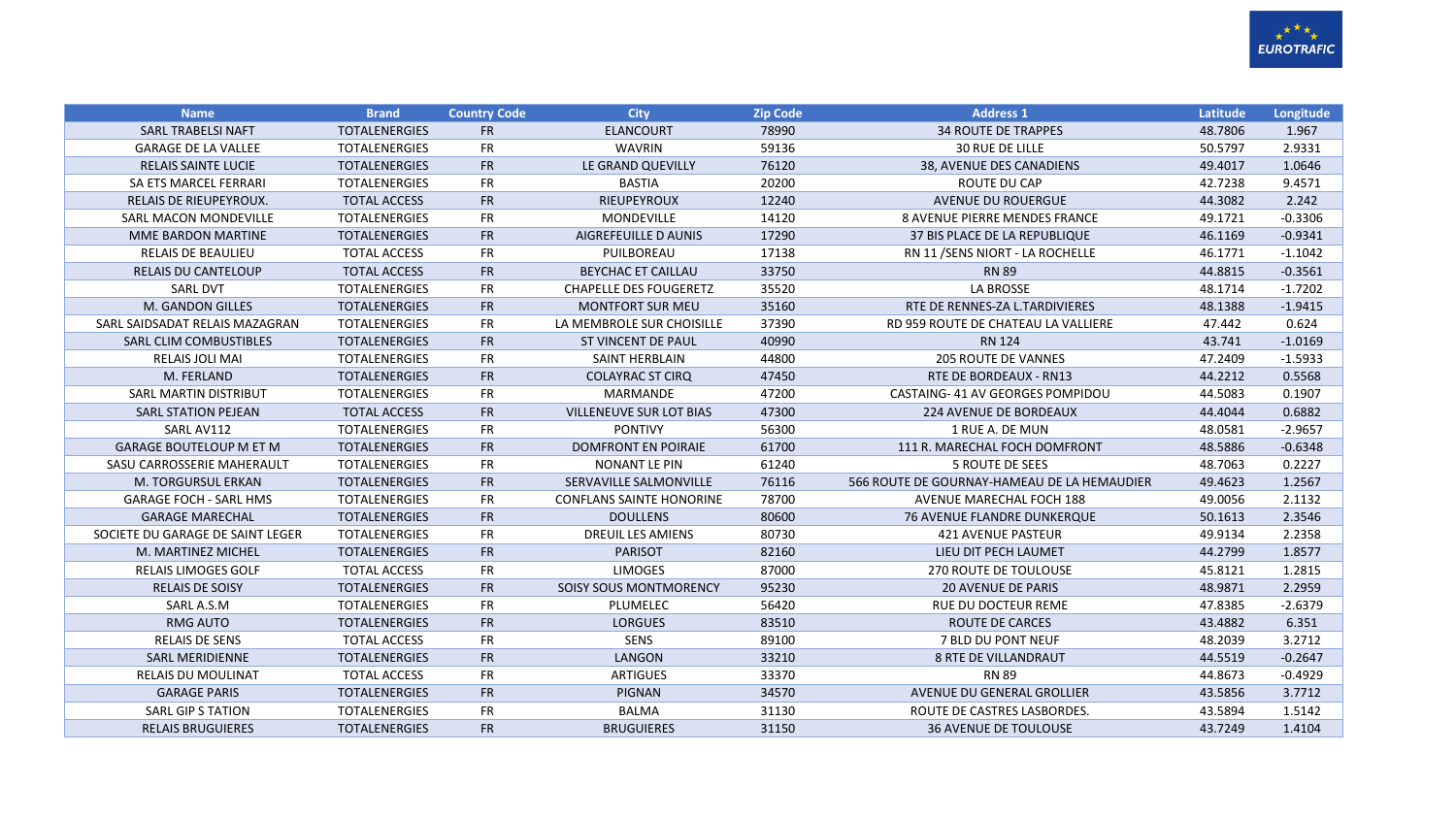

| <b>Name</b>                        | <b>Brand</b>         | <b>Country Code</b> | <b>City</b>                | <b>Zip Code</b> | <b>Address 1</b>                                    | <b>Latitude</b> | Longitude |
|------------------------------------|----------------------|---------------------|----------------------------|-----------------|-----------------------------------------------------|-----------------|-----------|
| <b>RELAIS BLANQUET</b>             | <b>TOTAL ACCESS</b>  | <b>FR</b>           | <b>VILLENEUVE TOLOSANE</b> | 31270           | 8 AVENUE DE FRANCAZAL                               | 43.5244         | 1.3439    |
| <b>GGE DE FLEUBERT</b>             | <b>TOTALENERGIES</b> | <b>FR</b>           | <b>BEYNES</b>              | 78650           | RN. 191                                             | 48.8501         | 1.8768    |
| <b>STATION PELISSIER</b>           | <b>TOTALENERGIES</b> | <b>FR</b>           | PLAN-D'ORGON               | 13750           | 535 ROUTE DE CAVAILLON                              | 43.8105         | 5.0006    |
| SAS ROUSSEAU CERGY PONTOISE        | <b>TOTALENERGIES</b> | <b>FR</b>           | <b>OSNY</b>                | 95520           | 2-4 CHAUSSEE JULES CESAR                            | 49.0498         | 2.0749    |
| SAS MSA VAL DE SEINE               | <b>TOTALENERGIES</b> | <b>FR</b>           | LA CHAPELLE LONGUEVILLE    | 27950           | ROUTE DE ROUEN - SAINT JUST                         | 49.1112         | 1.4513    |
| <b>ALKAN CARBURANT</b>             | <b>TOTAL ACCESS</b>  | FR                  | <b>SABLE SUR SARTHE</b>    | 72300           | ROUTE DE LAVAL                                      | 47.8563         | $-0.3608$ |
| SARL GARAGE BAUDOUIN               | <b>TOTALENERGIES</b> | <b>FR</b>           | <b>MONTJEAN SUR LOIRE</b>  | 49570           | <b>RUE D'ANJOU</b>                                  | 47.3893         | $-0.8629$ |
| RELAIS DE LANN BIHOUE              | <b>TOTALENERGIES</b> | <b>FR</b>           | <b>PLOEMEUR</b>            | 56270           | 15, ROUTE DU FORT BLOQUE                            | 47.7367         | $-3.4333$ |
| SARL GARAGE COTE D'OPALE           | <b>TOTALENERGIES</b> | <b>FR</b>           | <b>TREPIED</b>             | 62780           | AVENUE DE L'AEROPORT                                | 50.5077         | 1.6278    |
| <b>RELAIS ST.FRAI</b>              | <b>TOTALENERGIES</b> | FR                  | SEMEAC                     | 65600           | 97 AVENUE DE TOULOUSE                               | 43.2229         | 0.1029    |
| SAS G2C AUTO.                      | <b>TOTALENERGIES</b> | <b>FR</b>           | <b>ST JEAN DE BEUGNE</b>   | 85210           | 72 ROUTE DEPARTEMENTALE 137                         | 46.5206         | $-1.0849$ |
| SARL LE RELAIS DU GEVAUDAN         | <b>TOTALENERGIES</b> | FR                  | <b>MARVEJOLS</b>           | 48100           | <b>38 AVENUE THEOPHILE ROUSSEL</b>                  | 44.5633         | 3.292     |
| <b>SAS MANCHE AUTO</b>             | <b>TOTALENERGIES</b> | <b>FR</b>           | LE VAL ST PERE             | 50300           | <b>BOULEVARD DU LUXEMBOURG</b>                      | 48.6741         | $-1.3549$ |
| SARL THIERRY CLOTTE                | <b>TOTALENERGIES</b> | <b>FR</b>           | <b>BRICQUEBEC</b>          | 50260           | 41 BIS RUE DES FRERES FREMINE                       | 49.4734         | $-1.6271$ |
| RELAIS MAS CHEYLON.                | <b>TOTALENERGIES</b> | <b>FR</b>           | <b>NIMES</b>               | 30900           | 2290 ROUTE DE MONTPELLIER                           | 43.8129         | 4.3321    |
| <b>REL COTE LEGENDES</b>           | <b>TOTALENERGIES</b> | <b>FR</b>           | PLOUDANIEL                 | 29260           | <b>KERBIQUET RN.170</b>                             | 48.5529         | $-4.3092$ |
| <b>RELAIS BRETECHE</b>             | <b>TOTAL ACCESS</b>  | <b>FR</b>           | <b>ST PIERRE DES CORPS</b> | 37700           | AVENUE JACQUES DUCLOS                               | 47.3805         | 0.7295    |
| SARL RELAIS DES CARRIERES          | <b>TOTALENERGIES</b> | <b>FR</b>           | <b>ST GEORGES SUR CHER</b> | 41400           | <b>4 ROUTE DE VIERZON</b>                           | 47.3298         | 1.1501    |
| <b>SARL ETS BOUTTIER</b>           | <b>TOTALENERGIES</b> | <b>FR</b>           | LA FLECHE                  | 72200           | <b>D323 LES GRANDES TOUCHES</b>                     | 47.6959         | $-0.0982$ |
| <b>RELAIS GUERIN</b>               | <b>TOTAL ACCESS</b>  | <b>FR</b>           | <b>MURET</b>               | 31600           | 343 AVENUE JACQUES DOUZANS - RN 117 LIEU DIT GUERIN | 43.4815         | 1.3362    |
| MME PAPOIN LILIANE                 | <b>TOTALENERGIES</b> | <b>FR</b>           | <b>ERNEE</b>               | 53500           | <b>ROUTE DE MAYENNE</b>                             | 48.299          | $-0.8958$ |
| SARL SAINT JEAN DISTRIBUTION       | <b>TOTALENERGIES</b> | <b>FR</b>           | ST JEAN DU CARDONNAY       | 76150           | <b>88 ROUTE DE DUCLAIR</b>                          | 49.4832         | 1.0168    |
| <b>SARL GARAGE LAROSE</b>          | <b>TOTALENERGIES</b> | <b>FR</b>           | <b>NOYANT DE TOURAINE</b>  | 37800           | <b>RTE DE CHINON</b>                                | 47.1085         | 0.5832    |
| <b>SARL DUGELAY</b>                | <b>TOTALENERGIES</b> | <b>FR</b>           | NEUVILLE DE POITOU         | 86170           | 43, RUE ALPHONSE PLAULT                             | 46.6845         | 0.2545    |
| <b>SARL DUVERGE</b>                | <b>TOTALENERGIES</b> | <b>FR</b>           | <b>TARTAS</b>              | 40400           | rue Chanzy 381                                      | 43.8284         | $-0.8031$ |
| EURL VOUILLE DEPANNAGE AUTOMOBILE  | <b>TOTALENERGIES</b> | <b>FR</b>           | <b>VOUILLE</b>             | 86190           | <b>4 ROUTE DE POITIERS</b>                          | 46.6461         | 0.172     |
| <b>SARL HANDY JULES</b>            | <b>TOTALENERGIES</b> | <b>FR</b>           | ST JEAN LE VIEUX           | 64220           | <b>RN 133</b>                                       | 43.1668         | $-1.2118$ |
| SARL GARAGE AUGIER.                | <b>TOTALENERGIES</b> | <b>FR</b>           | LE BEAUSSET                | 83330           | BD.DU 11 NOVEMBRE 1918                              | 43.1956         | 5.804     |
| REL.BEAUMONTS                      | <b>TOTAL ACCESS</b>  | <b>FR</b>           | <b>CHARTRES</b>            | 28000           | AV FRANCOIS ARAGO                                   | 48.4357         | 1.5214    |
| <b>RELAIS LE HAILLAN 5 CHEMINS</b> | <b>TOTALENERGIES</b> | <b>FR</b>           | LE HAILLAN                 | 33185           | <b>5 AVENUE DE MAGUDAS</b>                          | 44.8609         | $-0.6953$ |
| <b>SAS DPG</b>                     | <b>TOTALENERGIES</b> | <b>FR</b>           | <b>CAHORS</b>              | 46000           | LIEU-DIT RIGOURD-ROUTE DE MERCUES                   | 44.4743         | 1.4287    |
| SARL CAMP DE SARLIER               | TOTALENERGIES        | <b>FR</b>           | AUBAGNE                    | 13400           | RTE DE GEMENOS DEVIATION CD.2                       | 43.2969         | 5.5857    |
| SARL DEGAND LOSANGE                | <b>TOTALENERGIES</b> | <b>FR</b>           | <b>RONCHIN</b>             | 59790           | 331 AVENUE CHARLES SAINT VENANT                     | 50.6001         | 3.0843    |
| SARL RELAIS DE FONSORBES           | <b>TOTALENERGIES</b> | <b>FR</b>           | <b>FONSORBES</b>           | 31470           | 3124 ROUTE DE TARBES                                | 43.5411         | 1.2387    |
| <b>RELAIS DU LUBERON.</b>          | <b>TOTAL ACCESS</b>  | <b>FR</b>           | APT                        | 84400           | 382 AV. DE LANCON                                   | 43.8833         | 5.3811    |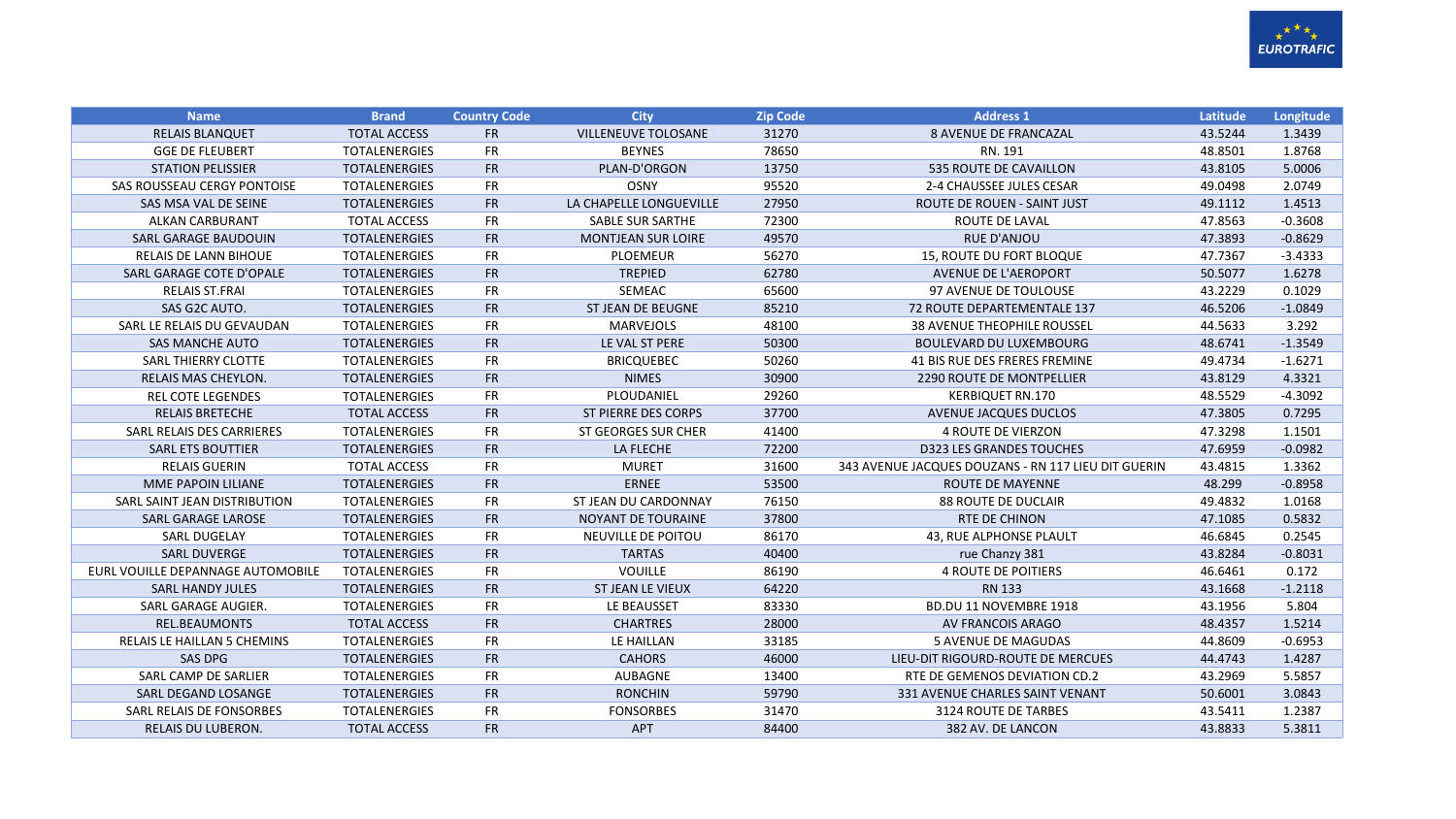

| <b>Name</b>                          | <b>Brand</b>         | <b>Country Code</b> | <b>City</b>                   | <b>Zip Code</b> | <b>Address 1</b>                              | Latitude | Longitude |
|--------------------------------------|----------------------|---------------------|-------------------------------|-----------------|-----------------------------------------------|----------|-----------|
| <b>SARL FABI'AUTO</b>                | <b>TOTALENERGIES</b> | <b>FR</b>           | <b>EGUILLES</b>               | 13510           | RTE DE BERRE ZI                               | 43.543   | 5.3663    |
| <b>RELAIS BELLE AIRE</b>             | <b>TOTALENERGIES</b> | <b>FR</b>           | AYTRE                         | 17440           | ROUTE DE SURGERES - ZAC DE BELLE AIRE         | 46.1311  | $-1.0984$ |
| <b>RELAIS DE LACANAU</b>             | <b>TOTAL ACCESS</b>  | <b>FR</b>           | LACANAU                       | 33680           | ROUTE DE BORDEAUX                             | 44.9764  | $-1.0676$ |
| <b>RELAIS TERRASSON MOULIN ROUGE</b> | <b>TOTAL ACCESS</b>  | <b>FR</b>           | <b>TERRASSON LAVILLEDIEU</b>  | 24120           | <b>ROUTE DE BRIVE RN89</b>                    | 45.1282  | 1.3174    |
| <b>GARAGE PRUNIER</b>                | <b>TOTALENERGIES</b> | <b>FR</b>           | <b>VIRE</b>                   | 14500           | 29 RTE DE CAEN                                | 48.8535  | $-0.8802$ |
| <b>SARL ERRATXOU</b>                 | <b>TOTALENERGIES</b> | <b>FR</b>           | <b>ST PIERRE D'IRUBE</b>      | 64990           | <b>RELAIS DES HIRONDELLES</b>                 | 43.4776  | $-1.457$  |
| SARL MAYA RELAIS DE L'AEROPORT       | <b>TOTALENERGIES</b> | <b>FR</b>           | <b>BERGERAC</b>               | 24100           | LIEU DIT LESPINASSAT                          | 44.8324  | 0.497     |
| <b>REL 4 VENTS SARL</b>              | <b>TOTALENERGIES</b> | <b>FR</b>           | <b>CADILLAC EN FRONSADAIS</b> | 33240           | STATION SERVICE TOTAL 38 AVENUE DU FRONSADAIS | 44.9689  | $-0.3768$ |
| <b>RELAIS BAS BANQUETS</b>           | <b>TOTAL ACCESS</b>  | <b>FR</b>           | <b>CAVAILLON</b>              | 84300           | 264 AVENUE DE CHEVAL BLANC                    | 43.831   | 5.0544    |
| M. JEAN MARC KUCINIC                 | <b>TOTALENERGIES</b> | <b>FR</b>           | <b>PUGET THENIERS</b>         | 06260           | <b>QUARTIER L'ISLE RN.202</b>                 | 43.9546  | 6.9       |
| SARL GARAGE DE LA BAIE               | <b>TOTALENERGIES</b> | <b>FR</b>           | PLOUBALAY                     | 22650           | <b>LA GICLAIS</b>                             | 48.5764  | $-2.1521$ |
| SARL S.E.G.G.A                       | <b>TOTALENERGIES</b> | <b>FR</b>           | ALLAUCH                       | 13190           | <b>AVENUE DE PROVENCE</b>                     | 43.3304  | 5.4854    |
| <b>GGE GUEZENEC</b>                  | <b>TOTALENERGIES</b> | <b>FR</b>           | <b>DAOULAS</b>                | 29460           | <b>4 ROUTE DE QUIMPER</b>                     | 48.3612  | $-4.2596$ |
| SARL GARAGE BATARD                   | <b>TOTALENERGIES</b> | FR                  | <b>COSSE LE VIVIEN</b>        | 53230           | <b>100 ROUTE DE NANTES</b>                    | 47.939   | $-0.9149$ |
| <b>RELAIS DU VENAISSIN.</b>          | <b>TOTALENERGIES</b> | <b>FR</b>           | L ISLE SUR LA SORGUE          | 84800           | 100 PLACE EMILE CHAR                          | 43.9182  | 5.0487    |
| <b>RELAIS LILLERS MOULIN ROUGE</b>   | <b>TOTAL ACCESS</b>  | <b>FR</b>           | <b>LILLERS</b>                | 62190           | RN. 43                                        | 50.5689  | 2.4645    |
| <b>SARL ETS CARLIER</b>              | <b>TOTALENERGIES</b> | <b>FR</b>           | LA SELLE EN HERMOY            | 45210           | <b>RN 60</b>                                  | 48.0182  | 2.8858    |
| <b>RELAIS CUISE L.MOTTE</b>          | <b>TOTAL ACCESS</b>  | <b>FR</b>           | <b>CUISE LA MOTTE</b>         | 60350           | ROUTE DE SOISSONS - RN 31                     | 49.4034  | 3.0076    |
| <b>RELAIS A.BRIAND</b>               | <b>TOTALENERGIES</b> | <b>FR</b>           | LES PAVILLONS-SOUS-BOIS       | 93320           | 262 AVENUE ARISTIDE BRIAND                    | 48.9108  | 2.5153    |
| M. DEVILLERS F.                      | <b>TOTALENERGIES</b> | <b>FR</b>           | <b>DEMU</b>                   | 32190           | AU VILLAGE - ROUTE D'AUCH                     | 43.7651  | 0.1678    |
| RELAIS DES PORTES DU MEDOC           | <b>TOTAL ACCESS</b>  | <b>FR</b>           | LE PIAN MEDOC                 | 33290           | LD LE POUJEAU LAGNET 552 ROUTE DE PAUILLAC    | 44.9531  | $-0.6298$ |
| <b>SARL KEMPF</b>                    | <b>TOTAL ACCESS</b>  | <b>FR</b>           | <b>ST LOUBES</b>              | 33450           | 25 ROUTE D'AMBARES- AMBARES                   | 44.9206  | $-0.4478$ |
| <b>RELAIS DE LANGON</b>              | <b>TOTAL ACCESS</b>  | <b>FR</b>           | LANGON                        | 33210           | <b>16 ROUTE DE BORDEAUX</b>                   | 44.557   | $-0.2548$ |
| <b>EURL GGE PALAIS</b>               | <b>TOTALENERGIES</b> | <b>FR</b>           | LA TURBALLE                   | 44420           | <b>20 RUE DE LA FREGATE</b>                   | 47.3482  | $-2.5016$ |
| <b>SAS NEW AUTOMOBILE</b>            | <b>TOTALENERGIES</b> | <b>FR</b>           | <b>VAUDOY EN BRIE</b>         | 77141           | RD 231                                        | 48.6928  | 3.0821    |
| <b>RELAIS DE TOUT VENT</b>           | <b>TOTAL ACCESS</b>  | <b>FR</b>           | CHATEAUROUX                   | 36000           | 20 RD 920 - ROCADE SUD                        | 46.7929  | 1.7169    |
| <b>SARL GARAGE CHRETIEN</b>          | <b>TOTALENERGIES</b> | <b>FR</b>           | <b>ST PIERRE SUR DIVES</b>    | 14170           | <b>ROUTE DE LIVAROT</b>                       | 49.0229  | $-0.0189$ |
| <b>RELAIS DE SAINT-YVI</b>           | <b>TOTAL ACCESS</b>  | <b>FR</b>           | <b>SAINT YVI</b>              | 29140           | RN 165 - VOIE EXPRESS                         | 47.9592  | $-3.9576$ |
| SARL ETS BLOM / RELAIS DE LA ROSEE   | <b>TOTALENERGIES</b> | <b>FR</b>           | <b>CLAYE SOUILLY</b>          | 77410           | CD 212 - CHEMIN DE COMPANS                    | 48.9521  | 2.666     |
| <b>RELAIS DE MONTESSON</b>           | <b>TOTAL ACCESS</b>  | <b>FR</b>           | MONTESSON                     | 78360           | AV PAUL DOUMER 150                            | 48.9086  | 2.1593    |
| STATION DU PAYANNET.                 | <b>TOTALENERGIES</b> | <b>FR</b>           | GARDANNE                      | 13120           | D <sub>6</sub>                                | 43.468   | 5.4674    |
| M. MONLLOR JOSEPH                    | <b>TOTAL ACCESS</b>  | <b>FR</b>           | <b>BALARUC LES BAINS</b>      | 34540           | ROUTE DE SETE ZAM                             | 43.4428  | 3.6969    |
| <b>RELAIS DE LA RENNEY</b>           | <b>TOTAL ACCESS</b>  | <b>FR</b>           | <b>BLANQUEFORT</b>            | 33290           | 71 AVENUE DU 11 NOVEMBRE                      | 44.9117  | $-0.6253$ |
| <b>SARL GARAGE NEAU</b>              | <b>TOTALENERGIES</b> | <b>FR</b>           | <b>AIZENAY</b>                | 85190           | ROUTE DE LA ROCHE                             | 46.7351  | $-1.5956$ |
| LE RELAIS DE L'ISLE                  | <b>TOTALENERGIES</b> | <b>FR</b>           | <b>SARLIAC SUR L'ISLE</b>     | 24420           | <b>RN 21</b>                                  | 45.2352  | 0.8731    |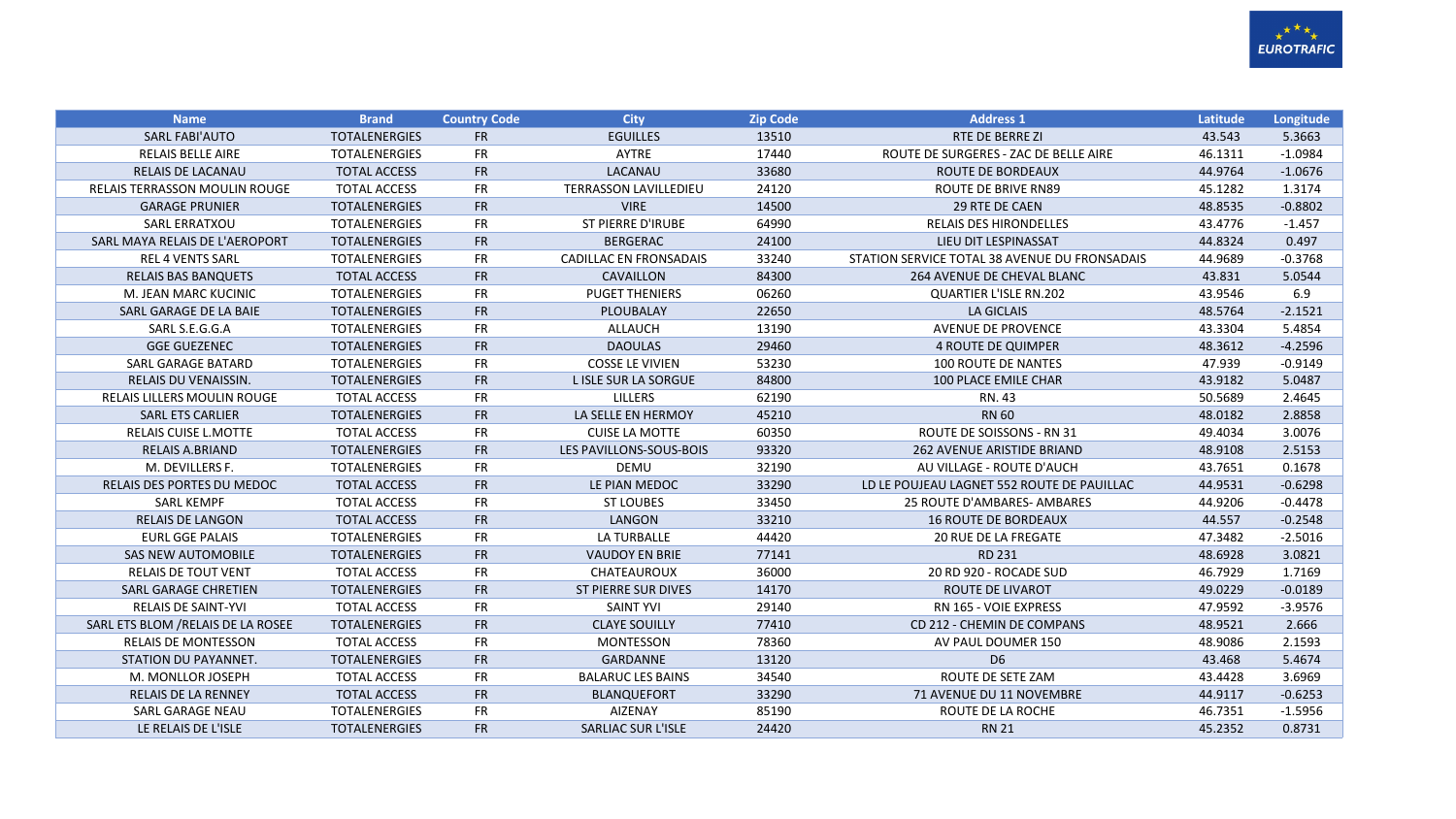

| <b>Name</b>                       | <b>Brand</b>         | <b>Country Code</b> | <b>City</b>               | <b>Zip Code</b> | <b>Address 1</b>                    | Latitude | Longitude |
|-----------------------------------|----------------------|---------------------|---------------------------|-----------------|-------------------------------------|----------|-----------|
| MME POUJADE COLOMBE               | <b>TOTALENERGIES</b> | <b>FR</b>           | <b>GRAMAT</b>             | 46500           | <b>ROUTE DE ST CERE</b>             | 44.7741  | 1.72      |
| SARL GGE LE NATIONAL              | <b>TOTALENERGIES</b> | <b>FR</b>           | <b>SALON DE PROVENCE</b>  | 13300           | 1480 AV DE LA PATROUILLE DE FRANCE  | 43.6194  | 5.0963    |
| SARL DE LA CHAPELLE               | <b>TOTALENERGIES</b> | <b>FR</b>           | <b>AURAY</b>              | 56400           | <b>11 RUE LOUIS BILLET</b>          | 47.6673  | $-2.9887$ |
| SARL SEES AUTOMOBILES             | <b>TOTALENERGIES</b> | FR                  | <b>SEES</b>               | 61500           | ROUTE DE MORTAGNE                   | 48.6058  | 0.1836    |
| SEGURRA FUEL AND SHOP             | <b>TOTALENERGIES</b> | <b>FR</b>           | LA TOUR D AIGUES          | 84240           | <b>BD ST ROCH</b>                   | 43.7213  | 5.5421    |
| SOCIETE GARAGE MARTY              | <b>TOTALENERGIES</b> | FR                  | SAMATAN                   | 32130           | ROUTE DE TOULOUSE                   | 43.4883  | 0.9362    |
| <b>RELAIS BOIS LIHUS</b>          | <b>TOTALENERGIES</b> | <b>FR</b>           | <b>MOYVILLERS</b>         | 60190           | RD 1017 / RN 31                     | 49.4027  | 2.6259    |
| <b>REL.ROCADE CHARTRES</b>        | <b>TOTALENERGIES</b> | FR                  | <b>CHARTRES</b>           | 28000           | <b>AVENUE FRANCOIS ARAGO</b>        | 48.4363  | 1.5204    |
| <b>SARL ATGS 46</b>               | <b>TOTALENERGIES</b> | <b>FR</b>           | PRAYSSAC                  | 46220           | 37 AV BESSIERES RD 911              | 44.5015  | 1.1936    |
| <b>GARAGE BERNARD ET FILS</b>     | <b>TOTALENERGIES</b> | FR                  | <b>SAINT CHINIAN</b>      | 34360           | <b>AVENUE DE BEZIERS</b>            | 43.4205  | 2.95      |
| EURL LE RELAIS DU LYS             | <b>TOTALENERGIES</b> | <b>FR</b>           | <b>SAINT LYS</b>          | 31470           | <b>725 ROUTE DE TOULOUSE</b>        | 43.5181  | 1.183     |
| SARL RICHIER.                     | <b>TOTAL ACCESS</b>  | FR                  | <b>VAISON LA ROMAINE</b>  | 84110           | AV.VICTOR HUGO RN.538               | 44.2421  | 5.0803    |
| <b>SARL PETRO DOLLAR</b>          | <b>TOTALENERGIES</b> | <b>FR</b>           | <b>FONTENAY SUR LOING</b> | 45210           | <b>LES STATIONS RN 7</b>            | 48.0672  | 2.7665    |
| SAS STATION GARAGE DE LA BAIE     | <b>TOTALENERGIES</b> | FR                  | ST BENOIT DES ONDES       | 35114           | <b>RUE DU BORD DE MER</b>           | 48.6187  | $-1.8492$ |
| <b>SARL SYLDA</b>                 | <b>TOTALENERGIES</b> | <b>FR</b>           | SAINTE MARIE DES CHAMPS   | 76190           | 97 AVENUE RENE COTY                 | 49.6237  | 0.7792    |
| <b>RELAIS DES FORGES</b>          | <b>TOTALENERGIES</b> | FR                  | <b>FORGES</b>             | 77130           | RN. 105                             | 48.4013  | 2.9363    |
| SARL AUTO BREIZH PELEM            | <b>TOTALENERGIES</b> | <b>FR</b>           | ST NICOLAS DU PELEM       | 22480           | RD 790 - RELAIS DE KERJEAN          | 48.3104  | $-3.1561$ |
| SA GGE.DE L YONNE                 | <b>TOTALENERGIES</b> | <b>FR</b>           | <b>SENS</b>               | 89100           | <b>168 AVENUE DE SENIGALLIA</b>     | 48.185   | 3.286     |
| MME PEREZ MARIA DEL CARMEN        | <b>TOTALENERGIES</b> | <b>FR</b>           | <b>VIC EN BIGORRE</b>     | 65500           | <b>ROUTE DE TARBES</b>              | 43.3785  | 0.058     |
| <b>SAS ALKAN CARBURANT</b>        | <b>TOTALENERGIES</b> | FR                  | <b>AMBOISE</b>            | 37400           | RTE DE CHENONCEAUX ROCADE SUD       | 47.3936  | 1.0024    |
| <b>SAS AZURESSENCE</b>            | <b>TOTALENERGIES</b> | <b>FR</b>           | <b>NOVES</b>              | 13550           | RN 7 QUARTIER LE RABET.             | 43.859   | 4.9164    |
| MME TROUSSEU BRIGITTE             | <b>TOTALENERGIES</b> | FR                  | PERPIGNAN                 | 66000           | 3387 AVENUE DE PRADES               | 42.6903  | 2.8358    |
| <b>SARL JAMAIN</b>                | <b>TOTALENERGIES</b> | <b>FR</b>           | CHATELLERAULT             | 86100           | 152 AV CAMILLE PAGE                 | 46.8067  | 0.5296    |
| <b>MONSIEUR CORNUAULT</b>         | <b>TOTALENERGIES</b> | <b>FR</b>           | <b>LA VERRIE</b>          | 85130           | <b>LES TROIS COURONNES</b>          | 46.9506  | $-0.9807$ |
| <b>SARL RONDEL</b>                | <b>TOTALENERGIES</b> | <b>FR</b>           | <b>SAINT BRIEUC</b>       | 22000           | <b>BLD GUILLAUME APOLLINAIRE</b>    | 48.4977  | $-2.7466$ |
| LAMERAIN                          | <b>TOTALENERGIES</b> | <b>FR</b>           | ST JEAN DE LUZ            | 64500           | ZONE INDUSTRIELLE DE LAYATZ RN10    | 43.3991  | $-1.6409$ |
| <b>STATION SERVICE SOLEIL</b>     | <b>TOTALENERGIES</b> | <b>FR</b>           | <b>AUBAGNE</b>            | 13400           | 298 AV.DES PALUDS                   | 43.287   | 5.6017    |
| <b>REL.CRETEIL A86</b>            | <b>TOTAL ACCESS</b>  | <b>FR</b>           | <b>CRETEIL</b>            | 94000           | A86 CARREFOUR POMPADOUR             | 48.7779  | 2.4407    |
| <b>SARL GARAGE GREGU</b>          | <b>TOTALENERGIES</b> | <b>FR</b>           | <b>DRAGUIGNAN</b>         | 83300           | 127 AVENUE DU GENERAL DE GAULLE     | 43.529   | 6.472     |
| M. LECOEUR                        | <b>TOTALENERGIES</b> | <b>FR</b>           | <b>BOURNEVILLE</b>        | 27500           | <b>RTE DE PONT AUDEMER</b>          | 49.39    | 0.6115    |
| <b>STATION SERVICE MEDINE</b>     | <b>TOTALENERGIES</b> | <b>FR</b>           | VALLETOT                  | 27350           | 33 RTE DE MEDINE - CD.89            | 49.3722  | 0.6275    |
| <b>SAS CHABAS AVIGNON</b>         | <b>TOTALENERGIES</b> | <b>FR</b>           | CAVAILLON                 | 84300           | ROUTE D'AVIGNON-QUARTIER GRAND GRES | 43.8568  | 5.0171    |
| SA SOUPPES AUTO                   | <b>TOTALENERGIES</b> | <b>FR</b>           | SOUPPES SUR LOING         | 77460           | 115 AVENUE DU MARECHAL LECLERC      | 48.1915  | 2.7254    |
| <b>SAS GARAGE DUFAU</b>           | <b>TOTALENERGIES</b> | FR                  | CADILLAC                  | 33410           | 21 AVENUE DU PONT                   | 44.6365  | $-0.3224$ |
| SAS ETABLISSEMENTS GARAGE LEFEVRE | <b>TOTALENERGIES</b> | <b>FR</b>           | <b>BRETEUIL</b>           | 60120           | <b>84 AVENUE DU GENERAL FRERE</b>   | 49.634   | 2.2884    |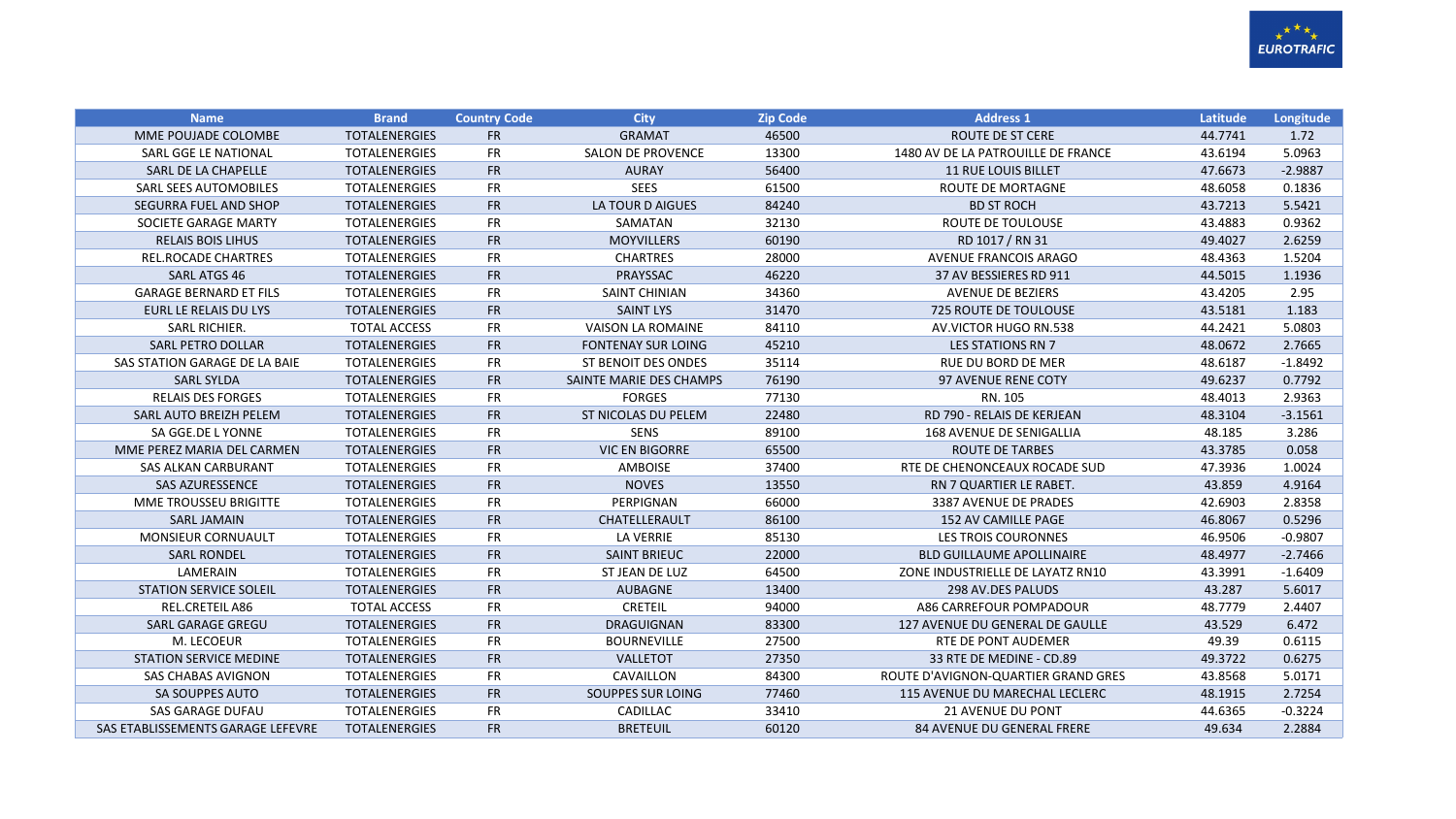

| <b>Name</b>                           | <b>Brand</b>         | <b>Country Code</b> | <b>City</b>                | <b>Zip Code</b> | <b>Address 1</b>                     | <b>Latitude</b> | Longitude |
|---------------------------------------|----------------------|---------------------|----------------------------|-----------------|--------------------------------------|-----------------|-----------|
| <b>RELAIS BOIS JOLI</b>               | <b>TOTALENERGIES</b> | <b>FR</b>           | MIGNALOUX BEAUVOIR         | 86550           | 480 ROUTE DE LIMOGES                 | 46.5489         | 0.4051    |
| SAS A.B.R.                            | <b>TOTALENERGIES</b> | <b>FR</b>           | THORIGNE FOUILLARD         | 35235           | ZA DU PORTAIL RN 12                  | 48.1567         | $-1.5919$ |
| SARL STATION DU VALLON.               | <b>TOTALENERGIES</b> | <b>FR</b>           | <b>MONTREJEAU</b>          | 31210           | AV DE ST GAUDENS                     | 43.0872         | 0.576     |
| LE RELAIS DE CONDE                    | <b>TOTAL ACCESS</b>  | <b>FR</b>           | <b>CONDE SUR NOIREAU</b>   | 14110           | RUE ST JACQUES                       | 48.8551         | $-0.5419$ |
| <b>RELAIS UNIVERSITE</b>              | <b>TOTAL ACCESS</b>  | <b>FR</b>           | LA VALETTE DU VAR          | 83160           | AV. DE L'UNIVERSITE                  | 43.1377         | 6.0136    |
| M. STANIMIROVIC                       | <b>TOTALENERGIES</b> | <b>FR</b>           | <b>MEUNG SUR LOIRE</b>     | 45130           | 3 RUE DU GENERAL DE GAULLE           | 47.8296         | 1.701     |
| <b>SARL DRT</b>                       | <b>TOTALENERGIES</b> | <b>FR</b>           | <b>BEAUGENCY</b>           | 45190           | RN 152-ZI DE TAVERS                  | 47.7695         | 1.6148    |
| SARL JLJ DISTRIBUTION                 | <b>TOTALENERGIES</b> | <b>FR</b>           | ROMAZY                     | 35490           | RTE DU MONT ST MICHEL - RN.175       | 48.3807         | $-1.493$  |
| SARL AUTO B.M.                        | <b>TOTAL ACCESS</b>  | <b>FR</b>           | <b>HALLUIN</b>             | 59250           | AV DE L'ABBE LEMIRE                  | 50.7837         | 3.1404    |
| MME LEVEQUE NATHALIE                  | <b>TOTALENERGIES</b> | <b>FR</b>           | <b>PONTORSON</b>           | 50170           | TANIS - RN 175 - LIEU-DIT BREE       | 48.5732         | $-1.4575$ |
| <b>GARAGE DU PUITS DES CHAMPS</b>     | <b>TOTALENERGIES</b> | <b>FR</b>           | <b>DOURDAN</b>             | 91410           | <b>101 RUE DE PARIS</b>              | 48.5305         | 2.0295    |
| SAS FRANCK VIVIEN REDON               | <b>TOTALENERGIES</b> | <b>FR</b>           | REDON                      | 35600           | <b>84 RUE DE VANNES</b>              | 47.6436         | $-2.0923$ |
| <b>SNC MORIN</b>                      | <b>TOTALENERGIES</b> | <b>FR</b>           | <b>ORTHEZ</b>              | 64300           | 1 ROUTE DE BAYONNE                   | 43.4899         | $-0.7865$ |
| SARL RELAIS DU BOCAGE                 | <b>TOTALENERGIES</b> | <b>FR</b>           | VALOGNES                   | 50700           | <b>1 BLD DE VERDUN</b>               | 49.5077         | $-1.4659$ |
| <b>RELAIS PONT DE L HERS</b>          | <b>TOTALENERGIES</b> | <b>FR</b>           | <b>TOULOUSE</b>            | 31200           | 211 ROUTE D ALBI                     | 43.6425         | 1.4672    |
| MME JOLIBERT ALQUIER SYLVIE           | <b>TOTALENERGIES</b> | <b>FR</b>           | <b>REVEL</b>               | 31250           | AVENUE DE CASTELNAUDARY              | 43.4557         | 1.9985    |
| <b>SARL GARAGE MODERNE</b>            | <b>TOTALENERGIES</b> | <b>FR</b>           | LA CHAPELLE LA REINE       | 77760           | <b>36 AVENUE DE FONTAINEBLEAU</b>    | 48.3191         | 2.574     |
| SAS STATION BOUE MPA                  | <b>TOTALENERGIES</b> | <b>FR</b>           | CONDOM                     | 32100           | 33 AV DES PYRENEES                   | 43.9514         | 0.3711    |
| <b>SARL GARAGE CORBIERE</b>           | <b>TOTALENERGIES</b> | <b>FR</b>           | <b>ALBAN</b>               | 81250           | <b>13 AVENUE DE MILLAU</b>           | 43.8835         | 2.4684    |
| <b>EURL TENZO</b>                     | <b>TOTALENERGIES</b> | <b>FR</b>           | LA PRIMAUBE                | 12450           | 10 AV. DE TOULOUSE                   | 44.2919         | 2.5581    |
| M. DUVIGNAU MARC                      | <b>TOTALENERGIES</b> | FR                  | HAGETMAU                   | 40700           | <b>27 ROUTE DE BELLEVUE</b>          | 43.6591         | $-0.591$  |
| <b>SARL FIM'CARBUR</b>                | <b>TOTALENERGIES</b> | <b>FR</b>           | <b>FISMES</b>              | 51170           | <b>RN 31 - CROIX ROUGE</b>           | 49.3086         | 3.6965    |
| <b>RELAIS BOIS D'ARCY V.COUTURIER</b> | <b>TOTAL ACCESS</b>  | <b>FR</b>           | <b>BOIS D ARCY</b>         | 78390           | 41BIS AVENUE PAUL VAILLANT COUTURIER | 48.8012         | 2.0269    |
| <b>RELAIS COIGNIERES</b>              | <b>TOTAL ACCESS</b>  | <b>FR</b>           | <b>COIGNIERES</b>          | 78310           | 222/224 ROUTE NATIONALE 10           | 48.7436         | 1.9152    |
| <b>RELAIS LE BLANC MESNIL</b>         | <b>TOTALENERGIES</b> | FR                  | LE BLANC MESNIL            | 93150           | 140 AVENUE DE LA REPUBLIQUE          | 48.9351         | 2.4736    |
| <b>RELAIS RAMBOUILLET</b>             | <b>TOTALENERGIES</b> | <b>FR</b>           | <b>RAMBOUILLET</b>         | 78120           | 1 RUE AUGUSTE MOUTIE                 | 48.6441         | 1.8392    |
| <b>RELAIS ST BRICE SOUS FORET</b>     | <b>TOTALENERGIES</b> | <b>FR</b>           | <b>ST BRICE SOUS FORET</b> | 95350           | 47 AVENUE DU GENERAL DE GAULLE       | 48.9927         | 2.3588    |
| <b>REL.MORAINVILLIERS SUD</b>         | <b>TOTALENERGIES</b> | <b>FR</b>           | <b>MORAINVILLIERS</b>      | 78630           | A13 - AIRE MORAINVILLIERS SUD        | 48.9424         | 1.9504    |
| <b>RELAIS DE FOSSES</b>               | <b>TOTALENERGIES</b> | <b>FR</b>           | <b>FOSSES</b>              | 95470           | <b>2 AVENUE HENRI BARBUSSE</b>       | 49.1004         | 2.5238    |
| <b>RELAIS AUBERGENVILLE</b>           | <b>TOTALENERGIES</b> | <b>FR</b>           | AUBERGENVILLE              | 78410           | 44 AVENUE DE L'UNION                 | 48.9605         | 1.8444    |
| <b>RELAIS DE DREUX</b>                | <b>TOTAL ACCESS</b>  | <b>FR</b>           | <b>DREUX</b>               | 28100           | 126 AV DU GAL LECLERC                | 48.743          | 1.39      |
| <b>RELAIS DE GAILLON</b>              | <b>TOTAL ACCESS</b>  | <b>FR</b>           | <b>GAILLON</b>             | 27600           | 2 LA GRANGE DIME - RD 6015           | 49.1563         | 1.3527    |
| <b>RELAIS DU PONT DE NORMANDIE</b>    | <b>TOTAL ACCESS</b>  | <b>FR</b>           | <b>HONFLEUR</b>            | 14600           | <b>COURS JEAN DE VIENNE</b>          | 49.4131         | 0.2504    |
| <b>REL.TROYES FRESNOY</b>             | <b>TOTALENERGIES</b> | <b>FR</b>           | <b>FRESNOY LE CHATEAU</b>  | 10270           | A5 - AIRE DE TROYES FRESNOY          | 48.2114         | 4.2415    |
| <b>RELAIS DE ROLLENCOURT</b>          | <b>TOTAL ACCESS</b>  | <b>FR</b>           | <b>LIEVIN</b>              | 62800           | 67 BIS RUE DE LATTRE DE TASSIGNY     | 50.4171         | 2.7681    |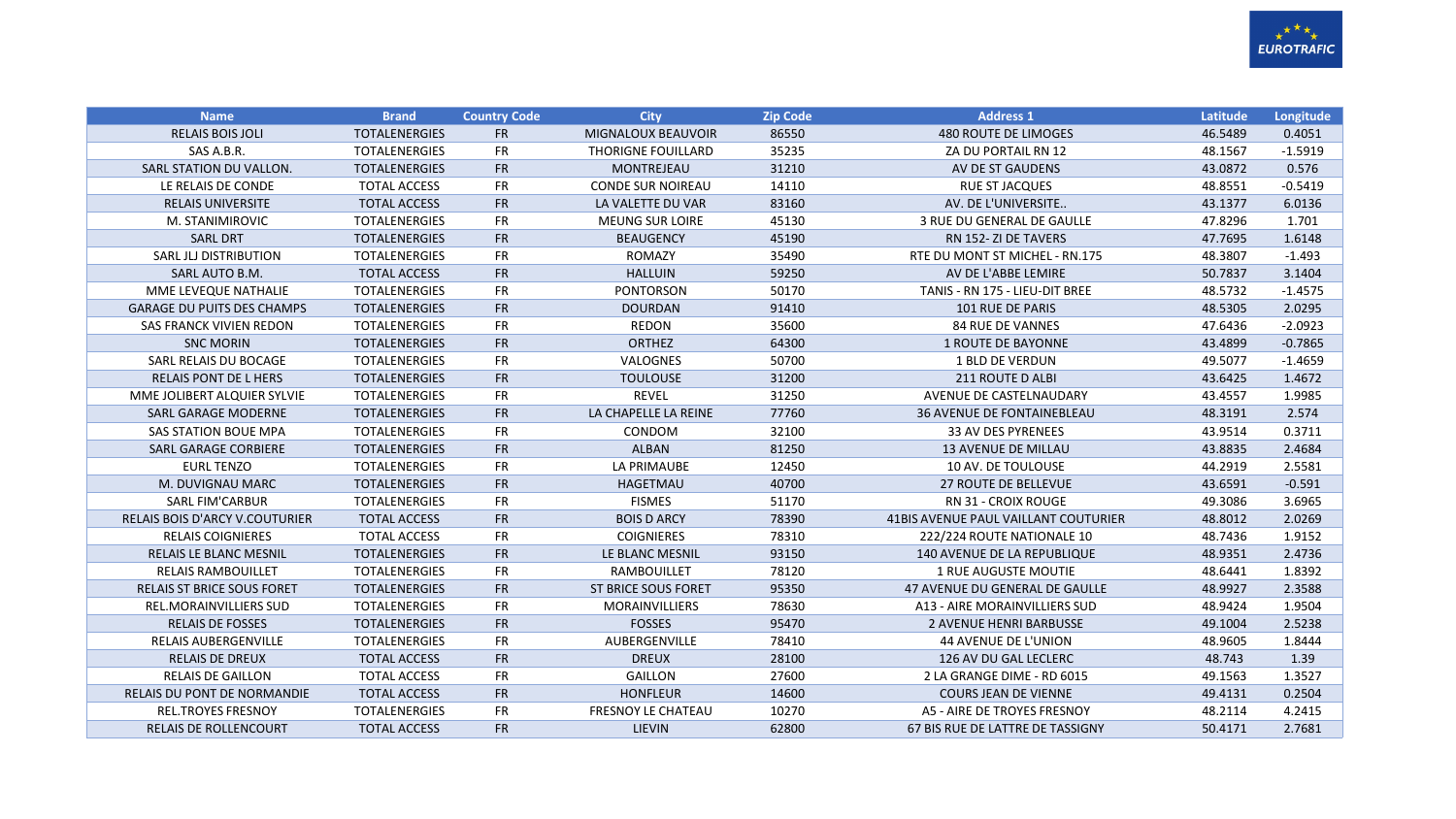

| <b>Name</b>                      | <b>Brand</b>         | <b>Country Code</b> | <b>City</b>                | <b>Zip Code</b> | <b>Address 1</b>                          | Latitude | Longitude |
|----------------------------------|----------------------|---------------------|----------------------------|-----------------|-------------------------------------------|----------|-----------|
| <b>RELAIS D'OUTREAU</b>          | <b>TOTAL ACCESS</b>  | <b>FR</b>           | OUTREAU                    | 62230           | <b>BOULEVARD MONTESQUIEU</b>              | 50.7112  | 1.6005    |
| <b>RELAIS PLERNEUF LE GOELO</b>  | <b>TOTAL ACCESS</b>  | <b>FR</b>           | <b>PLERNEUF</b>            | 22170           | RN12 - LA MARE MELEE                      | 48.5246  | $-2.8891$ |
| <b>RELAIS ST MALO OUEST</b>      | <b>TOTAL ACCESS</b>  | <b>FR</b>           | <b>ST MALO</b>             | 35400           | <b>RD 137 - DIRECTION RENNES</b>          | 48.6134  | $-1.983$  |
| RELAIS ST MALO EST GRAND COTE    | <b>TOTAL ACCESS</b>  | <b>FR</b>           | SAINT JOUAN DES GUERETS    | 35430           | RD 137 - LIEU-DIT BLANCHE ROCHE           | 48.6131  | $-1.9818$ |
| <b>SARL GUENOLE</b>              | <b>TOTALENERGIES</b> | <b>FR</b>           | CONCARNEAU                 | 29900           | <b>209 ROUTE DE TREGUNC</b>               | 47.8611  | $-3.8856$ |
| <b>RELAIS JOUE LES TOURS</b>     | <b>TOTAL ACCESS</b>  | <b>FR</b>           | <b>JOUE LES TOURS</b>      | 37300           | 119-123 BLD JEAN JAURES                   | 47.3485  | 0.6604    |
| <b>RELAIS SAINT-GREGOIRE</b>     | <b>TOTALENERGIES</b> | <b>FR</b>           | <b>ST GREGOIRE</b>         | 35760           | RUE DU GENERAL DE GAULLE                  | 48.1586  | $-1.6884$ |
| <b>RELAIS REZE</b>               | <b>TOTAL ACCESS</b>  | <b>FR</b>           | <b>REZE</b>                | 44400           | RUE BAUCHE THIRAUD - ROCADE SUD           | 47.1605  | $-1.5514$ |
| <b>RELAIS DE DINAN</b>           | <b>TOTALENERGIES</b> | <b>FR</b>           | <b>DINAN</b>               | 22100           | <b>52 RUE DE BREST</b>                    | 48.453   | $-2.057$  |
| <b>RELAIS GUIDEL SUD</b>         | <b>TOTALENERGIES</b> | <b>FR</b>           | <b>GUIDEL</b>              | 56520           | <b>VOIE EXPRESS 165 - KERFLEURY</b>       | 47.8216  | $-3.4687$ |
| <b>RELAIS DE CHEVIRE</b>         | <b>TOTAL ACCESS</b>  | FR                  | <b>BOUGUENAIS</b>          | 44340           | CD 723 - ZI DE CHEVIRE                    | 47.1853  | $-1.6024$ |
| <b>RELAIS DE NOSTANG</b>         | <b>TOTAL ACCESS</b>  | <b>FR</b>           | <b>NOSTANG</b>             | 56690           | <b>VE165 - AIRE DE BOUL SAPIN</b>         | 47.7786  | $-3.1955$ |
| <b>RELAIS DE LANGUIDIC</b>       | <b>TOTALENERGIES</b> | <b>FR</b>           | <b>LANGUIDIC</b>           | 56440           | <b>131 ROUTE ER POPINEC</b>               | 47.8364  | $-3.1639$ |
| RELAIS DE PAU MERMOZ             | <b>TOTAL ACCESS</b>  | <b>FR</b>           | PAU                        | 64000           | 208 AVENUE JEAN MERMOZ                    | 43.3187  | $-0.3783$ |
| <b>RELAIS CAP DE BOS</b>         | <b>TOTAL ACCESS</b>  | <b>FR</b>           | <b>PESSAC</b>              | 33600           | 77 AVENUE DU GENERAL LECLERC              | 44.7924  | $-0.6714$ |
| <b>RELAIS ROYAN LIBERATION</b>   | <b>TOTAL ACCESS</b>  | <b>FR</b>           | <b>ROYAN</b>               | 17200           | 1, AV DE LA LIBERATION                    | 45.6234  | $-1.0128$ |
| <b>RELAIS LEZIGNAN CORBIERES</b> | <b>TOTAL ACCESS</b>  | <b>FR</b>           | <b>LEZIGNAN CORBIERES</b>  | 11200           | RN 113 - 2 AVENUE DU MARECHAL FOCH        | 43.2004  | 2.7506    |
| <b>RELAIS DE SAIX</b>            | <b>TOTAL ACCESS</b>  | <b>FR</b>           | <b>SAIX</b>                | 81710           | <b>11 BIS ROUTE DE TOULOUSE</b>           | 43.586   | 2.1711    |
| <b>RELAIS ST ALBAN</b>           | <b>TOTAL ACCESS</b>  | <b>FR</b>           | <b>ST ALBAN</b>            | 31140           | <b>16 AVENUE DE FRONTON</b>               | 43.6835  | 1.4204    |
| <b>SAS GARAGE DUFOUR</b>         | <b>TOTALENERGIES</b> | <b>FR</b>           | <b>EPAIGNES</b>            | 27260           | 12 ROUTE DES ANGLAIS                      | 49.2783  | 0.4372    |
| SARL RELAIS DE L'ETANG           | <b>TOTALENERGIES</b> | <b>FR</b>           | <b>ROSPORDEN</b>           | 29140           | 16-18 RUE DU BOUT DU PONT                 | 47.958   | $-3.8233$ |
| SAS CHATEAUBRIANT AUTOMOBILES    | <b>TOTALENERGIES</b> | <b>FR</b>           | CHATEAUBRIANT              | 44110           | Z.I. RTE DE ST NAZAIRE                    | 47.7052  | $-1.3894$ |
| SA CAILLEAU PNEUS                | <b>TOTALENERGIES</b> | <b>FR</b>           | <b>ANGERS</b>              | 49100           | 17 QUAI FELIX FAURE                       | 47.4843  | $-0.5481$ |
| <b>SARL GARAGE ABS</b>           | <b>TOTALENERGIES</b> | <b>FR</b>           | <b>BLAIN</b>               | 44130           | 11 RUE DU 8 MAI                           | 47.4767  | $-1.7613$ |
| <b>SARL RS AUTOMOBILES</b>       | <b>TOTALENERGIES</b> | <b>FR</b>           | <b>MAZE MILON</b>          | 49630           | RN 1475                                   | 47.4632  | $-0.2903$ |
| MME RIVELON MARIE-LINE           | <b>TOTALENERGIES</b> | <b>FR</b>           | CERIZAY                    | 79140           | 22, AVENUE DE LA GARE                     | 46.8176  | $-0.6668$ |
| <b>RELAIS PARIS DIEPPE</b>       | <b>TOTALENERGIES</b> | FR                  | <b>GOURNAY EN BRAY</b>     | 76220           | RN 31 - 2 ROUTE DE ROUEN                  | 49.4853  | 1.7011    |
| <b>SAS LAUTRET</b>               | <b>TOTALENERGIES</b> | <b>FR</b>           | <b>REIGNAC</b>             | 16360           | RN10 LA MAISON NEUVE                      | 45.4303  | $-0.1742$ |
| <b>SA LE FOURNIL VENDEEN</b>     | <b>TOTALENERGIES</b> | <b>FR</b>           | <b>STE GEMME LA PLAINE</b> | 85400           | D 949 LES QUATRE CHEMINS                  | 46.4672  | $-1.1109$ |
| SARL POMMIER BENOIT FILS         | <b>TOTALENERGIES</b> | <b>FR</b>           | <b>EPONE</b>               | 78680           | 30 RUE DU PROFESSEUR EMILE SERGENT        | 48.9565  | 1.8238    |
| <b>RELAIS DE POUZAC</b>          | <b>TOTALENERGIES</b> | <b>FR</b>           | POUZAC                     | 65200           | <b>77 AVENUE DE LA MONGIE</b>             | 43.081   | 0.1394    |
| <b>ETS JEAN CHANOINE</b>         | <b>TOTALENERGIES</b> | <b>FR</b>           | <b>VERNEUIL SUR AVRE</b>   | 27130           | 228 AVENUE ROBERT ZAIGUE                  | 48.7461  | 0.929     |
| <b>SARL TENZO SL</b>             | <b>TOTALENERGIES</b> | <b>FR</b>           | <b>RODEZ</b>               | 12000           | 616 AVENUE DE DECAZEVILLE - ZA DE BEL AIR | 44.3702  | 2.5485    |
| SARL STATION PRADE DE FOURNEL    | <b>TOTAL ACCESS</b>  | <b>FR</b>           | <b>GIGEAN</b>              | 34770           | <b>47 AVENUE DE BEZIERS</b>               | 43.494   | 3.7086    |
| <b>SAS RD 817</b>                | <b>TOTALENERGIES</b> | <b>FR</b>           | <b>ESTANCARBON</b>         | 31800           | RD 817                                    | 43.1127  | 0.7882    |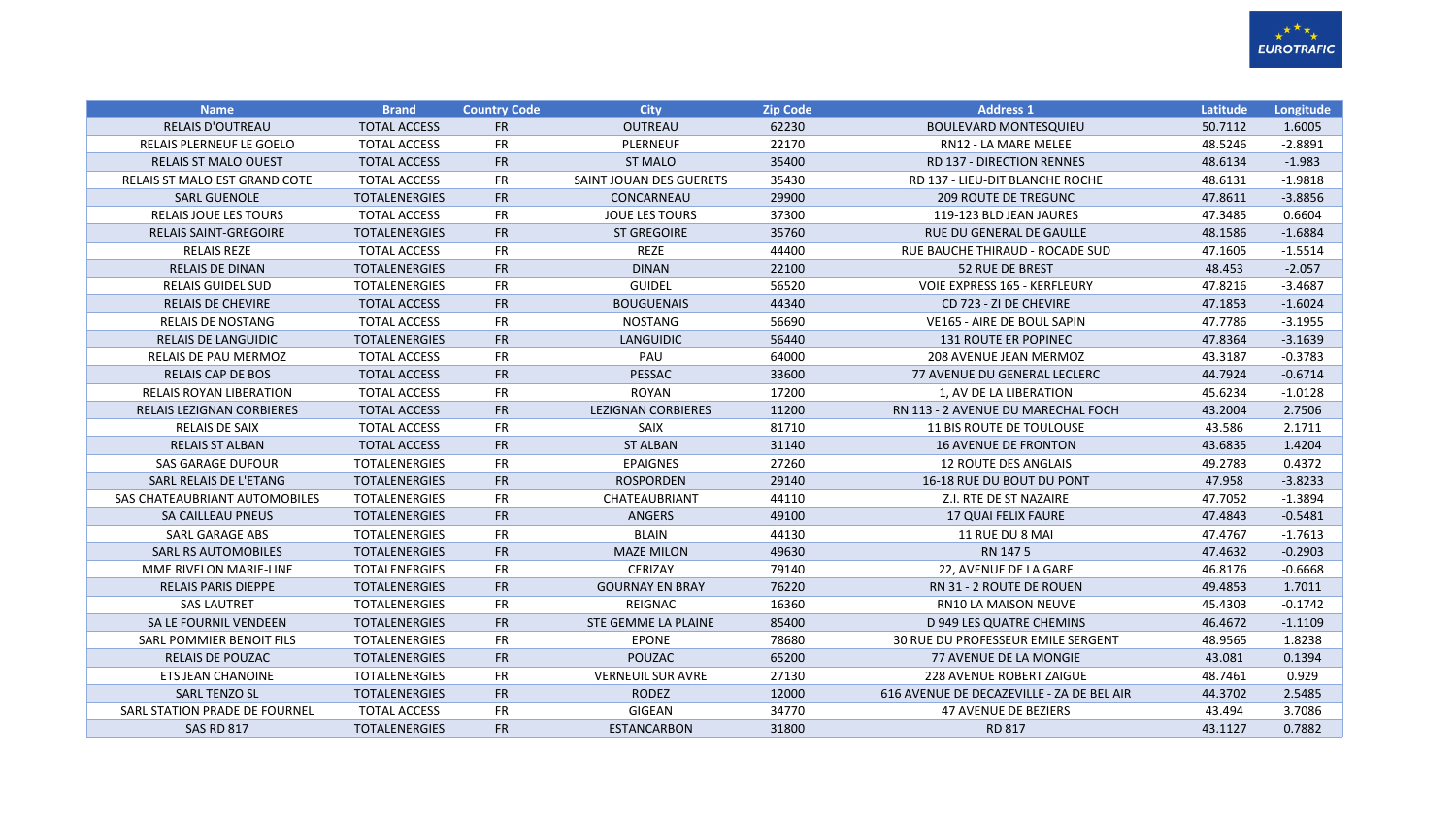

| <b>Name</b>                        | <b>Brand</b>         | <b>Country Code</b> | <b>City</b>                 | <b>Zip Code</b> | <b>Address 1</b>                  | Latitude | Longitude |
|------------------------------------|----------------------|---------------------|-----------------------------|-----------------|-----------------------------------|----------|-----------|
| M. FUSELIEZ STEPHANE               | <b>TOTALENERGIES</b> | <b>FR</b>           | <b>ST LAURENT SUR SEVRE</b> | 85290           | RN 149 - LA TRIQUE                | 46.9681  | $-0.8941$ |
| <b>SARL GGE RAVON</b>              | <b>TOTALENERGIES</b> | <b>FR</b>           | <b>CHATEAU D'OLONNE</b>     | 85180           | <b>40 RUE DU BOCAGE</b>           | 46.5036  | $-1.7292$ |
| SAS ALKAN CARBURANT 3              | <b>TOTALENERGIES</b> | <b>FR</b>           | <b>ST CYR SUR LOIRE</b>     | 37540           | 181 AV CHARLES DE GAULLE          | 47.4187  | 0.6646    |
| SARL CAZALIS NOUVELLE              | <b>TOTALENERGIES</b> | <b>FR</b>           | <b>JURANCON</b>             | 64110           | <b>71 AVENUE HENRI IV</b>         | 43.2811  | $-0.3873$ |
| SARL SERVICE GARAGE AUTO 2000      | <b>TOTALENERGIES</b> | <b>FR</b>           | <b>PAVIE</b>                | 32550           | <b>RN 21 - ROUTE DE TARBES</b>    | 43.6168  | 0.5752    |
| SARL G.R.G.                        | <b>TOTALENERGIES</b> | <b>FR</b>           | MARMANDE                    | 47200           | CD933 - REL PONT DES SABLES       | 44.4639  | 0.1394    |
| <b>FUEL 17 RELAIS DE SAINTONGE</b> | <b>TOTALENERGIES</b> | <b>FR</b>           | SAINT GENIS DE SAINTONGE    | 17240           | 75 AVENUE DE SAINTES - RN 137     | 45.4895  | $-0.5656$ |
| SARL GARAGE BRIAND                 | <b>TOTALENERGIES</b> | <b>FR</b>           | <b>MAURON</b>               | 56430           | CD766 - ROUTE DE DINAN            | 48.0775  | $-2.2718$ |
| <b>SARL CRELOT</b>                 | <b>TOTALENERGIES</b> | <b>FR</b>           | PLOUIGNEAU                  | 29610           | PRAT AL LANN                      | 48.5773  | $-3.784$  |
| M. SCHAEFER NORBERT                | <b>TOTALENERGIES</b> | FR                  | DOUE LA FONTAINE            | 49700           | <b>19 RUE DES FONTAINES</b>       | 47.1965  | $-0.2756$ |
| <b>SAS ROND POINT STATION</b>      | <b>TOTALENERGIES</b> | <b>FR</b>           | ST ETIENNE DE MONTLUC       | 44360           | <b>CD17 - ROUTE DE COUERON</b>    | 47.2744  | $-1.7803$ |
| SARL GGE DES COEVRONS              | <b>TOTALENERGIES</b> | <b>FR</b>           | <b>EVRON</b>                | 53600           | <b>29 RTE DE LAVAL</b>            | 48.1495  | $-0.4087$ |
| <b>SARL GABY MERIENNE</b>          | <b>TOTALENERGIES</b> | <b>FR</b>           | <b>CRAON</b>                | 53400           | <b>ROUTE DE NANTES</b>            | 47.843   | $-0.9688$ |
| M. GAUTIER JEROME                  | <b>TOTALENERGIES</b> | <b>FR</b>           | GACE                        | 61230           | LES FOLIES - ROUTE D'ALENCON      | 48.7845  | 0.296     |
| <b>SARL GLINCHE MICHEL</b>         | <b>TOTALENERGIES</b> | <b>FR</b>           | <b>ECOMMOY</b>              | 72220           | RN 138 - LE SOLEIL RTE DU MANS    | 47.8408  | 0.2625    |
| <b>SARL GGE COUTON</b>             | <b>TOTALENERGIES</b> | <b>FR</b>           | LENCLOITRE                  | 86140           | <b>23 RUE ST EXUPERY</b>          | 46.8165  | 0.3319    |
| <b>GGE PINAUDEAU</b>               | <b>TOTALENERGIES</b> | <b>FR</b>           | <b>DISSAY</b>               | 86130           | RN10 LONGEVE                      | 46.7193  | 0.4206    |
| <b>SARL KRITE 1</b>                | <b>TOTALENERGIES</b> | <b>FR</b>           | <b>STE GENEVIEVE</b>        | 60730           | <b>180 ROUTE NATIONALE</b>        | 49.2948  | 2.1986    |
| <b>M.BUFFARD YANNICK</b>           | <b>TOTALENERGIES</b> | <b>FR</b>           | <b>VILLENEUVE SUR LOT</b>   | 47300           | 92 AVENUE HENRI BARBUSSE          | 44.3987  | 0.7195    |
| <b>RELAIS DU FRUGY</b>             | <b>TOTALENERGIES</b> | <b>FR</b>           | QUIMPER                     | 29000           | 52 AVENUE DE LA LIBERATION        | 47.9925  | $-4.0842$ |
| <b>RELAIS TRINQUET</b>             | <b>TOTALENERGIES</b> | <b>FR</b>           | <b>BORDEAUX</b>             | 33000           | 2 BD DU PRESIDENT WILSON          | 44.837   | $-0.5988$ |
| <b>RELAIS PLOUMAGOAR</b>           | <b>TOTAL ACCESS</b>  | <b>FR</b>           | PLOUMAGOAR                  | 22970           | ROUTE DE ST BRIEUC - RN 12        | 48.5502  | $-3.1125$ |
| <b>RELAIS BEAU SITE</b>            | <b>TOTAL ACCESS</b>  | <b>FR</b>           | <b>CAEN</b>                 | 14000           | 83 BOULEVARD YVES GUILLOU         | 49.1727  | $-0.3897$ |
| <b>RELAIS CHAUMONTEL</b>           | <b>TOTAL ACCESS</b>  | <b>FR</b>           | CHAUMONTEL                  | 95270           | D 316                             | 49.1282  | 2.4311    |
| <b>RELAIS DE L'EPINETTE 59</b>     | <b>TOTAL ACCESS</b>  | <b>FR</b>           | LILLE                       | 59000           | 91 RUE DU FAUBOURG DE BETHUNE     | 50.6169  | 3.0247    |
| <b>RELAIS COLBERT</b>              | <b>TOTAL ACCESS</b>  | FR                  | <b>TINQUEUX</b>             | 51430           | 31 AVENUE DU 29 AOUT 1944         | 49.2483  | 3.9947    |
| RELAIS DE LA MARNE VICTOIRE        | <b>TOTAL ACCESS</b>  | FR                  | <b>MEAUX</b>                | 77100           | AVENUE DE LA VICTOIRE 334         | 48.9578  | 2.9404    |
| <b>RELAIS DE VILLEJUIF</b>         | <b>TOTAL ACCESS</b>  | <b>FR</b>           | <b>VILLEJUIF</b>            | 94800           | <b>60 AV DE STALINGRAD</b>        | 48.7854  | 2.3666    |
| <b>RELAIS FORT CARRE.</b>          | <b>TOTALENERGIES</b> | <b>FR</b>           | <b>ANTIBES</b>              | 06600           | 2 AVENUE DE NICE                  | 43.5906  | 7.121     |
| <b>RELAIS DES OLIVIERS</b>         | <b>TOTAL ACCESS</b>  | <b>FR</b>           | <b>CAGNES SUR MER</b>       | 06800           | 79 AV. DE NICE                    | 43.6592  | 7.1631    |
| <b>RELAIS PLATRIERES.</b>          | <b>TOTAL ACCESS</b>  | FR                  | <b>AIX EN PROVENCE</b>      | 13090           | 1140 RTE AVIGNON QU.CELONY RN7    | 43.5566  | 5.4185    |
| <b>RELAIS DE LA FOUX</b>           | <b>TOTAL ACCESS</b>  | <b>FR</b>           | COGOLIN                     | 83310           | RN 98 CARREFOUR DE LA FOUX.       | 43.2639  | 6.5772    |
| <b>RELAIS OSERAIE</b>              | <b>TOTALENERGIES</b> | <b>FR</b>           | LE PONTET                   | 84130           | 1661 RTE DE SORGUES.              | 43.9776  | 4.8576    |
| <b>RELAIS DE CHELLES</b>           | <b>TOTALENERGIES</b> | <b>FR</b>           | <b>CHELLES</b>              | 77500           | 119 AVENUE DU GENDARME CASTERMANT | 48.8787  | 2.6105    |
| <b>RELAIS DE MONTBRAY</b>          | <b>TOTAL ACCESS</b>  | <b>FR</b>           | <b>COUTANCES</b>            | 50200           | 2, AVENUE DE VERDUN               | 49.0383  | $-1.446$  |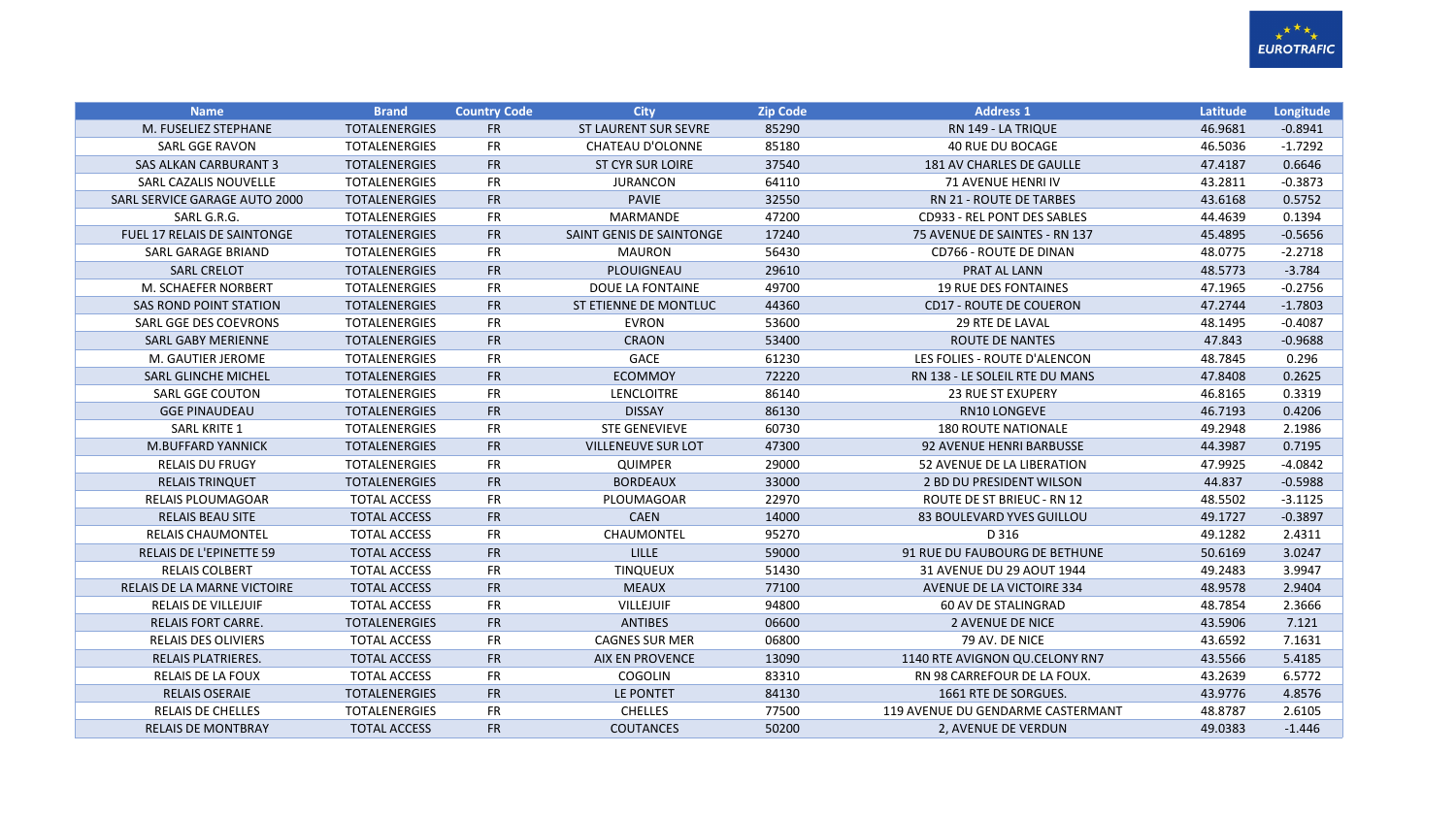

| <b>Name</b>                         | <b>Brand</b>         | <b>Country Code</b> | <b>City</b>                  | <b>Zip Code</b> | <b>Address 1</b>                  | Latitude | Longitude |
|-------------------------------------|----------------------|---------------------|------------------------------|-----------------|-----------------------------------|----------|-----------|
| <b>RELAIS PICARDIE</b>              | <b>TOTAL ACCESS</b>  | <b>FR</b>           | PIERREFITTE SUR SEINE        | 93380           | 42, BOULEVARD JEAN MERMOZ         | 48.9662  | 2.3642    |
| <b>RELAIS CHALOUETTE</b>            | <b>TOTAL ACCESS</b>  | <b>FR</b>           | <b>ETAMPES</b>               | 91150           | 94 BLD ST MICHEL                  | 48.447   | 2.1712    |
| <b>RELAIS DU PONT DE PARIS</b>      | <b>TOTALENERGIES</b> | <b>FR</b>           | LAVAL                        | 53000           | <b>AVENUE DE MAYENNE - RN 162</b> | 48.0769  | $-0.7529$ |
| <b>RELAIS CANADIENS</b>             | <b>TOTAL ACCESS</b>  | <b>FR</b>           | ST ETIENNE DU ROUVRAY        | 76800           | <b>63 AVENUE DES CANADIENS</b>    | 49.3938  | 1.0598    |
| <b>RELAIS LA CLOSERIE</b>           | <b>TOTAL ACCESS</b>  | <b>FR</b>           | LAVAL                        | 53000           | <b>248 RUE DE BRETAGNE</b>        | 48.0697  | $-0.7941$ |
| <b>RELAIS DU PRIEURE</b>            | <b>TOTAL ACCESS</b>  | <b>FR</b>           | <b>DINARD</b>                | 35800           | 20, BOULEVARD DE LA LIBERATION    | 48.6214  | $-2.0583$ |
| <b>RELAIS ALOUETTES</b>             | <b>TOTAL ACCESS</b>  | <b>FR</b>           | <b>MAISONS ALFORT</b>        | 94700           | 172 RUE JEAN JAURES               | 48.7968  | 2.4333    |
| <b>RELAIS TONNEINS</b>              | <b>TOTAL ACCESS</b>  | <b>FR</b>           | <b>TONNEINS</b>              | 47400           | <b>RUE MENDES FRANCE</b>          | 44.3971  | 0.3014    |
| <b>RELAIS CHARMONT ST ANTOINE</b>   | <b>TOTAL ACCESS</b>  | <b>FR</b>           | <b>CHARMONT</b>              | 95420           | <b>ROUTE DE PONTOISE RD 14</b>    | 49.1455  | 1.801     |
| <b>RELAIS DE VARENNES</b>           | <b>TOTALENERGIES</b> | <b>FR</b>           | <b>VARENNES VAUZELLES</b>    | 58640           | 16 BLD CAMILLE DAGONNEAU          | 47.0086  | 3.1525    |
| <b>RELAIS TESCOU</b>                | <b>TOTAL ACCESS</b>  | <b>FR</b>           | <b>MONTAUBAN</b>             | 82000           | <b>350 RTE DE TOULOUSE</b>        | 44.0041  | 1.3411    |
| <b>RELAIS DE NANGIS</b>             | <b>TOTAL ACCESS</b>  | FR                  | <b>NANGIS</b>                | 77370           | 15 AV. DU GAL DE GAULLE -RD 619   | 48.5602  | 3.0182    |
| <b>RELAIS DE L'YERRES</b>           | <b>TOTAL ACCESS</b>  | <b>FR</b>           | <b>BRIE COMTE ROBERT</b>     | 77170           | 5 RUE DU GENERAL LECLERC          | 48.7006  | 2.601     |
| RELAIS DE LA LONDE                  | <b>TOTAL ACCESS</b>  | <b>FR</b>           | MOULINEAUX                   | 76530           | 5178 - LA MAISON BRULEE           | 49.3436  | 0.9356    |
| <b>SAS PETROLEMPDES</b>             | <b>TOTALENERGIES</b> | <b>FR</b>           | <b>COSNE COURS SUR LOIRE</b> | 58200           | 103 RUE DU MARECHAL LECLERC       | 47.4177  | 2.9274    |
| EURL LE RELAIS CLEMENCEAU           | <b>TOTALENERGIES</b> | <b>FR</b>           | <b>VILLERS BOCAGE</b>        | 14310           | 59. RUE GEORGES CLEMENCEAU        | 49.0818  | $-0.6491$ |
| REL.AVALOIRS                        | <b>TOTAL ACCESS</b>  | <b>FR</b>           | <b>PRE EN PAIL</b>           | 53140           | <b>RN 12 ROUTE DE PARIS</b>       | 48.4624  | $-0.1913$ |
| <b>RELAIS DU TREMBLAY</b>           | <b>TOTALENERGIES</b> | <b>FR</b>           | <b>CHAMPIGNY SUR MARNE</b>   | 94500           | 114 AV. DU GENERAL DE GAULLE      | 48.8229  | 2.4946    |
| <b>RELAIS DU QUINTY</b>             | <b>TOTALENERGIES</b> | <b>FR</b>           | <b>BEUVRY</b>                | 62660           | <b>195 ROUTE NATIONALE</b>        | 50.5222  | 2.6614    |
| <b>RELAIS JONQUIERES</b>            | <b>TOTAL ACCESS</b>  | <b>FR</b>           | <b>JONQUIERES</b>            | 60680           | RN 31 - ROUTE DE CLERMONT         | 49.4028  | 2.7354    |
| <b>RELAIS DE LA TOUQUE</b>          | <b>TOTALENERGIES</b> | <b>FR</b>           | <b>TOURGEVILLE</b>           | 14800           | AVENUE DE LA REPUBLIQUE           | 49.3532  | 0.0621    |
| <b>RELAIS MADELEINE LINTIER</b>     | <b>TOTAL ACCESS</b>  | <b>FR</b>           | <b>MAYENNE</b>               | 53100           | ROUTE DE PARIS- BLD PAUL LINTIER  | 48.3098  | $-0.6055$ |
| <b>RELAIS CLAUDE DEBUSSY</b>        | <b>TOTALENERGIES</b> | <b>FR</b>           | <b>EPINAY SUR SEINE</b>      | 93800           | 53 ROUTE DE SAINT LEU             | 48.9483  | 2.3426    |
| RELAIS DU QUERCY.                   | <b>TOTALENERGIES</b> | <b>FR</b>           | <b>CAHORS</b>                | 46000           | 114 RTE DE TOULOUSE               | 44.4249  | 1.4406    |
| <b>RELAIS DU PORTET EST</b>         | <b>TOTAL ACCESS</b>  | <b>FR</b>           | <b>PORTET SUR GARONNE</b>    | 31120           | <b>43 ROUTE D ESPAGNE</b>         | 43.525   | 1.4008    |
| <b>SARL LACOUR</b>                  | <b>TOTALENERGIES</b> | <b>FR</b>           | <b>ROMILLY SUR SEINE</b>     | 10100           | <b>123 RUE ARISTIDE BRIAND</b>    | 48.5093  | 3.7318    |
| <b>RELAIS ST LAURENT</b>            | <b>TOTALENERGIES</b> | <b>FR</b>           | <b>SENE</b>                  | 56860           | <b>165 ROUTE DE NANTES</b>        | 47.6501  | $-2.7217$ |
| <b>RELAIS NICOLAS POUSSIN</b>       | <b>TOTALENERGIES</b> | <b>FR</b>           | <b>LES ANDELYS</b>           | 27700           | 10, AV.DE LA REPUBLIQUE           | 49.2463  | 1.4154    |
| <b>RELAIS DE L'ETANG</b>            | <b>TOTAL ACCESS</b>  | <b>FR</b>           | PONT L'ABBE                  | 29120           | <b>45 RUE VICTOR HUGO</b>         | 47.8703  | $-4.2214$ |
| <b>RELAIS DE LA MARNE QUARTIERS</b> | <b>TOTAL ACCESS</b>  | <b>FR</b>           | <b>DORMANS</b>               | 51700           | 60 RUE DU DOCTEUR MORET - RD3     | 49.0811  | 3.6505    |
| <b>RELAIS SAINTE GENEVIEVE</b>      | <b>TOTALENERGIES</b> | <b>FR</b>           | <b>COUBERT</b>               | 77170           | 52 RUE JEAN JAURES - RD 319       | 48.6685  | 2.6996    |
| <b>RELAIS DU LAUZON</b>             | <b>TOTALENERGIES</b> | <b>FR</b>           | PONT ST ESPRIT               | 30130           | PLACE DU PLAN                     | 44.2584  | 4.6493    |
| <b>RELAIS DU BEUVRON</b>            | <b>TOTALENERGIES</b> | <b>FR</b>           | <b>LAMOTTE BEUVRON</b>       | 41600           | 5 AV. DE L'HOTEL DE VILLE         | 47.5992  | 2.0241    |
| <b>RELAIS DE PESSAC</b>             | <b>TOTALENERGIES</b> | <b>FR</b>           | PESSAC                       | 33600           | 741 COURS DE LA LIBERATION        | 44.7954  | $-0.6046$ |
| <b>RELAIS ST SIMON</b>              | <b>TOTAL ACCESS</b>  | <b>FR</b>           | <b>VILLEJUIF</b>             | 94800           | 117 BLD MAXIME GORKI              | 48.7923  | 2.3697    |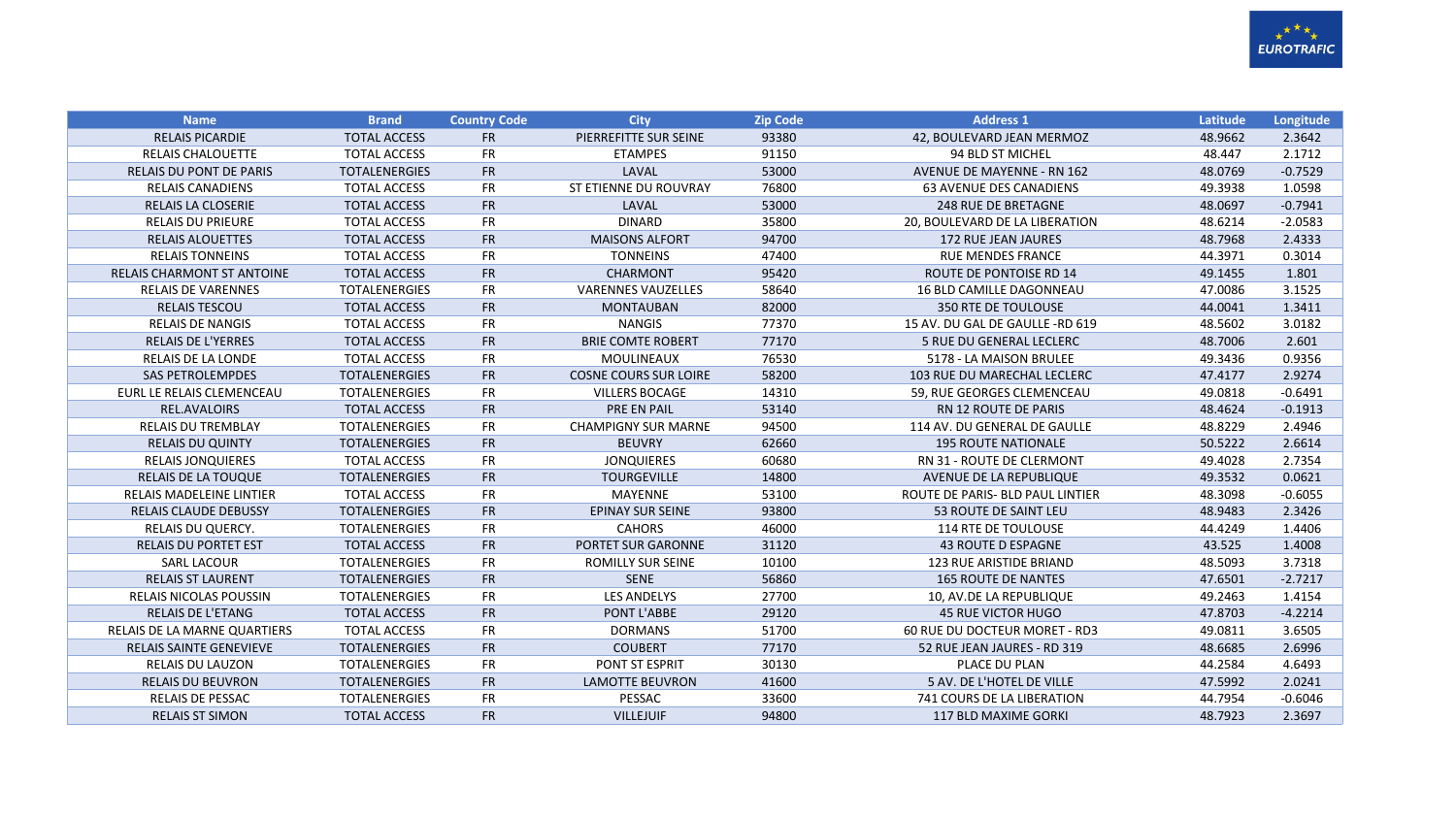

| <b>Name</b>                    | <b>Brand</b>         | <b>Country Code</b> | <b>City</b>                      | <b>Zip Code</b> | <b>Address 1</b>                    | Latitude | Longitude |
|--------------------------------|----------------------|---------------------|----------------------------------|-----------------|-------------------------------------|----------|-----------|
| <b>RELAIS SAUMATY</b>          | <b>TOTALENERGIES</b> | <b>FR</b>           | <b>MARSEILLE</b>                 | 13016           | <b>654 CHEMIN DU LITTORAL</b>       | 43.3561  | 5.3276    |
| <b>RELAIS ST CLAUDE JAURES</b> | <b>TOTAL ACCESS</b>  | <b>FR</b>           | <b>NOYON</b>                     | 60400           | 70 AVENUE JEAN JAURES               | 49.5737  | 2.9883    |
| <b>RELAIS PLOMBIERES</b>       | <b>TOTAL ACCESS</b>  | <b>FR</b>           | <b>MARSEILLE 3EME ARRONDISSE</b> | 13003           | 83 BLD DE PLOMBIERES                | 43.3162  | 5.3831    |
| <b>RELAIS TANCARVILLE</b>      | <b>TOTAL ACCESS</b>  | <b>FR</b>           | <b>TANCARVILLE</b>               | 76430           | <b>RD 910 - ROUTE DE BOLBEC</b>     | 49.484   | 0.4492    |
| <b>RELAIS DES PRES LE ROI</b>  | <b>TOTALENERGIES</b> | <b>FR</b>           | <b>BOURGES</b>                   | 18000           | 10 BIS AVENUE DES PRES LE ROI       | 47.094   | 2.3905    |
| <b>RELAIS DE MARQUISE</b>      | <b>TOTALENERGIES</b> | <b>FR</b>           | <b>MARQUISE</b>                  | 62250           | EX RN1 - 72 AVENUE FERBER           | 50.8165  | 1.7027    |
| <b>RELAIS ISLE ADAM</b>        | <b>TOTALENERGIES</b> | <b>FR</b>           | L'ISLE ADAM                      | 95290           | <b>44 AVENUE DE PARIS</b>           | 49.1102  | 2.2242    |
| RELAIS AMIRAL HAMELIN          | <b>TOTAL ACCESS</b>  | <b>FR</b>           | PONT L'EVEQUE                    | 14130           | <b>33 RUE AMIRAL HAMELIN</b>        | 49.2883  | 0.1884    |
| <b>RELAIS DU VOULDY</b>        | <b>TOTALENERGIES</b> | FR                  | <b>TROYES</b>                    | 10000           | 1 CHAUSSEE DU VOULDY                | 48.2947  | 4.0828    |
| <b>RELAIS CROIX PICARD</b>     | <b>TOTALENERGIES</b> | FR                  | <b>CLAMART</b>                   | 92140           | 320 AV DU GENERAL DE GAULLE         | 48.7848  | 2.2491    |
| <b>RELAIS D AZUN</b>           | <b>TOTAL ACCESS</b>  | FR                  | <b>ARGELES GAZOST</b>            | 65400           | <b>27 AVENUE DES PYRENEES</b>       | 43.006   | $-0.0985$ |
| <b>RELAIS UZES</b>             | <b>TOTAL ACCESS</b>  | <b>FR</b>           | <b>UZES</b>                      | 30700           | 6/8 AVENUE MARECHAL FOCH            | 44.0095  | 4.4189    |
| <b>RELAIS 3 FORETS</b>         | <b>TOTALENERGIES</b> | FR                  | <b>SENLIS</b>                    | 60300           | 64/66 AVENUE MARECHAL FOCH          | 49.2109  | 2.5931    |
| <b>RELAIS ST JEAN</b>          | <b>TOTAL ACCESS</b>  | <b>FR</b>           | ST JEAN DE LA RUELLE             | 45140           | 20, RUE CHARLES BEAUHAIRE           | 47.9101  | 1.8815    |
| <b>RELAIS DE CHILLY</b>        | <b>TOTALENERGIES</b> | <b>FR</b>           | <b>CHILLY MAZARIN</b>            | 91380           | 32 AV. PIERRE BROSSOLETTE           | 48.7019  | 2.3203    |
| RELAIS DU TRIOLET.             | <b>TOTAL ACCESS</b>  | <b>FR</b>           | <b>SETE</b>                      | 34200           | 134 BD DE VERDUN                    | 43.4119  | 3.6906    |
| <b>SARL CROIX VERTE</b>        | <b>TOTALENERGIES</b> | FR                  | <b>MARESCHE</b>                  | 72170           | D338 - 45 RUE DU MANS               | 48.2186  | 0.1302    |
| <b>RELAIS DE DRANCY</b>        | <b>TOTALENERGIES</b> | <b>FR</b>           | <b>DRANCY</b>                    | 93700           | 35-39 AVENUE HENRI BARBUSSE         | 48.9163  | 2.4435    |
| <b>RELAIS DE LA VANNE</b>      | <b>TOTALENERGIES</b> | <b>FR</b>           | <b>ARCUEIL</b>                   | 94110           | 89 AV A. BRIAND                     | 48.8041  | 2.3254    |
| <b>RELAIS DE MILLY</b>         | <b>TOTAL ACCESS</b>  | <b>FR</b>           | <b>MILLY LA FORET</b>            | 91490           | 58 AVENUE DE GANAY                  | 48.4074  | 2.468     |
| <b>RELAIS BOIS GROLEAU</b>     | <b>TOTALENERGIES</b> | FR                  | <b>CHOLET</b>                    | 49300           | <b>85 RUE SADI CARNOT</b>           | 47.0632  | $-0.8662$ |
| <b>RELAIS IMPERATRICE</b>      | <b>TOTALENERGIES</b> | <b>FR</b>           | <b>BERCK SUR MER</b>             | 62600           | <b>481 RUE IMPERATRICE</b>          | 50.4087  | 1.5944    |
| <b>RELAIS DU GORBIO</b>        | <b>TOTAL ACCESS</b>  | <b>FR</b>           | ROQUEBRUNE CAP MARTIN            | 06190           | 175 AVENUE PASTEUR - RD 6007        | 43.7642  | 7.4808    |
| RELAIS LA VAUDOIRE             | <b>TOTAL ACCESS</b>  | <b>FR</b>           | <b>HOUILLES</b>                  | 78800           | <b>136 RUE HENRI BARBUSSE</b>       | 48.9326  | 2.1819    |
| <b>RELAIS PONT-BERTIN</b>      | <b>TOTAL ACCESS</b>  | FR                  | LA CHAPELLE D ARMENTIERES        | 59930           | 350 ROUTE NATIONALE RD933           | 50.6721  | 2.8968    |
| <b>RELAIS D'HALLENNES</b>      | <b>TOTAL ACCESS</b>  | <b>FR</b>           | <b>HALLENNES LEZ HAUBOURDIN</b>  | 59320           | RN 41                               | 50.6024  | 2.9424    |
| <b>RELAIS DE SEMERIA</b>       | <b>TOTALENERGIES</b> | <b>FR</b>           | <b>NICE</b>                      | 06300           | <b>27 AVENUE DENIS SEMERIA</b>      | 43.7156  | 7.2899    |
| <b>RELAIS DES ABEILLES</b>     | <b>TOTAL ACCESS</b>  | <b>FR</b>           | NANTERRE                         | 92000           | <b>182 RUE P.VAILLANT COUTURIER</b> | 48.8806  | 2.2061    |
| <b>RELAIS PTE DES GAULES</b>   | <b>TOTALENERGIES</b> | <b>FR</b>           | <b>FREJUS</b>                    | 83600           | 100 RDN7 AV. DE VERDUN              | 43.4355  | 6.7247    |
| <b>RELAIS DE SYNTHES</b>       | <b>TOTALENERGIES</b> | <b>FR</b>           | <b>GRANDE SYNTHE</b>             | 59760           | 1 AVENUE DE PETITE SYNTHE           | 51.0142  | 2.3062    |
| <b>RELAIS BUFFON</b>           | <b>TOTALENERGIES</b> | <b>FR</b>           | PARIS <sub>15</sub>              | 75015           | 76-78 BOULEVARD GARIBALDI           | 48.8457  | 2.3087    |
| <b>RELAIS OLYMPE</b>           | <b>TOTAL ACCESS</b>  | <b>FR</b>           | <b>ST MAXIMIN</b>                | 83470           | <b>RN.7 ROUTE DE NICE</b>           | 43.447   | 5.8625    |
| <b>RELAIS BACONNETS</b>        | <b>TOTAL ACCESS</b>  | <b>FR</b>           | <b>ANTONY</b>                    | 92160           | 100 AV DU PRESIDENT KENNEDY         | 48.7377  | 2.2951    |
| <b>RELAIS LA FOURCHETTE</b>    | <b>TOTALENERGIES</b> | <b>FR</b>           | <b>CHAMPIGNY SUR MARNE</b>       | 94500           | 247 AVENUE DU GENERAL DE GAULLE     | 48.8274  | 2.5127    |
| <b>RELAIS DU BRAS D'OR</b>     | <b>TOTAL ACCESS</b>  | <b>FR</b>           | <b>MONTREUIL SUR MER</b>         | 62170           | <b>43 AVENUE GENERAL LECLERC</b>    | 50.4579  | 1.7574    |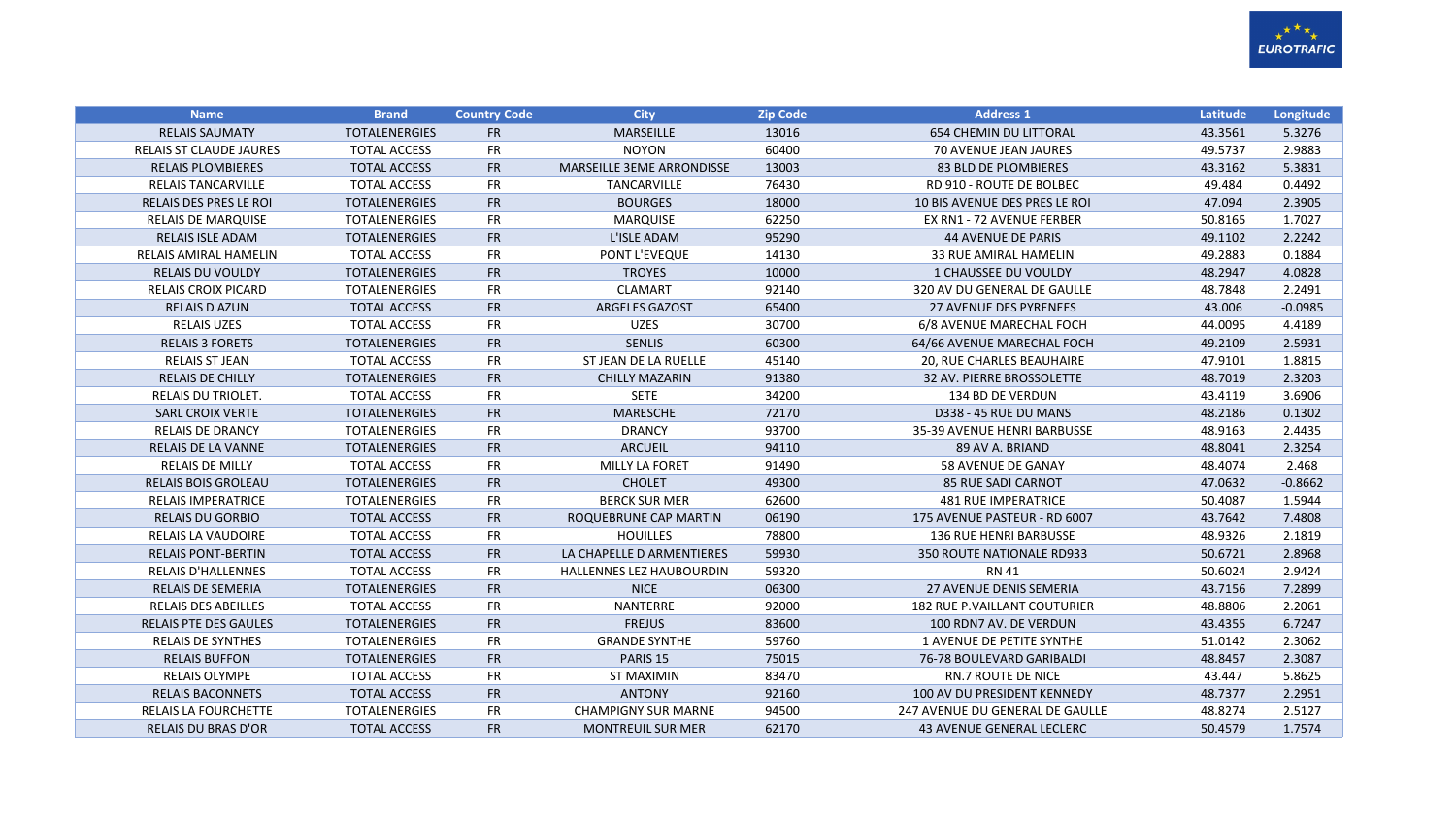

| <b>Name</b>                       | <b>Brand</b>         | <b>Country Code</b> | <b>City</b>               | <b>Zip Code</b> | <b>Address 1</b>                             | <b>Latitude</b> | Longitude |
|-----------------------------------|----------------------|---------------------|---------------------------|-----------------|----------------------------------------------|-----------------|-----------|
| <b>RELAIS BREMENT</b>             | <b>TOTAL ACCESS</b>  | <b>FR</b>           | <b>NOISY LE SEC</b>       | 93130           | 20-30 RUE JULES AUFFERT                      | 48.8878         | 2.4557    |
| <b>RELAIS DU BEL AIR</b>          | <b>TOTALENERGIES</b> | <b>FR</b>           | <b>PARIS</b>              | 75012           | 55 BLD DE PICPUS                             | 48.8458         | 2.4008    |
| <b>REL.VENOY CHABLIS</b>          | <b>TOTALENERGIES</b> | FR                  | <b>VENOY</b>              | 89290           | A6 - AIRE VENOY-CHABLIS                      | 47.7877         | 3.6719    |
| <b>REL.VEMARS OUEST</b>           | <b>TOTALENERGIES</b> | <b>FR</b>           | <b>VEMARS</b>             | 95470           | A1 - AIRE DE VEMARS OUEST                    | 49.0714         | 2.5514    |
| <b>REL.MORAINVILLIERS NORD</b>    | <b>TOTALENERGIES</b> | <b>FR</b>           | MORAINVILLIERS            | 78630           | A13 - AIRE DE MORAINVILLIERS NORD            | 48.9407         | 1.9548    |
| <b>RELAIS BUTTE SANNOIS</b>       | <b>TOTAL ACCESS</b>  | <b>FR</b>           | SANNOIS                   | 95110           | 38-42 BOUVARD GABRIEL PERI                   | 48.9671         | 2.2617    |
| <b>REL.LA COULINE</b>             | <b>TOTALENERGIES</b> | FR                  | <b>PRECY SUR VRIN</b>     | 89116           | A6 - AIRE DE LA COULINE                      | 47.9741         | 3.1995    |
| <b>RELAIS DE ROGERVILLE</b>       | <b>TOTAL ACCESS</b>  | FR                  | <b>ROGERVILLE</b>         | 76700           | ROUTE INDUSTRIELLE DU HAVRE                  | 49.4796         | 0.2593    |
| <b>RELAIS NEUILLY FOCH</b>        | <b>TOTALENERGIES</b> | FR                  | <b>NEUILLY SUR MARNE</b>  | 93330           | 9 TER BOULEVARD MARECHAL FOCH                | 48.8543         | 2.5197    |
| RELAIS ANNE DE BRETAGNE           | <b>TOTAL ACCESS</b>  | FR                  | <b>BLOIS</b>              | 41000           | 107, AVENUE DE VENDOME                       | 47.6044         | 1.3147    |
| <b>REL.RESSONS EST</b>            | <b>TOTALENERGIES</b> | FR                  | <b>RESSONS SUR MATZ</b>   | 60490           | A1 - AIRE DE RESSONS EST                     | 49.5235         | 2.7224    |
| REL.VILLABE                       | <b>TOTALENERGIES</b> | <b>FR</b>           | <b>VILLABE</b>            | 91100           | A6 - AIRE DE VILLABE                         | 48.5944         | 2.4439    |
| <b>RELAIS DU VERGER</b>           | <b>TOTALENERGIES</b> | FR                  | <b>MASSY</b>              | 91300           | <b>180 AVENUE DE PARIS</b>                   | 48.7223         | 2.2614    |
| <b>RELAIS D'ARGENCE</b>           | <b>TOTAL ACCESS</b>  | <b>FR</b>           | <b>TARASCON</b>           | 13150           | 10 BOULEVARD JULES FERRY RD 99               | 43.8022         | 4.6638    |
| <b>RELAIS LARROQUE</b>            | <b>TOTAL ACCESS</b>  | FR                  | <b>MONTAUBAN</b>          | 82000           | <b>340 ROUTE DE BORDEAUX</b>                 | 44.0257         | 1.3322    |
| <b>RELAIS DE MALESHERBES</b>      | <b>TOTALENERGIES</b> | <b>FR</b>           | PARIS 08                  | 75008           | <b>FACE 35 BLD MALESHERBES</b>               | 48.873          | 2.3212    |
| <b>REL.PHALEMPIN OUEST</b>        | <b>TOTALENERGIES</b> | FR                  | <b>SECLIN</b>             | 59113           | A1 - AIRE DE PHALEMPIN OUEST                 | 50.5324         | 3.0461    |
| <b>RELAIS MOULIN DU GUE</b>       | <b>TOTAL ACCESS</b>  | <b>FR</b>           | <b>BAULNE</b>             | 91590           | <b>RD 191 - ROUTE DE CORBEIL</b>             | 48.4902         | 2.3557    |
| <b>RELAIS DES ABATILLES</b>       | <b>TOTALENERGIES</b> | <b>FR</b>           | <b>ARCACHON</b>           | 33120           | 112 BLD DE LA COTE D ARGENT                  | 44.6499         | $-1.1867$ |
| <b>RELAIS DE VAUCELLES</b>        | <b>TOTAL ACCESS</b>  | <b>FR</b>           | VAUCELLES                 | 14400           | <b>ROUTE NATIONALE 13</b>                    | 49.284          | $-0.7257$ |
| <b>REL.AMBRUSSUM SUD</b>          | <b>TOTALENERGIES</b> | <b>FR</b>           | <b>VILLETELLE</b>         | 34400           | A9 - AIRE AMBRUSSUM SUD                      | 43.712          | 4.1312    |
| RELAIS MAL LECLERC                | <b>TOTALENERGIES</b> | <b>FR</b>           | PARIS <sub>14</sub>       | 75014           | RUE LEGION ETRANGERE                         | 48.8206         | 2.3248    |
| <b>RELAIS DE FREPILLON</b>        | <b>TOTAL ACCESS</b>  | FR                  | <b>FREPILLON</b>          | 95740           | <b>14 AVENUE DU GENERAL DE GAULLE</b>        | 49.0481         | 2.2013    |
| <b>RELAIS MONTMIRAIL</b>          | <b>TOTAL ACCESS</b>  | <b>FR</b>           | MONTMIRAIL                | 51210           | 57 RUE DU FAUBOURG DE PARIS                  | 48.8764         | 3.5377    |
| <b>RELAIS DE RUNGIS</b>           | <b>TOTALENERGIES</b> | <b>FR</b>           | <b>RUNGIS CEDEX</b>       | 94594           | BLD CIRCULAIRE NORD - FRUILEG 103 - CP50 757 | 48.7647         | 2.3565    |
| <b>RELAIS DE LA CONCORDE</b>      | <b>TOTALENERGIES</b> | <b>FR</b>           | STE GENEVIEVE DES BOIS    | 91700           | <b>70 ROUTE DE CORBEIL</b>                   | 48.6466         | 2.3351    |
| RELAIS DE LA CHADENEDE            | <b>TOTALENERGIES</b> | <b>FR</b>           | <b>ALES</b>               | 30100           | <b>44 AVENUE CARNOT</b>                      | 44.1212         | 4.0869    |
| <b>RELAIS DE VIALMUR</b>          | <b>TOTAL ACCESS</b>  | <b>FR</b>           | <b>BRIVE LA GAILLARDE</b> | 19100           | 90 AV RIBOT                                  | 45.1649         | 1.5104    |
| <b>RELAIS BON ENCONTRE</b>        | <b>TOTAL ACCESS</b>  | FR                  | <b>BOE</b>                | 47550           | 1360 AV. DU DOCTEUR JEAN NOGUES              | 44.1859         | 0.6624    |
| <b>RELAIS DE TOURATTE</b>         | <b>TOTAL ACCESS</b>  | <b>FR</b>           | <b>BORDEAUX</b>           | 33000           | 116 QUAI DE LA SOUYS                         | 44.8292         | $-0.5412$ |
| <b>RELAIS GRADIGNAN DE GAULLE</b> | <b>TOTAL ACCESS</b>  | <b>FR</b>           | <b>GRADIGNAN</b>          | 33170           | 62, COURS DU GENERAL DE GAULLE               | 44.7771         | $-0.6104$ |
| <b>RELAIS DES CHAMPARTS</b>       | <b>TOTAL ACCESS</b>  | FR                  | LIMAY                     | 78520           | 60 AV. DE LA PAIX                            | 48.9925         | 1.7438    |
| <b>RELAIS DU SAUVOY</b>           | <b>TOTALENERGIES</b> | <b>FR</b>           | <b>ST SOUPPLETS</b>       | 77165           | <b>RUE DU MARECHAL GALLIENI 7</b>            | 49.0335         | 2.8047    |
| <b>RELAIS TROIS BAUDETS</b>       | <b>TOTAL ACCESS</b>  | <b>FR</b>           | <b>HEM</b>                | 59510           | <b>188 AVENUE CHARLES DE GAULLE</b>          | 50.6647         | 3.1826    |
| <b>RELAIS SERIGUETTE</b>          | <b>TOTAL ACCESS</b>  | <b>FR</b>           | <b>AIMARGUES</b>          | 30470           | 2 bis ROUTE DE LA PETITE CAMARGUE            | 43.6961         | 4.2007    |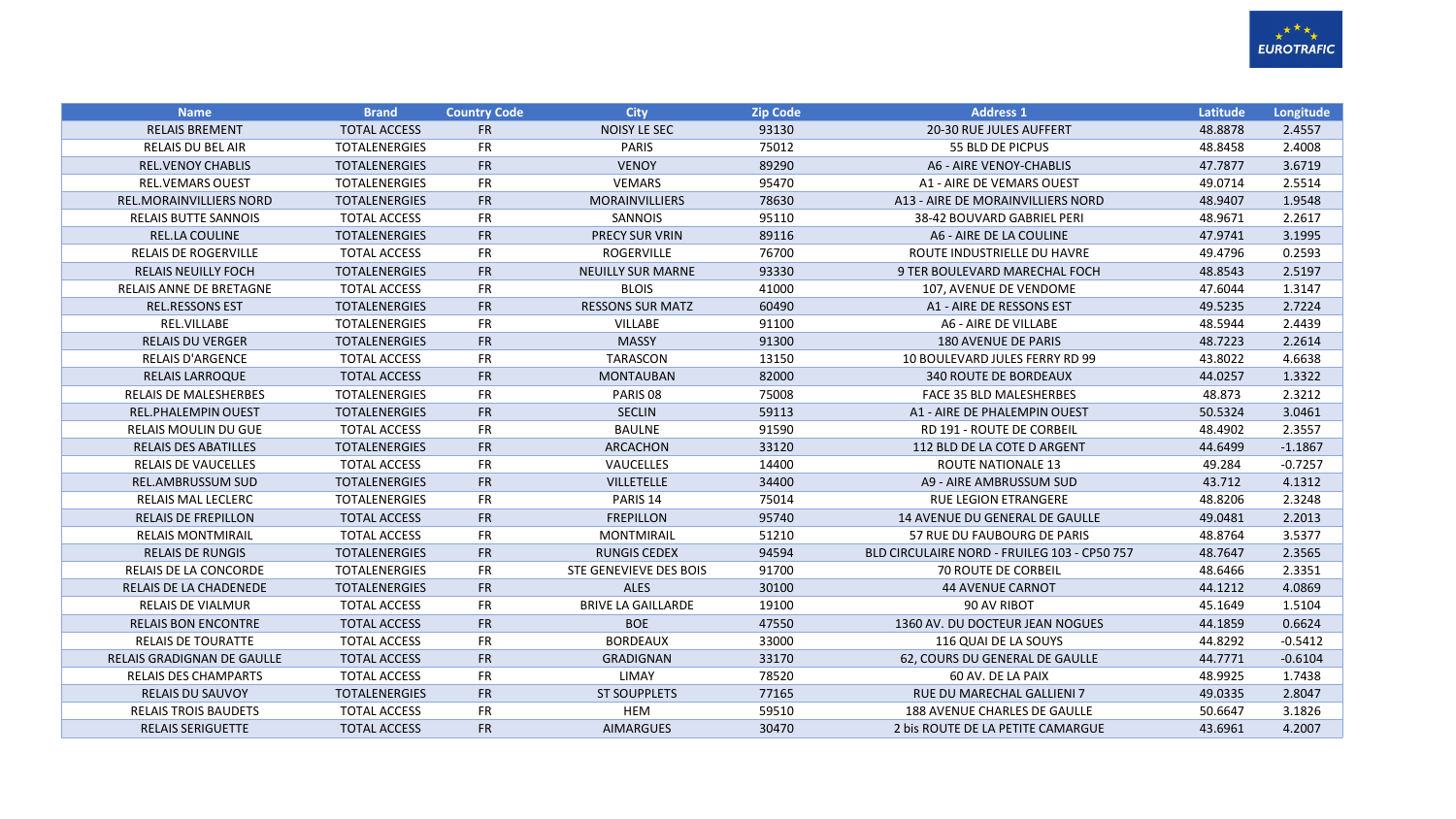

| <b>Name</b>                         | <b>Brand</b>         | <b>Country Code</b> | <b>City</b>               | <b>Zip Code</b> | <b>Address 1</b>                     | Latitude | Longitude |
|-------------------------------------|----------------------|---------------------|---------------------------|-----------------|--------------------------------------|----------|-----------|
| <b>SARL DINARO BOURDEIL</b>         | <b>TOTALENERGIES</b> | <b>FR</b>           | <b>FOURQUES</b>           | 30300           | <b>RN 113 - ROUTE DE NIMES</b>       | 43.691   | 4.6048    |
| <b>RELAIS DU PAILLON</b>            | <b>TOTALENERGIES</b> | <b>FR</b>           | <b>NICE</b>               | 06000           | PONT VINCENT AURIOL                  | 43.7168  | 7.2823    |
| <b>RELAIS RAVEZIES</b>              | <b>TOTAL ACCESS</b>  | <b>FR</b>           | <b>BORDEAUX</b>           | 33000           | 127 COURS DU MEDOC                   | 44.8616  | $-0.5704$ |
| <b>RELAIS DE LA CAPELIERE</b>       | <b>TOTALENERGIES</b> | <b>FR</b>           | <b>BEZIERS</b>            | 34500           | <b>152 AVENUE MARECHAL FOCH</b>      | 43.3546  | 3.2216    |
| <b>REL.CHANTEMERLE</b>              | <b>TOTAL ACCESS</b>  | <b>FR</b>           | <b>ROUVRES</b>            | 77230           | <b>RN 2 ROUTE DE SOISSONS</b>        | 49.0701  | 2.7155    |
| <b>RELAIS PIN VERT</b>              | <b>TOTALENERGIES</b> | <b>FR</b>           | AUBAGNE                   | 13400           | AV. ROGER SALENGRO                   | 43.3009  | 5.5698    |
| <b>RELAIS DE LA MAILLERE</b>        | <b>TOTALENERGIES</b> | <b>FR</b>           | <b>NOISIEL</b>            | 77186           | <b>COURS DE L'ARCHE GUEDON</b>       | 48.8513  | 2.6236    |
| <b>RELAIS DE CONFLANS</b>           | <b>TOTALENERGIES</b> | <b>FR</b>           | <b>CHARENTON LE PONT</b>  | 94220           | 4 BIS AV DE LA LIBERTE               | 48.8221  | 2.4027    |
| RELAIS ABRIVADO                     | <b>TOTALENERGIES</b> | <b>FR</b>           | <b>MONTPELLIER</b>        | 34070           | 1 RUE DE L'ABRIVADO                  | 43.5893  | 3.8891    |
| RELAIS DES CIMENTS                  | <b>TOTAL ACCESS</b>  | <b>FR</b>           | <b>BEAUMONT SUR OISE</b>  | 95260           | 48 RUE DE L'ISLE ADAM - RD 922       | 49.1387  | 2.2765    |
| <b>REL.LANCON DE PROVENCE OUEST</b> | <b>TOTALENERGIES</b> | <b>FR</b>           | <b>LANCON DE PROVENCE</b> | 13680           | A7 - AIRE DE LANCON OUEST            | 43.5897  | 5.1864    |
| <b>REL.MARGUERITTES NORD</b>        | <b>TOTALENERGIES</b> | <b>FR</b>           | <b>MARGUERITTES</b>       | 30320           | A9 - AIRE DE MARGUERITTES NORD       | 43.8755  | 4.449     |
| <b>RELAIS GRAVIGNY</b>              | <b>TOTAL ACCESS</b>  | <b>FR</b>           | <b>GRAVIGNY</b>           | 27930           | <b>44 BIS AVENUE ARISTIDE BRIAND</b> | 49.0444  | 1.1609    |
| RELAIS DE LA CHEVROLERIE            | <b>TOTAL ACCESS</b>  | <b>FR</b>           | <b>VIERZON</b>            | 18100           | <b>70 RUE LEO MERIGOT</b>            | 47.2272  | 2.0541    |
| <b>RELAIS MAZENODE</b>              | <b>TOTAL ACCESS</b>  | <b>FR</b>           | MARSEILLE                 | 13011           | 359 BD MIREILLE LAUZE                | 43.2861  | 5.4272    |
| SARL ROBIN GGE DES SABLIERES        | <b>TOTALENERGIES</b> | <b>FR</b>           | <b>NIORT</b>              | 79000           | 232 AVENUE DE PARIS                  | 46.3303  | $-0.4409$ |
| <b>RELAIS DES COPISTES</b>          | <b>TOTALENERGIES</b> | <b>FR</b>           | HERBLAY                   | 95220           | 34, AV. DE LA LIBERATION             | 49.0025  | 2.1863    |
| <b>RELAIS DE LA PIMPE</b>           | <b>TOTAL ACCESS</b>  | <b>FR</b>           | <b>TOULOUSE</b>           | 31200           | 55 BOULEVARD DE SUISSE               | 43.6157  | 1.4211    |
| <b>RELAIS DE LA PINTERIE</b>        | <b>TOTALENERGIES</b> | <b>FR</b>           | <b>ANGERS</b>             | 49100           | <b>BD HENRI DUNANT</b>               | 47.4832  | $-0.5276$ |
| <b>RELAIS BERGERONNETTES</b>        | <b>TOTAL ACCESS</b>  | <b>FR</b>           | <b>ST LEONARD</b>         | 62360           | 43 BOULEVARD DE LA LIANE             | 50.6888  | 1.619     |
| <b>RELAIS DU CAILLY</b>             | <b>TOTAL ACCESS</b>  | <b>FR</b>           | LE HOULME                 | 76770           | 73 RUE DU GENERAL DE GAULLE          | 49.5017  | 1.0439    |
| <b>RELAIS LA PALUE</b>              | <b>TOTAL ACCESS</b>  | <b>FR</b>           | <b>SAINTES</b>            | 17100           | <b>AVENUE DE SAINTONGE</b>           | 45.7406  | $-0.625$  |
| <b>RELAIS DES AMAZONES</b>          | <b>TOTAL ACCESS</b>  | <b>FR</b>           | LE MESNIL LE ROI          | 78600           | 101 103 AVENUE DE POISSY             | 48.9433  | 2.1291    |
| <b>RELAIS ECU DE FRANCE</b>         | <b>TOTALENERGIES</b> | <b>FR</b>           | <b>ST OUEN</b>            | 93400           | <b>41 RUE ALBERT DHALENNE</b>        | 48.9162  | 2.3307    |
| <b>RELAIS DU VIGUIER</b>            | <b>TOTAL ACCESS</b>  | <b>FR</b>           | CARCASSONNE               | 11000           | ROUTE DE LIMOUX RN118                | 43.207   | 2.3353    |
| RELAIS CLOS ST.LAZARE               | <b>TOTALENERGIES</b> | <b>FR</b>           | <b>STAINS</b>             | 93240           | 21 AV.DE STALINGRAD - COURS STLAZARE | 48.9484  | 2.3784    |
| <b>RELAIS SENART</b>                | <b>TOTALENERGIES</b> | <b>FR</b>           | <b>DRAVEIL</b>            | 91210           | 70 BOULEVARD HENRI BARBUSSE          | 48.6765  | 2.4114    |
| SARL ZANCHETTIN DAMIEN              | <b>TOTALENERGIES</b> | <b>FR</b>           | <b>GIRONDE SUR DROPT</b>  | 33190           | RN 113                               | 44.5853  | $-0.0815$ |
| <b>RELAIS MAUPAS</b>                | <b>TOTALENERGIES</b> | <b>FR</b>           | <b>MERCIN ET VAUX</b>     | 02200           | <b>AVENUE DE COMPIEGNE</b>           | 49.3812  | 3.3015    |
| <b>RELAIS DU MORBRAS</b>            | <b>TOTAL ACCESS</b>  | <b>FR</b>           | <b>SUCY EN BRIE</b>       | 94370           | AV DU GENERAL LECLERC 63/71          | 48.7775  | 2.5114    |
| <b>RELAIS PUYMAURE</b>              | <b>TOTALENERGIES</b> | <b>FR</b>           | GAP                       | 05000           | <b>10 AV.GUILLAUME FAREL</b>         | 44.5593  | 6.0732    |
| <b>RELAIS DE L'ALMONT</b>           | <b>TOTALENERGIES</b> | <b>FR</b>           | <b>MELUN</b>              | 77000           | RTE NANGIS ANGLE RTE MONTEREAU       | 48.5408  | 2.6753    |
| <b>RELAIS DES BASTIDES</b>          | <b>TOTAL ACCESS</b>  | <b>FR</b>           | <b>ANTIBES</b>            | 06600           | RD 35 1856 RTE DE GRASSE             | 43.5987  | 7.0877    |
| SARL SN RELAIS DU CUSSE             | <b>TOTALENERGIES</b> | <b>FR</b>           | <b>FLEURANCE</b>          | 32500           | AV DU GENERAL DE GAULLE              | 43.8445  | 0.6616    |
| <b>RELAIS DU RAISIN</b>             | <b>TOTALENERGIES</b> | <b>FR</b>           | <b>TOULOUSE</b>           | 31200           | <b>20 BLD DES MINIMES</b>            | 43.6159  | 1.4472    |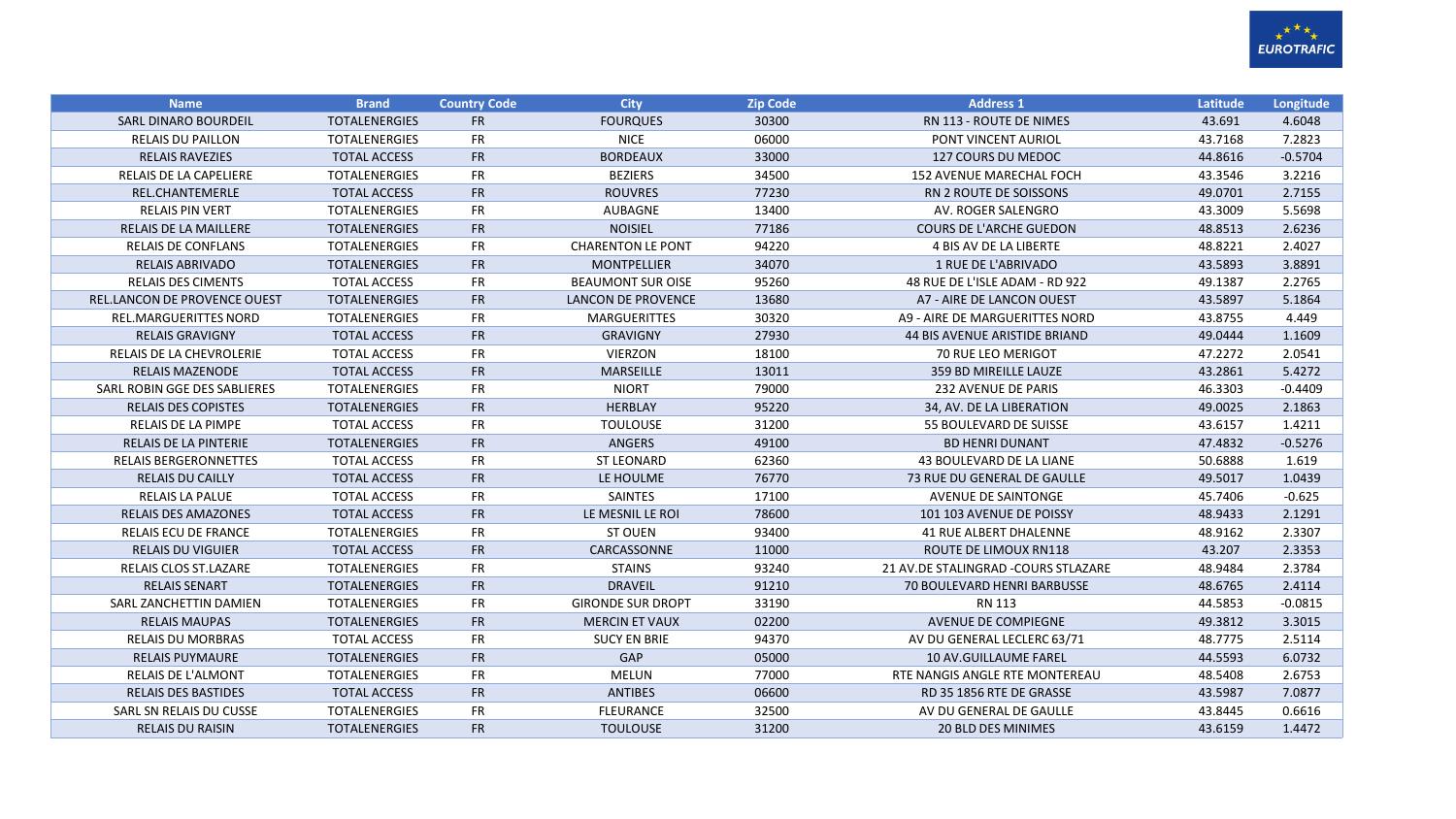

| <b>Name</b>                           | <b>Brand</b>         | <b>Country Code</b> | <b>City</b>               | <b>Zip Code</b> | <b>Address 1</b>                        | Latitude | Longitude |
|---------------------------------------|----------------------|---------------------|---------------------------|-----------------|-----------------------------------------|----------|-----------|
| <b>RELAIS CLOS BENARD</b>             | <b>TOTALENERGIES</b> | <b>FR</b>           | AUBERVILLIERS             | 93300           | 62-64 AVENUE DE LA REPUBLIQUE           | 48.9092  | 2.3863    |
| <b>RELAIS DU GRAND CHENE</b>          | <b>TOTALENERGIES</b> | <b>FR</b>           | <b>NOISY LE GRAND</b>     | 93160           | 104/106 AVENUE MEDERIC                  | 48.829   | 2.5689    |
| <b>SARL PATACHON</b>                  | <b>TOTAL ACCESS</b>  | <b>FR</b>           | <b>TRESSES</b>            | 33370           | 59 AVENUE DE BRANNE                     | 44.8377  | $-0.4861$ |
| <b>RELAIS DE MONTAIGUT</b>            | <b>TOTAL ACCESS</b>  | <b>FR</b>           | <b>CRETEIL</b>            | 94000           | 63 AV DU GENERAL DE GAULLE              | 48.7903  | 2.4452    |
| <b>RELAIS DE L'ILE GAD</b>            | <b>TOTAL ACCESS</b>  | <b>FR</b>           | SOTTEVILLE LES ROUEN      | 76300           | <b>57 BD INDUSTRIEL</b>                 | 49.4041  | 1.1109    |
| <b>RELAIS SAINTE EUGENIE</b>          | <b>TOTAL ACCESS</b>  | <b>FR</b>           | SOISSONS                  | 02200           | 9 ET 11 RUE DE VILLENEUVE               | 49.3702  | 3.3387    |
| <b>RELAIS DU VAL DE LOIRE</b>         | <b>TOTAL ACCESS</b>  | <b>FR</b>           | <b>VENDOME</b>            | 41100           | 35, AVENUE GERARD YVON                  | 47.7976  | 1.0593    |
| <b>RELAIS DE NANTILLY</b>             | <b>TOTAL ACCESS</b>  | <b>FR</b>           | SAUMUR                    | 49400           | <b>BOULEVARD DE LA MARNE</b>            | 47.2521  | $-0.0828$ |
| <b>RELAIS DES GRES</b>                | <b>TOTALENERGIES</b> | <b>FR</b>           | <b>BOLLENE</b>            | 84500           | AV. JEAN GIONO                          | 44.2871  | 4.751     |
| <b>RELAIS DES ARCHERS</b>             | <b>TOTALENERGIES</b> | <b>FR</b>           | ESBLY                     | 77450           | 2 AVENUE CHARLES DE GAULLE              | 48.8998  | 2.811     |
| REL.GRESILLONS                        | <b>TOTALENERGIES</b> | <b>FR</b>           | <b>ASNIERES SUR SEINE</b> | 92600           | 272 AVENUE DES GRESILLONS               | 48.9192  | 2.314     |
| RELAIS EZANVILLE                      | <b>TOTALENERGIES</b> | <b>FR</b>           | EZANVILLE                 | 95460           | 18 ROUTE D'ECOUEN RD 370                | 49.0282  | 2.3654    |
| <b>RELAIS 4 CANAUX</b>                | <b>TOTAL ACCESS</b>  | <b>FR</b>           | PALAVAS LES FLOTS         | 34250           | PONT DES 4 CANAUX - RD 986              | 43.5328  | 3.9193    |
| <b>RELAIS DES PERGOLAS</b>            | <b>TOTAL ACCESS</b>  | <b>FR</b>           | <b>NICE</b>               | 06200           | PROMENADE DES ANGLAIS - SQUARE KIRCHNER | 43.6732  | 7.2261    |
| <b>RELAIS ROQUEBILLIERE</b>           | <b>TOTAL ACCESS</b>  | <b>FR</b>           | <b>NICE</b>               | 06300           | <b>ROUTE DE TURIN 93</b>                | 43.7202  | 7.287     |
| <b>RELAIS AMILLY</b>                  | <b>TOTAL ACCESS</b>  | <b>FR</b>           | AMILLY                    | 28300           | 1 RD 923                                | 48.437   | 1.4236    |
| <b>REL.NARBONNE VINASSAN SUD</b>      | <b>TOTALENERGIES</b> | <b>FR</b>           | SALLES D'AUDE             | 11110           | A9 - AIRE DE NARBONNE VINASSAN SUD      | 43.2162  | 3.0925    |
| <b>REL.BOSGOUET SUD</b>               | <b>TOTALENERGIES</b> | <b>FR</b>           | <b>BOURG ACHARD</b>       | 27310           | A13 - AIRE DE BOSGOUET SUD              | 49.3609  | 0.8601    |
| <b>RELAIS PORT ANGLAIS</b>            | <b>TOTALENERGIES</b> | <b>FR</b>           | <b>ALFORTVILLE</b>        | 94140           | <b>43 QUAI AUGUSTE BLANQUI</b>          | 48.8039  | 2.4128    |
| SARL RELAIS D'AVITAILLEMENT TOTAL     | <b>TOTALENERGIES</b> | <b>FR</b>           | <b>GRIMAUD</b>            | 83068           | PORT.GRIMAUD                            |          |           |
| <b>RELAIS DES FONTAINES</b>           | <b>TOTALENERGIES</b> | FR                  | ROMAINVILLE               | 93230           | <b>22 AVENUE LENINE</b>                 | 48.8845  | 2.4301    |
| <b>RELAIS BOUGIMONTS</b>              | <b>TOTAL ACCESS</b>  | <b>FR</b>           | <b>LES MUREAUX</b>        | 78130           | <b>29 AV PAUL RAOULT</b>                | 48.9918  | 1.9141    |
| RELAIS DE L'ARBALETE                  | <b>TOTAL ACCESS</b>  | <b>FR</b>           | <b>GRIGNY</b>             | 91350           | <b>17 ROUTE DE CORBEIL</b>              | 48.6568  | 2.3842    |
| REL.CANAVER                           | <b>TOTALENERGIES</b> | <b>FR</b>           | <b>PUGET SUR ARGENS</b>   | 83480           | A8 - AIRE DE CANAVER                    | 43.4668  | 6.672     |
| <b>RELAIS PAUL CLAUDEL</b>            | <b>TOTAL ACCESS</b>  | <b>FR</b>           | <b>MARSEILLE</b>          | 13010           | 171 BD PAUL CLAUDEL                     | 43.2683  | 5.4164    |
| <b>RELAIS DU BOL D'OR</b>             | <b>TOTAL ACCESS</b>  | <b>FR</b>           | LE MANS                   | 72100           | RD 323 - AERODROME                      | 47.9484  | 0.1954    |
| <b>RELAIS ITALIE COTE B</b>           | <b>TOTALENERGIES</b> | <b>FR</b>           | PARIS <sub>13</sub>       | 75013           | 27 AVENUE DE LA PORTE D'ITALIE          | 48.8171  | 2.3604    |
| <b>RELAIS PONT YBLON</b>              | <b>TOTALENERGIES</b> | <b>FR</b>           | <b>DUGNY</b>              | 93440           | 226-232 AVENUE DU 8 MAI 1945            | 48.9544  | 2.4439    |
| <b>RELAIS DU PERREY</b>               | <b>TOTAL ACCESS</b>  | <b>FR</b>           | LE HAVRE                  | 76600           | 115 BOULEVARD CLEMENCEAU                | 49.4865  | 0.099     |
| <b>RELAIS DU PERREY AVITAILLEMENT</b> | <b>TOTALENERGIES</b> | <b>FR</b>           | LE HAVRE                  | 76600           | 129 BOULEVARD CLEMENCEAU                | 49.4872  | 0.0981    |
| <b>RELAIS DES CAPUCINS</b>            | <b>TOTAL ACCESS</b>  | <b>FR</b>           | <b>COULOMMIERS</b>        | 77120           | <b>AVENUE DE STRASBOURG</b>             | 48.8074  | 3.0828    |
| <b>RELAIS LA MONTAGNE</b>             | <b>TOTALENERGIES</b> | <b>FR</b>           | <b>ARPAJON</b>            | 91290           | ROUTE DE LIMOURS                        | 48.5999  | 2.2398    |
| <b>RELAIS DU TIRELET</b>              | <b>TOTAL ACCESS</b>  | <b>FR</b>           | <b>RANTIGNY</b>           | 60290           | RD 1016 RTE DE CLERMONT                 | 49.3448  | 2.4323    |
| <b>RELAIS MARRONEDE</b>               | <b>TOTAL ACCESS</b>  | <b>FR</b>           | <b>FOS SUR MER</b>        | 13270           | ROUTE DE PORT DE BOUC RN 568            | 43.4278  | 4.9654    |
| <b>RELAIS LA DIVATTE</b>              | <b>TOTAL ACCESS</b>  | <b>FR</b>           | <b>BASSE GOULAINE</b>     | 44115           | 226 BLD DE LA LOIRE                     | 47.222   | $-1.4729$ |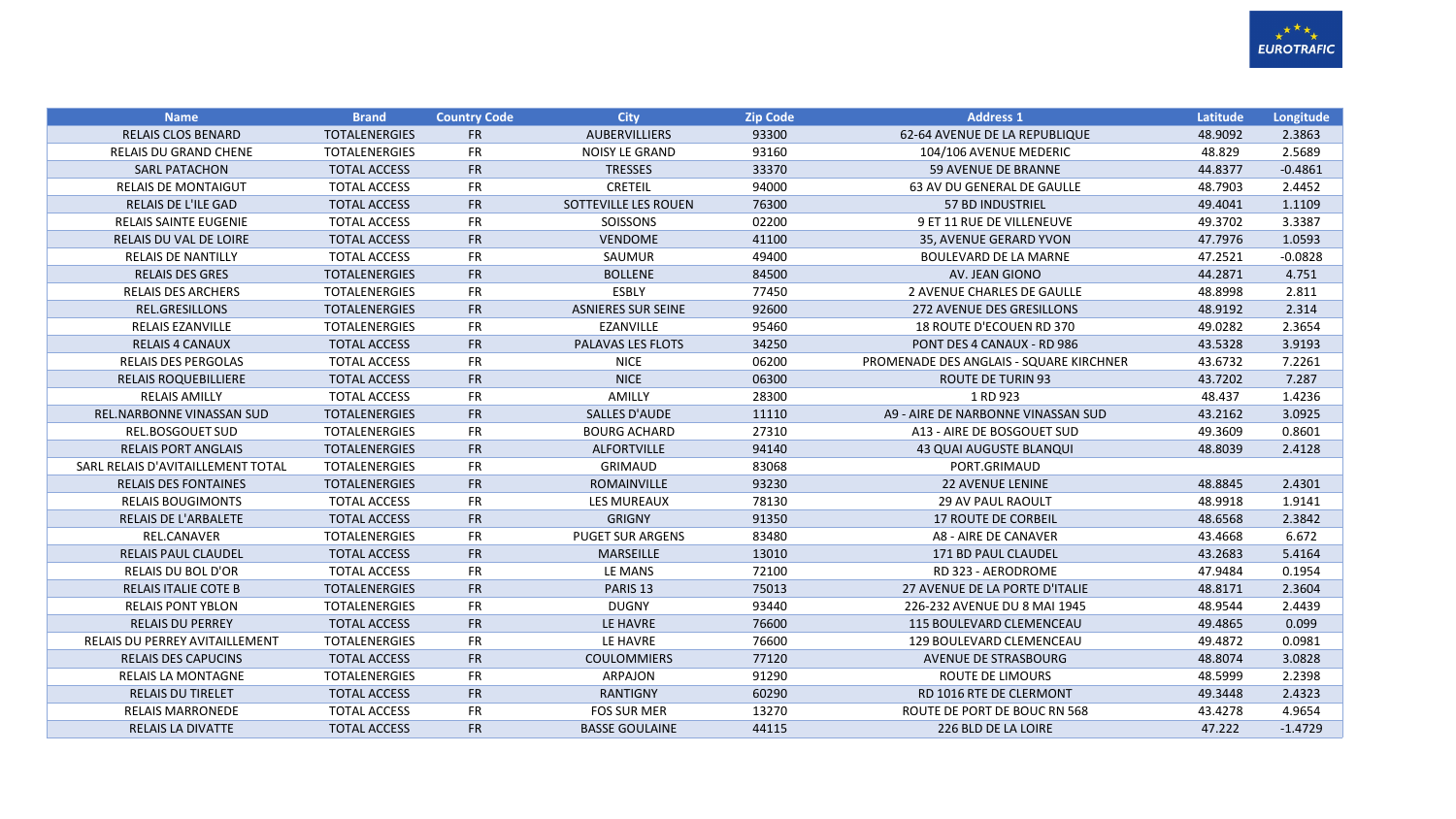

| <b>Name</b>                         | <b>Brand</b>         | <b>Country Code</b> | <b>City</b>                   | <b>Zip Code</b> | <b>Address 1</b>                     | Latitude | Longitude |
|-------------------------------------|----------------------|---------------------|-------------------------------|-----------------|--------------------------------------|----------|-----------|
| <b>REL. BOLMON</b>                  | <b>TOTALENERGIES</b> | <b>FR</b>           | <b>MARIGNANE</b>              | 13700           | 92 AEROPORT BP 36                    | 43.4431  | 5.2242    |
| <b>RELAIS DU SART</b>               | <b>TOTAL ACCESS</b>  | <b>FR</b>           | VILLENEUVE D'ASCQ             | 59491           | <b>33 RUE JEAN JAURES</b>            | 50.6603  | 3.1358    |
| <b>RELAIS DE LA BRECHE</b>          | <b>TOTAL ACCESS</b>  | <b>FR</b>           | <b>VILLERS ST PAUL</b>        | 60870           | ROCADE INDUSTRIELLE                  | 49.2842  | 2.4915    |
| <b>RELAIS EPI D OR</b>              | <b>TOTAL ACCESS</b>  | <b>FR</b>           | ST CYR L ECOLE                | 78210           | <b>4 BLD HENRI BARBUSSE</b>          | 48.7946  | 2.0698    |
| REL.BARRY                           | <b>TOTAL ACCESS</b>  | <b>FR</b>           | <b>VERSAILLES</b>             | 78000           | <b>71 RUE DES CHANTIERS</b>          | 48.7933  | 2.144     |
| RELAIS DE LA VALEUSE                | <b>TOTAL ACCESS</b>  | <b>FR</b>           | <b>HEROUVILLE ST CLAIR</b>    | 14200           | 1, RUE GUYON DE GUERCHEVILLE         | 49.2009  | $-0.3444$ |
| <b>RELAIS DE SEZE</b>               | <b>TOTAL ACCESS</b>  | <b>FR</b>           | <b>LIMEIL BREVANNES</b>       | 94450           | 1 BIS AVENUE GABRIEL PERI            | 48.7546  | 2.4848    |
| RELAIS DE L'ORME                    | <b>TOTALENERGIES</b> | FR                  | ST JEAN DE BRAYE              | 45800           | 11 AVENUE DU GENERAL LECLERC         | 47.9146  | 1.9653    |
| <b>RELAIS ORME LOUPS</b>            | <b>TOTAL ACCESS</b>  | <b>FR</b>           | <b>ST GERMAIN SUR MORIN</b>   | 77860           | 62 RUE DE PARIS / RD 34.             | 48.8842  | 2.8429    |
| <b>RELAIS DES CARREAUX</b>          | <b>TOTAL ACCESS</b>  | <b>FR</b>           | <b>VILLEPINTE</b>             | 93420           | <b>BD ROBERT BALLANGER D115</b>      | 48.9539  | 2.5335    |
| <b>RELAIS DES IMPRESSIONNISTES</b>  | <b>TOTAL ACCESS</b>  | <b>FR</b>           | ARGENTEUIL                    | 95100           | <b>193AVENUE HENRI BARBUSSE</b>      | 48.933   | 2.2328    |
| <b>RELAIS NEFLIER</b>               | <b>TOTAL ACCESS</b>  | <b>FR</b>           | CHAMBLY                       | 60230           | RD 1001 ROUTE DE PARIS               | 49.1881  | 2.235     |
| REL.TERRASSES DE PROVENCE CENTRE VL | <b>TOTALENERGIES</b> | <b>FR</b>           | <b>BRIGNOLES</b>              | 83170           | A8 AIRE TERRASSES PROVENCE CENTRE    | 43.4224  | 5.9926    |
| REL.GIGNAC LA NERTHE                | <b>TOTALENERGIES</b> | <b>FR</b>           | <b>GIGNAC LA NERTHE</b>       | 13180           | A55 - AIRE GIGNAC SUD LA NERTHE.     | 43.3908  | 5.2585    |
| RELAIS CENTRE ATLANTIQUE            | <b>TOTAL ACCESS</b>  | <b>FR</b>           | <b>TOURS</b>                  | 37200           | <b>32 ROUTE DE ST AVERTIN</b>        | 47.3647  | 0.7075    |
| <b>RELAIS LOUBIERE</b>              | <b>TOTAL ACCESS</b>  | <b>FR</b>           | MARSEILLE                     | 13013           | 75 CHEMIN DE CHATEAU GOMBERT         | 43.3384  | 5.4203    |
| <b>RELAIS PYRAMIDES</b>             | <b>TOTAL ACCESS</b>  | <b>FR</b>           | LA GRANDE MOTTE               | 34280           | <b>AVENUE DE L'EUROPE</b>            | 43.5619  | 4.0875    |
| <b>RELAIS CROIX BLANCHE</b>         | <b>TOTALENERGIES</b> | <b>FR</b>           | LES CLAYES SOUS BOIS          | 78340           | RUE DE LA POINTE DE L'ANGE-RD 98     | 48.8286  | 1.9932    |
| <b>RELAIS DE LA MAULDRE</b>         | <b>TOTAL ACCESS</b>  | <b>FR</b>           | <b>EPONE</b>                  | 78680           | <b>ROUTE DE GARGENVILLE</b>          | 48.9614  | 1.8124    |
| <b>RELAIS CROIX VERTE</b>           | <b>TOTAL ACCESS</b>  | FR                  | ST GERMAIN LES CORBEIL        | 91250           | 7 AVENUE DU GENERAL LECLERC          | 48.6215  | 2.4901    |
| <b>RELAIS DU PIN</b>                | <b>TOTAL ACCESS</b>  | <b>FR</b>           | LE PIN                        | 77181           | <b>RUE DE CHELLES</b>                | 48.9057  | 2.6185    |
| <b>RELAIS PRES FLEURANT</b>         | <b>TOTAL ACCESS</b>  | FR                  | <b>CHENNEVIERES SUR MARNE</b> | 94430           | RUE DES FUSILLES DE CHATEAUBRIANT 79 | 48.7993  | 2.5437    |
| <b>RELAIS CROIX JOANIS</b>          | <b>TOTALENERGIES</b> | <b>FR</b>           | <b>MONTFAVET</b>              | 84140           | 950 CRS CARDINAL B.DE MONTFAVET RN7  | 43.9278  | 4.8763    |
| <b>RELAIS DES GDES HAIES</b>        | <b>TOTAL ACCESS</b>  | <b>FR</b>           | MONETEAU                      | 89470           | ROUTE DE PARIS RN 6                  | 47.8421  | 3.5514    |
| <b>RELAIS VIRY LACS</b>             | <b>TOTALENERGIES</b> | <b>FR</b>           | <b>VIRY CHATILLON</b>         | 91170           | <b>29 ROUTE DE FLEURY</b>            | 48.6509  | 2.3686    |
| <b>RELAIS CROIX PIGEOT</b>          | <b>TOTALENERGIES</b> | <b>FR</b>           | <b>TREMBLAY EN FRANCE</b>     | 93290           | CD 88 - 1 ROUTE DE ROISSY            | 48.9834  | 2.5435    |
| <b>RELAIS VIGNELONGUE</b>           | <b>TOTAL ACCESS</b>  | <b>FR</b>           | LA SEYNE SUR MER              | 83500           | 278 BD MARECHAL JUIN                 | 43.1078  | 5.8678    |
| RELAIS DE JOLIVAL                   | <b>TOTALENERGIES</b> | <b>FR</b>           | ARGENTEUIL                    | 95100           | <b>RUE JACQUES BREL</b>              | 48.9571  | 2.2805    |
| <b>RELAIS ST BLAISE</b>             | <b>TOTAL ACCESS</b>  | <b>FR</b>           | <b>ALENCON</b>                | 61000           | <b>126 AVENUE BASINGSTOKE</b>        | 48.4435  | 0.0995    |
| <b>REL.ORLEANS SARAN</b>            | <b>TOTALENERGIES</b> | <b>FR</b>           | <b>GIDY</b>                   | 45520           | A10 - AIRE D'ORLEANS SARAN           | 47.9789  | 1.858     |
| <b>REL.LES CANTARELLES</b>          | <b>TOTALENERGIES</b> | <b>FR</b>           | ARLES                         | 13200           | RN 113 - AIRE DES CANTARELLES        | 43.6515  | 4.6703    |
| <b>RELAIS COQUERIVE</b>             | <b>TOTAL ACCESS</b>  | <b>FR</b>           | <b>ETAMPES</b>                | 91150           | <b>8 AVENUE DE COQUERIVE</b>         | 48.4335  | 2.1721    |
| <b>RELAIS MAS NEUF</b>              | <b>TOTAL ACCESS</b>  | <b>FR</b>           | <b>MIRAMAS</b>                | 13140           | 2 AVENUE DU SUD                      | 43.5761  | 4.9955    |
| <b>RELAIS DES AUBRAIS</b>           | <b>TOTALENERGIES</b> | <b>FR</b>           | <b>FLEURY LES AUBRAIS</b>     | 45400           | 119 RUE ANDRE DESSAUX                | 47.9353  | 1.8957    |
| <b>RELAIS GRANDS PLANS</b>          | <b>TOTAL ACCESS</b>  | <b>FR</b>           | <b>CAGNES SUR MER</b>         | 06800           | 3 AV. DE CANNES D6007 COTE HYPPODR   | 43.6538  | 7.1476    |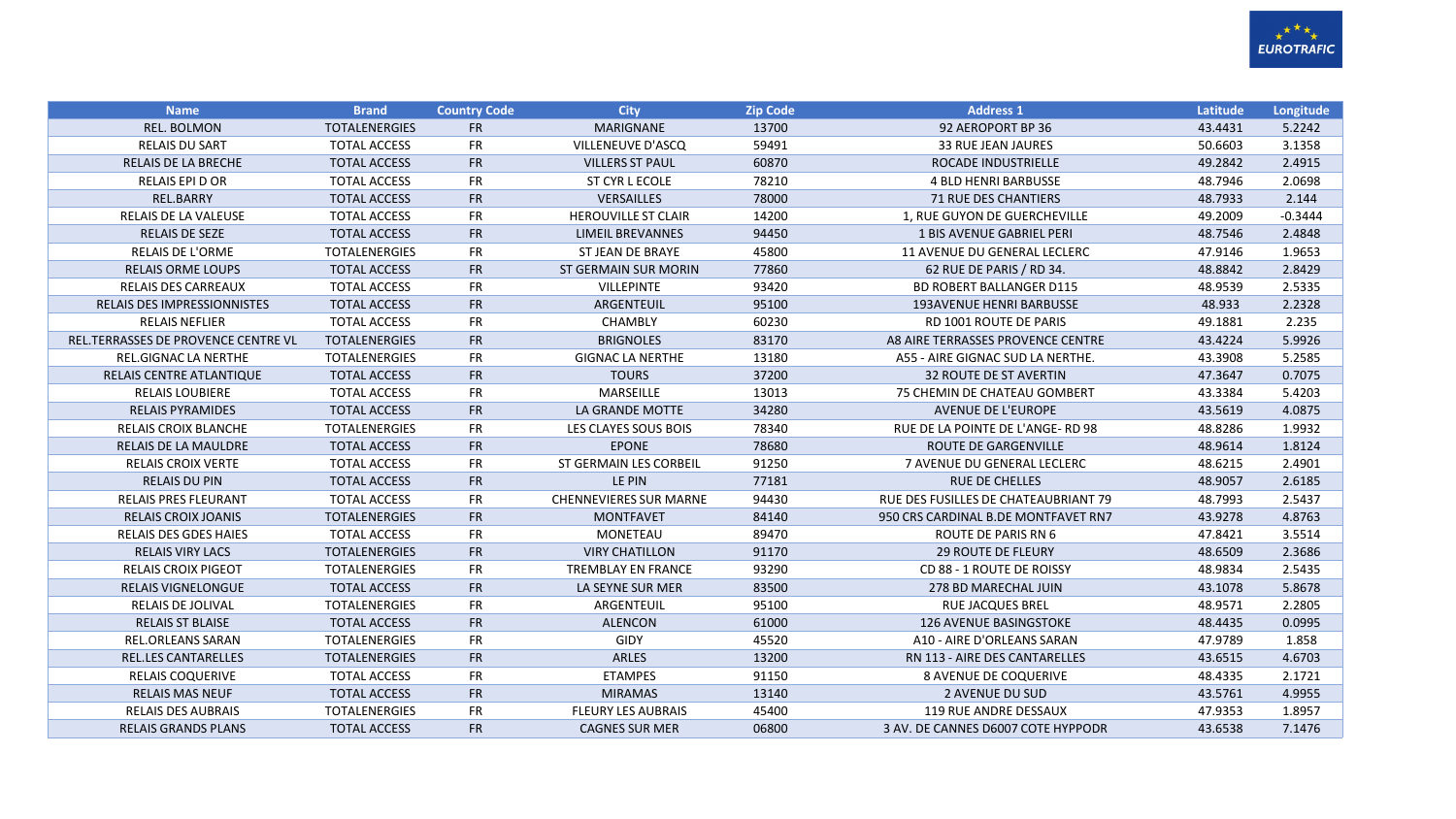

| <b>Name</b>                         | <b>Brand</b>         | <b>Country Code</b> | <b>City</b>                     | <b>Zip Code</b> | <b>Address 1</b>                   | Latitude | Longitude |
|-------------------------------------|----------------------|---------------------|---------------------------------|-----------------|------------------------------------|----------|-----------|
| <b>RELAIS LA VILLE JOLIE</b>        | <b>TOTALENERGIES</b> | <b>FR</b>           | <b>MANTES LA VILLE</b>          | 78711           | <b>BD ROGER SALENGRO 48</b>        | 48.9823  | 1.6971    |
| <b>REL.TOURS VAL DE LOIRE</b>       | <b>TOTALENERGIES</b> | <b>FR</b>           | <b>MONNAIE</b>                  | 37380           | A10 - AIRE TOURS VAL DE LOIRE      | 47.4734  | 0.7759    |
| <b>RELAIS DE POMPADOUR</b>          | <b>TOTAL ACCESS</b>  | <b>FR</b>           | <b>CRETEIL</b>                  | 94000           | ROUTE DE CHOISY - RN 186           | 48.78    | 2.4444    |
| <b>RELAIS DE BARINCOU</b>           | <b>TOTALENERGIES</b> | <b>FR</b>           | PAU                             | 64000           | 305/309 BD DE LA PAIX              | 43.3222  | $-0.3675$ |
| <b>RELAIS ST FRANCOIS</b>           | <b>TOTALENERGIES</b> | <b>FR</b>           | <b>TOURS</b>                    | 37000           | <b>63 BLD TONNELLE</b>             | 47.3812  | 0.6679    |
| <b>RELAIS TREBONS</b>               | <b>TOTAL ACCESS</b>  | <b>FR</b>           | <b>AUTERIVE</b>                 | 31190           | <b>27 ROUTE DE TOULOUSE</b>        | 43.3532  | 1.4688    |
| <b>REL.LE CEDRE</b>                 | <b>TOTALENERGIES</b> | <b>FR</b>           | <b>ROISSY C DE GAULLE CEDEX</b> | 95712           | <b>VOIE P5 ET F2 BP 20212</b>      | 48.9999  | 2.5227    |
| <b>REL.ROISSY</b>                   | <b>TOTALENERGIES</b> | <b>FR</b>           | ROISSY C DE GAULLE CEDEX        | 95712           | 1 RUE DE L'OR - BP 20212           | 49.0094  | 2.5371    |
| <b>RELAIS DES CALLOUINS</b>         | <b>TOTAL ACCESS</b>  | <b>FR</b>           | <b>IFS</b>                      | 14123           | RN 158 - ROUTE DE FALAISE          | 49.1421  | $-0.3374$ |
| RELAIS DE L'OR                      | <b>TOTAL ACCESS</b>  | <b>FR</b>           | <b>MAUGIO</b>                   | 34130           | RD 62 2G CARNON PLAGE              | 43.5488  | 3.979     |
| <b>RELAIS DU REAL</b>               | <b>TOTAL ACCESS</b>  | <b>FR</b>           | <b>GENICOURT</b>                | 95650           | <b>RD 915 - ROUTE DE GISORS</b>    | 49.0822  | 2.0694    |
| <b>RELAIS ST PERES</b>              | <b>TOTAL ACCESS</b>  | <b>FR</b>           | <b>MEAUX</b>                    | 77100           | 30/34 RUE FRANCOIS DE TESSAN       | 48.9491  | 2.8797    |
| <b>REL.STE MAURE DE TOURAINE</b>    | <b>TOTALENERGIES</b> | <b>FR</b>           | <b>ST EPAIN</b>                 | 37800           | A10 AIRE DE STE MAURE DE TOURAINE  | 47.1681  | 0.6307    |
| <b>REL.BIDART EST</b>               | <b>TOTALENERGIES</b> | <b>FR</b>           | <b>BIDART</b>                   | 64210           | A63 - AIRE DE BIDART EST           | 43.4222  | $-1.5973$ |
| <b>RELAIS DU ROUILLAT</b>           | <b>TOTAL ACCESS</b>  | <b>FR</b>           | <b>REIMS</b>                    | 51100           | 2 RUE ALBERT THOMAS RN 51          | 49.2388  | 4.0453    |
| <b>REL.BUSSY ST GEORGES</b>         | <b>TOTALENERGIES</b> | <b>FR</b>           | <b>BUSSY ST GEORGES</b>         | 77600           | A4 - AIRE DE BUSSY SAINT GEORGES   | 48.8306  | 2.7458    |
| <b>RELAIS LOUVECIENNES</b>          | <b>TOTALENERGIES</b> | <b>FR</b>           | <b>LOUVECIENNES</b>             | 78430           | 9 TER QUAI CONTI                   | 48.875   | 2.1182    |
| <b>RELAIS CLAIR BOIS</b>            | <b>TOTAL ACCESS</b>  | <b>FR</b>           | JOUY EN JOSAS                   | 78350           | ECHANGEUR DE VELIZY - A 86         | 48.7806  | 2.1734    |
| <b>RELAIS DU LUGO</b>               | <b>TOTALENERGIES</b> | <b>FR</b>           | <b>CHOISY LE ROI</b>            | 94600           | 33 AV.DE LUGO                      | 48.7703  | 2.4092    |
| <b>REL.BARRE THOMAS</b>             | <b>TOTALENERGIES</b> | <b>FR</b>           | <b>RENNES</b>                   | 35000           | 202 ROUTE DE LORIENT               | 48.1072  | $-1.726$  |
| REL.LIMOURS BRIIS SOUS FORGES       | <b>TOTALENERGIES</b> | <b>FR</b>           | <b>BRIIS S/FORGES</b>           | 91640           | A10 - AIRE DE LIMOURS              | 48.634   | 2.148     |
| <b>RELAIS DU CROISILLON</b>         | <b>TOTAL ACCESS</b>  | <b>FR</b>           | <b>MONTIGNY LES CORMEILLES</b>  | 95370           | 175 BOULEVARD DE PONTOISE          | 48.9868  | 2.1815    |
| <b>RELAIS DE L'ALMA</b>             | <b>TOTALENERGIES</b> | <b>FR</b>           | <b>COURBEVOIE</b>               | 92400           | 53-55 RUE DE L'ALMA                | 48.8968  | 2.2545    |
| <b>SARL MURIER</b>                  | <b>TOTALENERGIES</b> | <b>FR</b>           | COUTANCES                       | 50200           | 56 AVENUE DE LA REPUBLIQUE         | 49.0569  | $-1.4314$ |
| <b>RELAIS PORTE OCEANE</b>          | <b>TOTALENERGIES</b> | <b>FR</b>           | <b>HARFLEUR</b>                 | 76700           | <b>3 RUE FREDERIC CHOPIN</b>       | 49.5109  | 0.1996    |
| <b>RELAIS COQUELICOTS</b>           | <b>TOTALENERGIES</b> | <b>FR</b>           | <b>SAVIGNY SUR ORGE</b>         | 91600           | 35/37 RUE HENRI DUNANT             | 48.6801  | 2.3418    |
| RELAIS DE LA VIOSNE                 | <b>TOTAL ACCESS</b>  | FR                  | <b>PONTOISE</b>                 | 95300           | 11 AVENUE DU GENERAL DE LARUE      | 49.0447  | 2.0948    |
| <b>SARL SCHOULEUR</b>               | <b>TOTALENERGIES</b> | <b>FR</b>           | ST LANGIS LES MORTAGNE          | 61400           | <b>ROUTE DE MORTAGNE - D912</b>    | 48.5319  | 0.5118    |
| <b>REL.SARTHE SARGE LE MANS SUD</b> | <b>TOTALENERGIES</b> | <b>FR</b>           | <b>SARGE LES LE MANS</b>        | 72190           | A11 - AIRE SARTHE SARGE LE MANSSUD | 48.0553  | 0.252     |
| <b>REL.BIDART OUEST</b>             | <b>TOTALENERGIES</b> | <b>FR</b>           | <b>BIDART</b>                   | 64210           | A63 - AIRE DE BIDART OUEST         | 43.423   | $-1.5984$ |
| <b>RELAIS DE L'AMITIE</b>           | <b>TOTAL ACCESS</b>  | <b>FR</b>           | <b>MONTREUIL</b>                | 93100           | <b>86 RUE DE PARIS</b>             | 48.8569  | 2.4291    |
| RELAIS GOUTTE D'OR.                 | <b>TOTAL ACCESS</b>  | <b>FR</b>           | LE BOURGET                      | 93350           | 7/9 AV DU 8 MAI 1945               | 48.9416  | 2.4316    |
| <b>RELAIS DE GIMEL</b>              | <b>TOTALENERGIES</b> | <b>FR</b>           | <b>MONTPELLIER</b>              | 34000           | 70 AV. DE L'EUROPE                 | 43.6351  | 3.823     |
| <b>RELAIS DE CARONTE</b>            | <b>TOTALENERGIES</b> | <b>FR</b>           | <b>MARTIGUES</b>                | 13500           | ROUTE DU PORT DE LAVERA            | 43.399   | 5.0407    |
| <b>RELAIS VIEUX ST MARC</b>         | <b>TOTAL ACCESS</b>  | <b>FR</b>           | <b>BREST</b>                    | 29200           | ROUTE DU VIEUX SAINT-MARC          | 48.3926  | $-4.4522$ |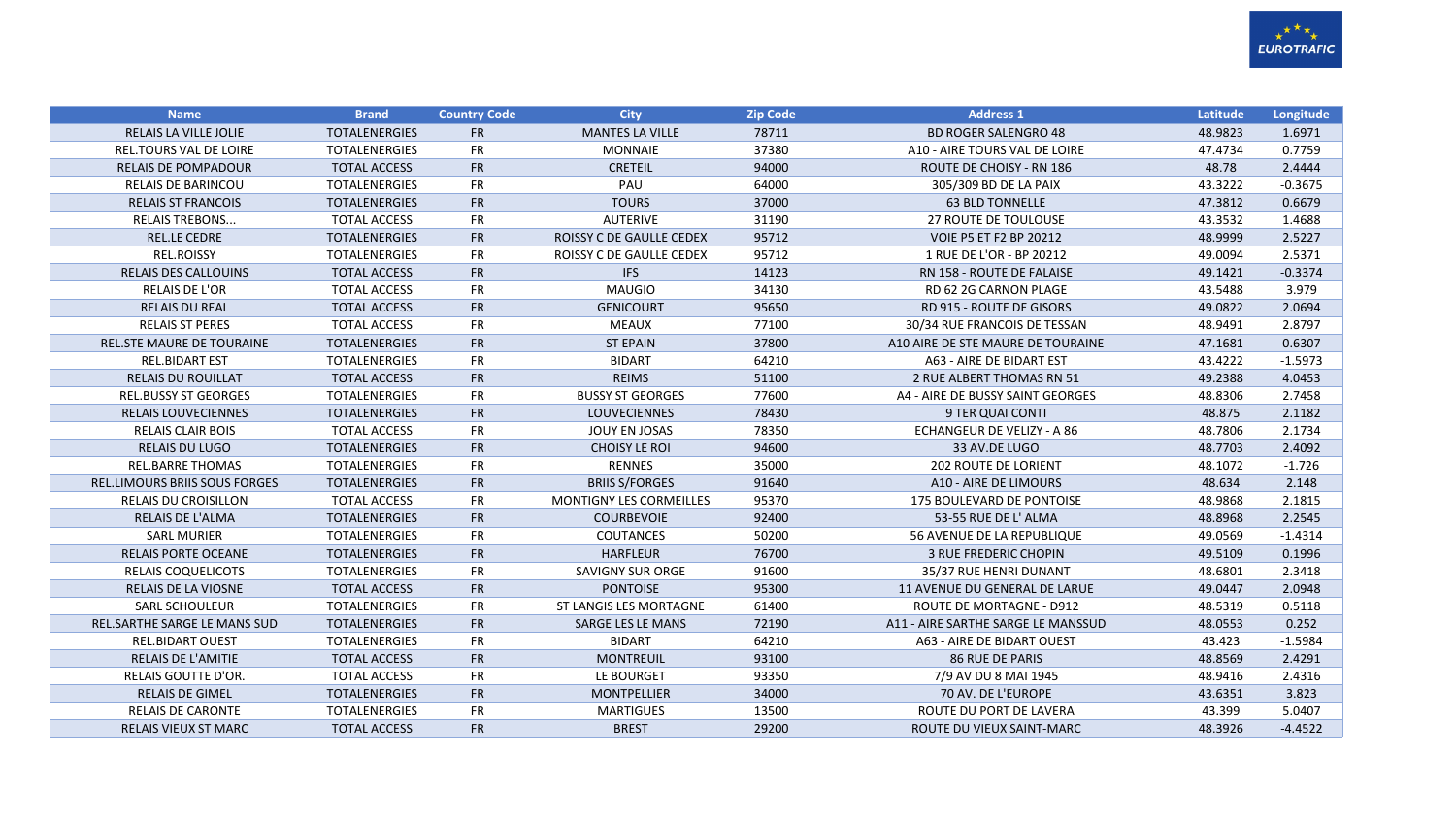

| <b>Name</b>                      | <b>Brand</b>         | <b>Country Code</b> | <b>City</b>                 | <b>Zip Code</b> | <b>Address 1</b>                 | Latitude | Longitude |
|----------------------------------|----------------------|---------------------|-----------------------------|-----------------|----------------------------------|----------|-----------|
| <b>RELAIS CANTO PERDRIX.</b>     | <b>TOTAL ACCESS</b>  | <b>FR</b>           | <b>MARTIGUES</b>            | 13500           | AV. FRANCIS TURCAN               | 43.4196  | 5.0557    |
| <b>RELAIS COSTEBELLE</b>         | <b>TOTALENERGIES</b> | <b>FR</b>           | <b>MONTPELLIER</b>          | 34000           | AVENUE DE LA POMPIGNANE          | 43.6073  | 3.8989    |
| <b>REL.HAUT LEVEQUE</b>          | <b>TOTALENERGIES</b> | <b>FR</b>           | PESSAC                      | 33600           | <b>195 AV DU HAUT LEVEQUE</b>    | 44.7808  | $-0.6495$ |
| <b>RELAIS DU BAS MARIN</b>       | <b>TOTAL ACCESS</b>  | <b>FR</b>           | ORLY                        | 94310           | 106 AVENUE DE LA VICTOIRE        | 48.746   | 2.3829    |
| <b>RELAIS DE GUIDEL NORD</b>     | <b>TOTAL ACCESS</b>  | <b>FR</b>           | <b>GUIDEL</b>               | 56520           | <b>KER FLEURY - RN 165</b>       | 47.8202  | $-3.4661$ |
| <b>REL.GIRONDE</b>               | <b>TOTAL ACCESS</b>  | <b>FR</b>           | <b>MERIGNAC</b>             | 33700           | ROCADE PERIPHERIQUE-AIRE DU CHUT | 44.8503  | $-0.6671$ |
| REL.AQUITAINE                    | <b>TOTAL ACCESS</b>  | <b>FR</b>           | <b>MERIGNAC</b>             | 33700           | ROCADE PERIPHERIQUE AIRE DU TRUC | 44.8509  | $-0.6678$ |
| <b>RELAIS TERRES NOIRES</b>      | <b>TOTAL ACCESS</b>  | <b>FR</b>           | <b>ST MAUR</b>              | 36250           | 96 AVENUE D'OCCITANIE            | 46.7805  | 1.6525    |
| <b>RELAIS BAUMETTES A</b>        | <b>TOTAL ACCESS</b>  | <b>FR</b>           | <b>ANGERS</b>               | 49000           | <b>BLD CH. BARANGE</b>           | 47.4577  | $-0.5731$ |
| <b>RELAIS BAUMETTES B</b>        | <b>TOTAL ACCESS</b>  | <b>FR</b>           | ANGERS                      | 49000           | <b>BD CHARLES BARANGE</b>        | 47.4571  | $-0.5716$ |
| REL.OZIERS                       | <b>TOTALENERGIES</b> | <b>FR</b>           | <b>ST OUEN L'AUMONE</b>     | 95310           | RN 184 - ZI VERT GALANT          | 49.0484  | 2.1329    |
| <b>RELAIS DES MEUNIERS</b>       | <b>TOTALENERGIES</b> | <b>FR</b>           | <b>BAGNOLET</b>             | 93170           | 44-48 AVENUE DE LA REPUBLIQUE    | 48.8614  | 2.4172    |
| <b>REL.MONDEVERT</b>             | <b>TOTALENERGIES</b> | <b>FR</b>           | <b>MONDEVERT</b>            | 35370           | RN 157 - AIRE DE MONDEVERT       | 48.0889  | $-1.0993$ |
| <b>RELAIS KEROLZEC</b>           | <b>TOTALENERGIES</b> | <b>FR</b>           | ST MARTIN DES CHAMPS        | 29600           | ROUTE DE ROSCOFF CD.19           | 48.5808  | $-3.864$  |
| <b>RELAIS DE LA COMMANDERIE</b>  | <b>TOTALENERGIES</b> | <b>FR</b>           | <b>GREZ SUR LOING</b>       | 77880           | 62 RD 607                        | 48.3214  | 2.6861    |
| MAIRIE DE SOLENZARA              | <b>TOTALENERGIES</b> | <b>FR</b>           | SOLENZARA                   | 20145           | PORT DE PLAISANCE DE SOLENZARA   |          |           |
| <b>RELAIS ARGENTEUIL BALMONT</b> | <b>TOTAL ACCESS</b>  | <b>FR</b>           | ARGENTEUIL                  | 95100           | 176 AVENUE STALINGRAD            | 48.9547  | 2.2738    |
| <b>RELAIS RUNGIS HALLES</b>      | <b>TOTALENERGIES</b> | <b>FR</b>           | <b>ORLY CEDEX</b>           | 94537           | <b>1 RUE DES LANCES</b>          | 48.7503  | 2.3892    |
| <b>RELAIS EPINAY SUR ORGE</b>    | <b>TOTAL ACCESS</b>  | <b>FR</b>           | <b>EPINAY SUR ORGE</b>      | 91360           | RD257 EX LIAISON CD 25 A CD 117  | 48.6686  | 2.3384    |
| REL.SACLAY                       | <b>TOTAL ACCESS</b>  | <b>FR</b>           | SACLAY                      | 91400           | RN 118 SENS PARIS PROVINCE       | 48.7226  | 2.1678    |
| <b>RELAIS SAGY 1</b>             | <b>TOTAL ACCESS</b>  | <b>FR</b>           | SAGY                        | 95450           | <b>RD 14</b>                     | 49.0646  | 1.979     |
| RELAIS DAMMARIE LECLERC          | <b>TOTAL ACCESS</b>  | FR                  | DAMMARIE LES LYS            | 77190           | 936 AVENUE DU GENERAL LECLERC    | 48.5188  | 2.6544    |
| <b>RELAIS LES TULIPES</b>        | <b>TOTALENERGIES</b> | <b>FR</b>           | <b>GONESSE</b>              | 95500           | <b>RD 370</b>                    | 48.9665  | 2.4665    |
| RELAIS DAMMARIE LES LYS          | <b>TOTAL ACCESS</b>  | <b>FR</b>           | DAMMARIE LES LYS            | 77190           | <b>AVENUE DES LYS</b>            | 48.5159  | 2.6264    |
| <b>RELAIS JOUARS</b>             | <b>TOTAL ACCESS</b>  | <b>FR</b>           | <b>JOUARS PONTCHARTRAIN</b> | 78760           | <b>32 ROUTE DU PONTEL</b>        | 48.8047  | 1.8957    |
| AUTOMOBILES VILLERS SERVICES     | <b>TOTALENERGIES</b> | <b>FR</b>           | <b>VILLERS COTTERETS</b>    | 02600           | 36 AVENUE DE LA FERTE MILON      | 49.2456  | 3.0958    |
| <b>SAS GARAGE HESDINOIS</b>      | <b>TOTALENERGIES</b> | <b>FR</b>           | <b>MARCONNE</b>             | 62140           | <b>5 AVENUE D'ARRAS</b>          | 50.3736  | 2.0475    |
| <b>REL.CALAIS ROCADE EST</b>     | <b>TOTALENERGIES</b> | <b>FR</b>           | CALAIS                      | 62100           | <b>RUE MARCEL DASSAULT</b>       | 50.9549  | 1.9077    |
| <b>RELAIS ROUEN BD EUROPE</b>    | <b>TOTALENERGIES</b> | <b>FR</b>           | <b>ROUEN</b>                | 76100           | 23 BOULEVARD DE L'EUROPE         | 49.4274  | 1.0929    |
| SA GARAGE DU VIMEU               | <b>TOTALENERGIES</b> | <b>FR</b>           | <b>FEUQUIERES EN VIMEU</b>  | 80210           | <b>ZONE INDUSTRIELLE</b>         | 50.0671  | 1.6068    |
| <b>RELAIS BOIS SENON</b>         | <b>TOTALENERGIES</b> | <b>FR</b>           | <b>BOIS D ARCY</b>          | 78390           | <b>RN 12 ROUTE DE DREUX</b>      | 48.7989  | 2.0036    |
| <b>REL.EUROTUNNEL STATION VL</b> | <b>TOTALENERGIES</b> | <b>FR</b>           | <b>COQUELLES</b>            | 62231           | <b>TERMINAL EUROTUNNEL</b>       | 50.9348  | 1.8174    |
| REL.EUROTUNNEL STATION PL        | <b>TOTALENERGIES</b> | <b>FR</b>           | <b>COQUELLES</b>            | 62231           | SITE TERMINAL EUROTUNNEL PL      | 50.9327  | 1.8251    |
| <b>RELAIS SAGY 2</b>             | <b>TOTAL ACCESS</b>  | <b>FR</b>           | SAGY                        | 95450           | <b>RD14</b>                      | 49.0642  | 1.9826    |
| <b>RELAIS EPITRE</b>             | <b>TOTALENERGIES</b> | <b>FR</b>           | <b>BEUVREQUEN</b>           | 62250           | A16 - AIRE DE L'EPITRE           | 50.7929  | 1.6866    |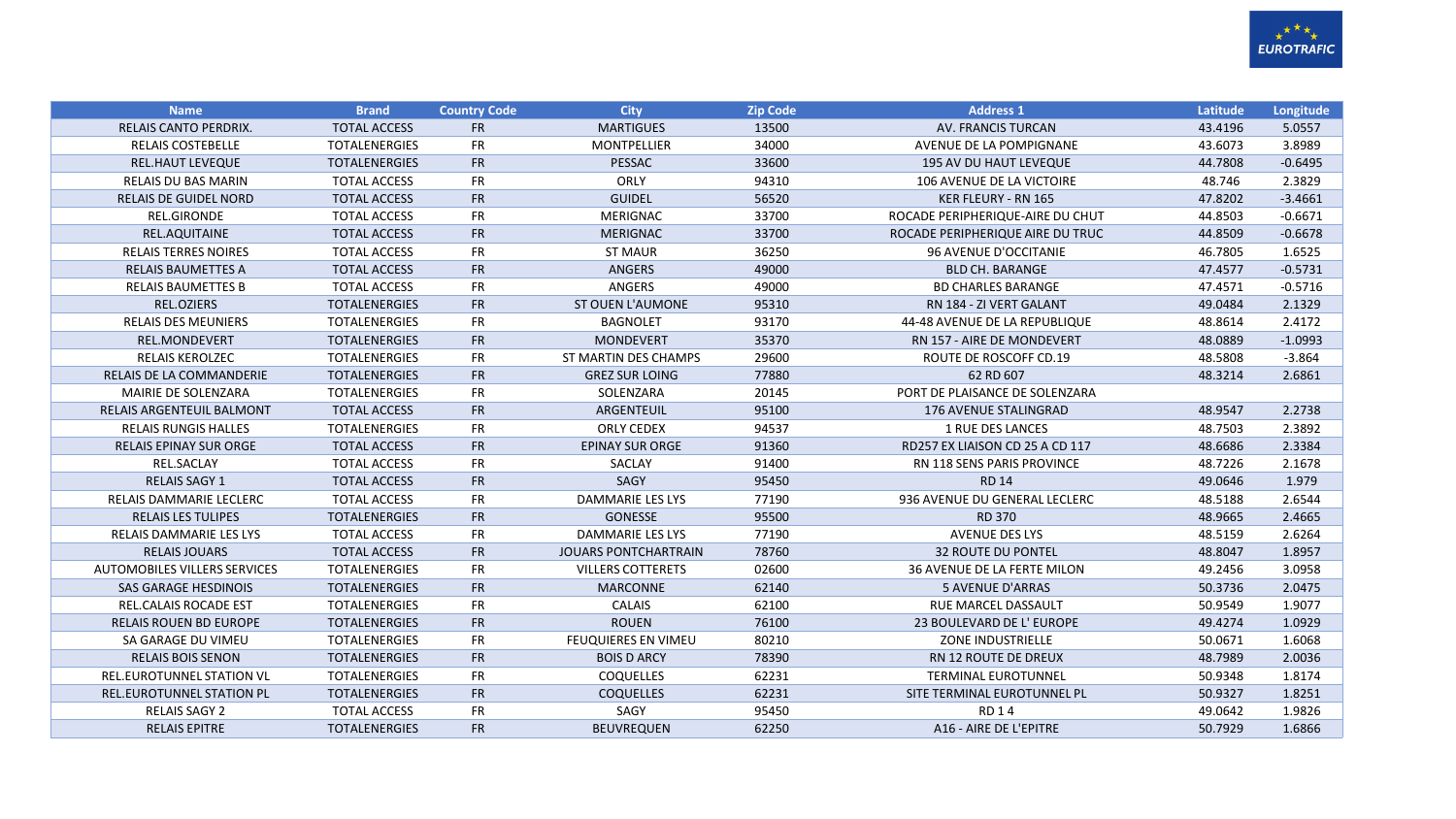

| <b>Name</b>                          | <b>Brand</b>         | <b>Country Code</b> | <b>City</b>                 | <b>Zip Code</b> | <b>Address 1</b>                     | <b>Latitude</b> | Longitude |
|--------------------------------------|----------------------|---------------------|-----------------------------|-----------------|--------------------------------------|-----------------|-----------|
| LA QUEUE EN BRIE-EURO                | <b>TOTAL ACCESS</b>  | <b>FR</b>           | LA QUEUE EN BRIE            | 94510           | RUE DU GENERAL DE GAULLE 2-6         | 48.7814         | 2.5709    |
| <b>RELAIS MAUREPAS</b>               | <b>TOTALENERGIES</b> | <b>FR</b>           | <b>MAUREPAS</b>             | 78310           | <b>AVENUE DE LANGRES</b>             | 48.7613         | 1.9455    |
| RELAIS PIERREFITTE MERMOZ            | <b>TOTAL ACCESS</b>  | <b>FR</b>           | PIERREFITTE SUR SEINE       | 93380           | 185 BD JEAN MERMOZ                   | 48.973          | 2.3659    |
| <b>RELAIS NEUILLY SUR MARNE</b>      | <b>TOTAL ACCESS</b>  | <b>FR</b>           | <b>NEUILLY SUR MARNE</b>    | 93330           | <b>BOULEVARD MARECHAL FOCH 29-33</b> | 48.8555         | 2.5252    |
| RELAIS BOUGIVAL BOISSY D'ANGLAS      | <b>TOTAL ACCESS</b>  | <b>FR</b>           | <b>BOUGIVAL</b>             | 78380           | 58 QUAI BOISSY D'ANGLAS              | 48.8684         | 2.1315    |
| <b>RELAIS RUNGIS LINDBERGH</b>       | <b>TOTAL ACCESS</b>  | <b>FR</b>           | <b>RUNGIS</b>               | 94150           | AVENUE CHARLES LINDBERGH             | 48.749          | 2.356     |
| <b>RELAIS PKG PARIS CLIGNANCOURT</b> | <b>TOTALENERGIES</b> | <b>FR</b>           | <b>PARIS</b>                | 75018           | <b>30 AV PTE CLIGNANCOURT</b>        | 48.9            | 2.3446    |
| <b>REL.FERRIERES</b>                 | <b>TOTALENERGIES</b> | <b>FR</b>           | <b>BUSSY ST GEORGES</b>     | 77600           | A4 - AIRE DE FERRIERES               | 48.8285         | 2.741     |
| RELAIS DIEPPE DUQUESNE               | <b>TOTAL ACCESS</b>  | <b>FR</b>           | <b>DIEPPE</b>               | 76200           | <b>AVENUE DES CANADIENS</b>          | 49.9081         | 1.0759    |
| <b>RELAIS VINEUIL DENIS PAPIN 1</b>  | <b>TOTAL ACCESS</b>  | <b>FR</b>           | <b>VINEUIL</b>              | 41350           | D 174                                | 47.573          | 1.3699    |
| <b>RELAIS BRETTEVILLE SUR ODON</b>   | <b>TOTAL ACCESS</b>  | <b>FR</b>           | <b>BRETTEVILLE SUR ODON</b> | 14760           | <b>ROUTE DE BRETAGNE</b>             | 49.1643         | $-0.4214$ |
| <b>RELAIS VINEUIL DENIS PAPIN 2</b>  | <b>TOTAL ACCESS</b>  | <b>FR</b>           | <b>VINEUIL</b>              | 41350           | D 174                                | 47.573          | 1.3688    |
| RELAIS CAEN COTE DE NACRE            | <b>TOTAL ACCESS</b>  | <b>FR</b>           | <b>CAEN</b>                 | 14000           | AVENUE COTE DE NACRE                 | 49.1998         | $-0.3601$ |
| RELAIS COUDEKERQUE BRANCHE FURNES    | <b>TOTALENERGIES</b> | <b>FR</b>           | <b>COUDEKERQUE BRANCHE</b>  | 59210           | 14 ROUTE DE FURNES - D601            | 51.0313         | 2.3927    |
| <b>RELAIS LILLE TURENNE</b>          | <b>TOTAL ACCESS</b>  | <b>FR</b>           | <b>LILLE</b>                | 59000           | 2, RUE DE TURENNE                    | 50.6296         | 3.0357    |
| RELAIS MARCQ EN BAR. CROISE LAROCHE  | <b>TOTALENERGIES</b> | <b>FR</b>           | <b>MARCQ EN BAROEUL</b>     | 59700           | 1013 AVENUE DE LA REPUBLIQUE         | 50.6643         | 3.1001    |
| <b>RELAIS CHANTILLY</b>              | <b>TOTAL ACCESS</b>  | <b>FR</b>           | <b>CHANTILLY</b>            | 60500           | RD 1016 Z.ARTIS. DU COQ CHANTANT     | 49.2038         | 2.4611    |
| <b>SAS STATION DELABROY</b>          | <b>TOTALENERGIES</b> | <b>FR</b>           | <b>CHOCQUES</b>             | 62920           | <b>14 ROUTE NATIONALE</b>            | 50.5442         | 2.5411    |
| <b>RELAIS LENS RENE LANOY</b>        | <b>TOTALENERGIES</b> | <b>FR</b>           | LENS                        | 62300           | <b>118 RUE RENE LANOY</b>            | 50.4337         | 2.8355    |
| <b>RELAIS SOISSONS</b>               | <b>TOTALENERGIES</b> | <b>FR</b>           | SOISSONS                    | 02200           | 50 BIS ROUTE DE CHATEAU THIERRY      | 49.368          | 3.3289    |
| <b>RELAIS PONT STE MAXENCE</b>       | <b>TOTAL ACCESS</b>  | <b>FR</b>           | PONT STE MAXENCE            | 60700           | 39 41 RUE DE LA REPUBLIQUE           | 49.3052         | 2.6045    |
| <b>RELAIS AMIENS PORT D'AVAL</b>     | <b>TOTALENERGIES</b> | <b>FR</b>           | <b>AMIENS</b>               | 80000           | 7 BOULEVARD DU PORT D'AVAL           | 49.8983         | 2.2924    |
| <b>RELAIS MENDE LES CAUSSES</b>      | <b>TOTAL ACCESS</b>  | <b>FR</b>           | <b>MENDE</b>                | 48000           | <b>14 AVENUE FOCH</b>                | 44.5184         | 3.4935    |
| RELAIS MONTFAVET LA DURANCE          | <b>TOTAL ACCESS</b>  | <b>FR</b>           | <b>MONTFAVET</b>            | 84140           | 4316 RTE DE MARSEILLE                | 43.9061         | 4.8901    |
| <b>RELAIS DES OLIVES</b>             | <b>TOTAL ACCESS</b>  | <b>FR</b>           | <b>MARSEILLE</b>            | 13013           | <b>AVENUE FREDERIC MISTRAL</b>       | 43.3242         | 5.4531    |
| <b>RELAIS SAINTE ANNE</b>            | <b>TOTAL ACCESS</b>  | <b>FR</b>           | <b>MARIGNANE</b>            | 13700           | 17 AVENUE DU 8 MAI 1945              | 43.411          | 5.2179    |
| RELAIS NARBONNE LE CERS              | <b>TOTAL ACCESS</b>  | <b>FR</b>           | <b>NARBONNE</b>             | 11100           | AVENUE DU GENERAL LECLERC            | 43.1746         | 2.9924    |
| RELAIS DE L ARC                      | <b>TOTAL ACCESS</b>  | FR                  | <b>AIX EN PROVENCE</b>      | 13100           | <b>467 AVENUE HENRI MAURIAT</b>      | 43.5158         | 5.466     |
| <b>RELAIS LES FELIBRES</b>           | <b>TOTAL ACCESS</b>  | <b>FR</b>           | <b>LA CIOTAT</b>            | 13600           | 1832, AVENUE PIERRE ROVARCH          | 43.1897         | 5.6262    |
| <b>RELAIS PONT DU ROY</b>            | <b>TOTALENERGIES</b> | <b>FR</b>           | PORT DE BOUC                | 13110           | <b>RN 568</b>                        | 43.4204         | 4.9787    |
| <b>RELAIS LES ARENES</b>             | <b>TOTAL ACCESS</b>  | <b>FR</b>           | <b>BEZIERS</b>              | 34500           | 5 AVENUE DE LA VOIE DOMITIENNE       | 43.3465         | 3.241     |
| <b>RELAIS MENTON GARAVAN ROUTE</b>   | <b>TOTALENERGIES</b> | <b>FR</b>           | <b>MENTON</b>               | 06500           | PORTE DE FRANCE                      | 43.7845         | 7.5202    |
| <b>RELAIS MIRABEAU</b>               | <b>TOTAL ACCESS</b>  | <b>FR</b>           | <b>LES PENNES MIRABEAU</b>  | 13170           | <b>ROUTE DE MARTIGUES</b>            | 43.4091         | 5.321     |
| <b>RELAIS LES ISSAMBRES</b>          | <b>TOTAL ACCESS</b>  | <b>FR</b>           | <b>LES ISSAMBRES</b>        | 83380           | 5308 RD 559 CORNICHE DES ISSAMBRES   | 43.3421         | 6.6908    |
| RELAIS LA CROIX VALMER               | <b>TOTAL ACCESS</b>  | <b>FR</b>           | LA CROIX VALMER             | 83420           | 3559 ROUTE DE ST RAPHAEL.            | 43.1905         | 6.5531    |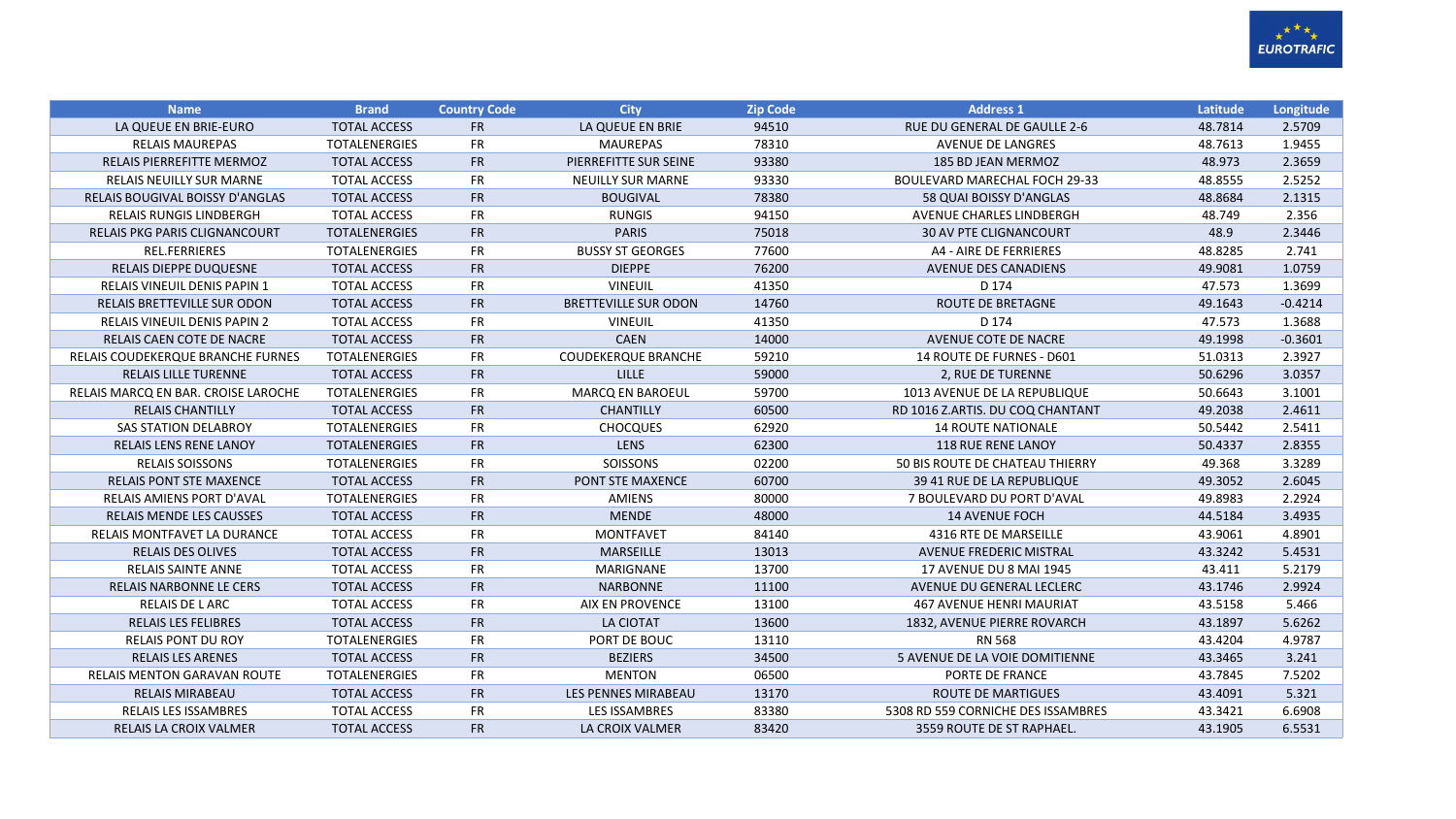

| <b>Name</b>                          | <b>Brand</b>         | <b>Country Code</b> | <b>City</b>               | <b>Zip Code</b> | <b>Address 1</b>                          | Latitude | Longitude |
|--------------------------------------|----------------------|---------------------|---------------------------|-----------------|-------------------------------------------|----------|-----------|
| RELAIS SANARY S/MER BEAUCOURS        | <b>TOTAL ACCESS</b>  | <b>FR</b>           | <b>SANARY SUR MER</b>     | 83110           | <b>255 ROUTE DE BANDOL</b>                | 43.1241  | 5.7906    |
| <b>RELAIS TOULON FOCH</b>            | <b>TOTALENERGIES</b> | <b>FR</b>           | <b>TOULON</b>             | 83200           | 508 AVENUE FOCH.                          | 43.1276  | 5.9196    |
| <b>RELAIS TOULON LA RADE 1</b>       | <b>TOTAL ACCESS</b>  | FR                  | <b>TOULON</b>             | 83000           | AV INFANTERIE DE MARINE                   | 43.113   | 5.9348    |
| <b>RELAIS DE LEVENS</b>              | <b>TOTAL ACCESS</b>  | <b>FR</b>           | <b>NICE</b>               | 06000           | 57, BD. J. RAYBAUD                        | 43.7269  | 7.2829    |
| <b>RELAIS NICE GARIGLIANO</b>        | <b>TOTALENERGIES</b> | <b>FR</b>           | <b>NICE</b>               | 06300           | PONT GARIGLIANO                           | 43.7319  | 7.2865    |
| RELAIS COLOMARS LES VALLEES          | <b>TOTAL ACCESS</b>  | <b>FR</b>           | COLOMARS                  | 06670           | ROUTE DE GRENOBLE 2                       | 43.7602  | 7.2017    |
| <b>RELAIS MEDITERRANEE</b>           | <b>TOTALENERGIES</b> | <b>FR</b>           | <b>MARSEILLE</b>          | 13006           | <b>78 AV DE TOULON</b>                    | 43.2848  | 5.3902    |
| <b>RELAIS ANGOULEME RUBEMPRE</b>     | <b>TOTALENERGIES</b> | <b>FR</b>           | ANGOULEME                 | 16000           | BOULEVARD DU 8 MAI 1945                   | 45.6597  | 0.1656    |
| <b>RELAIS TARBES URAC</b>            | <b>TOTAL ACCESS</b>  | <b>FR</b>           | <b>TARBES</b>             | 65000           | AVENUE DU MARECHAL JOFFRE                 | 43.2398  | 0.0603    |
| RELAIS LES CHAUVAUDS                 | <b>TOTAL ACCESS</b>  | <b>FR</b>           | <b>CHAMPNIERS</b>         | 16430           | 1553 RE DES PLATANESLS CHAUVAUDS          | 45.701   | 0.1822    |
| <b>RELAIS BIZANOS</b>                | <b>TOTAL ACCESS</b>  | <b>FR</b>           | <b>BIZANOS</b>            | 64320           | 22 BOULEVARD DU COMMANDANT RENE MOUCHOTTE | 43.3033  | $-0.3227$ |
| <b>RELAIS TRESSES STAR</b>           | <b>TOTAL ACCESS</b>  | <b>FR</b>           | <b>TRESSES</b>            | 33370           | 80, AVENUE BRANNE                         | 44.8395  | $-0.4921$ |
| <b>SARL ACRIDOM</b>                  | <b>TOTALENERGIES</b> | <b>FR</b>           | <b>SAINTES</b>            | 17100           | <b>31 COURS LEMERCIER</b>                 | 45.7475  | $-0.6396$ |
| <b>RELAIS GRAND PARC</b>             | <b>TOTAL ACCESS</b>  | <b>FR</b>           | <b>BORDEAUX</b>           | 33300           | 140 BOULEVARD GODARD                      | 44.8619  | $-0.5854$ |
| <b>RELAIS COETMIEUX</b>              | <b>TOTAL ACCESS</b>  | <b>FR</b>           | <b>COETMIEUX</b>          | 22400           | BEL AIR - RN 12                           | 48.477   | $-2.5914$ |
| <b>RELAIS DE THEIX</b>               | <b>TOTAL ACCESS</b>  | <b>FR</b>           | THEIX NOYALO              | 56450           | RN 165, lieu-dit Le Parc                  | 47.6361  | $-2.6656$ |
| <b>RELAIS LAVAL TRAPPISTINES</b>     | <b>TOTAL ACCESS</b>  | <b>FR</b>           | LAVAL                     | 53000           | <b>BLD DES TRAPPISTINES</b>               | 48.0584  | $-0.7689$ |
| <b>RELAIS DE PORNICHET OCEANIDES</b> | <b>TOTALENERGIES</b> | <b>FR</b>           | <b>PORNICHET</b>          | 44380           | 1 BOULEVARD DE LA REPUBLIQUE              | 47.2594  | $-2.3403$ |
| <b>RELAIS MALOUIN</b>                | <b>TOTALENERGIES</b> | FR                  | <b>ST MALO</b>            | 35400           | 126, BOULEVARD DES TALARDS                | 48.6391  | $-2.0092$ |
| RELAIS ST HERBLAIN LES ECOBUTS       | <b>TOTAL ACCESS</b>  | <b>FR</b>           | SAINT HERBLAIN            | 44800           | BD CHARLES DE GAULLE- CD 17               | 47.2111  | $-1.619$  |
| REL.ERBREE                           | <b>TOTALENERGIES</b> | FR                  | ERBREE                    | 35500           | 8 AIRE D'ERBREE - RN 157                  | 48.0902  | $-1.0984$ |
| RELAIS DE VERN SUR SEICHE            | <b>TOTAL ACCESS</b>  | <b>FR</b>           | <b>VERN SUR SEICHE</b>    | 35770           | <b>18 RUE DU CHAMP MARTIN</b>             | 48.0548  | $-1.6104$ |
| <b>RELAIS TOURS BALZAC</b>           | <b>TOTALENERGIES</b> | <b>FR</b>           | <b>TOURS</b>              | 37000           | <b>65 BOULEVARD HEURTELOUP</b>            | 47.3912  | 0.6972    |
| REL.VARADES PAYS D'ANCENIS           | <b>TOTALENERGIES</b> | <b>FR</b>           | <b>VARADES</b>            | 44370           | A11 - AIRE DE VARADES PAYS ANCENIS        | 47.4184  | $-1.018$  |
| REL.L'AVEYRON                        | <b>TOTALENERGIES</b> | <b>FR</b>           | SEVERAC LE CHATEAU        | 12150           | A75 - AIRE DE L' AVEYRON                  | 44.3298  | 3.0807    |
| <b>REL.PORTE DE CORREZE</b>          | <b>TOTALENERGIES</b> | <b>FR</b>           | MASSERET                  | 19510           | A20 - AIRE DE LA PORTE DE CORREZE         | 45.5424  | 1.5088    |
| SAS GARAGE DU COURS CARNOT           | <b>TOTALENERGIES</b> | <b>FR</b>           | <b>CLEON</b>              | 76410           | ROUTE DE TOURVILLE                        | 49.307   | 1.0296    |
| RELAIS COULOMMIERS                   | <b>TOTAL ACCESS</b>  | <b>FR</b>           | <b>COULOMMIERS</b>        | 77120           | 21, AV. VICTOR HUGO                       | 48.816   | 3.0833    |
| <b>RELAIS BONNEUIL S MARNE</b>       | <b>TOTAL ACCESS</b>  | <b>FR</b>           | <b>BONNEUIL SUR MARNE</b> | 94380           | AVENUE JEAN ROSTAND                       | 48.7679  | 2.486     |
| RELAIS BLAGNAC LOMAGNE.              | <b>TOTAL ACCESS</b>  | <b>FR</b>           | <b>BLAGNAC</b>            | 31700           | <b>120 ROUTE DE GRENADE</b>               | 43.6382  | 1.3902    |
| <b>RELAIS DES 2 VALS</b>             | <b>TOTALENERGIES</b> | <b>FR</b>           | <b>LEMPDES</b>            | 43410           | <b>RN 102</b>                             | 45.3732  | 3.2907    |
| <b>RELAIS CH DE GAULLE AVIGNON</b>   | <b>TOTAL ACCESS</b>  | <b>FR</b>           | <b>AVIGNON</b>            | 84000           | COURTINE OUEST ROCADE CH. DE GAULLE       | 43.9318  | 4.7829    |
| <b>REL.LA CRAU</b>                   | <b>TOTAL ACCESS</b>  | FR                  | <b>SALON DE PROVENCE</b>  | 13300           | RN 113 - ZAC DE LA CRAU                   | 43.6402  | 5.0488    |
| RELAIS MARSEILLE LITTORAL            | <b>TOTAL ACCESS</b>  | <b>FR</b>           | MARSEILLE                 | 13016           | <b>450 CHEMIN DU LITTORAL</b>             | 43.3498  | 5.3426    |
| <b>EURL RELAIS DU SOLEIL</b>         | <b>TOTALENERGIES</b> | <b>FR</b>           | <b>ROCBARON</b>           | 83136           | <b>ZAC FRAY REDON</b>                     | 43.3177  | 6.0761    |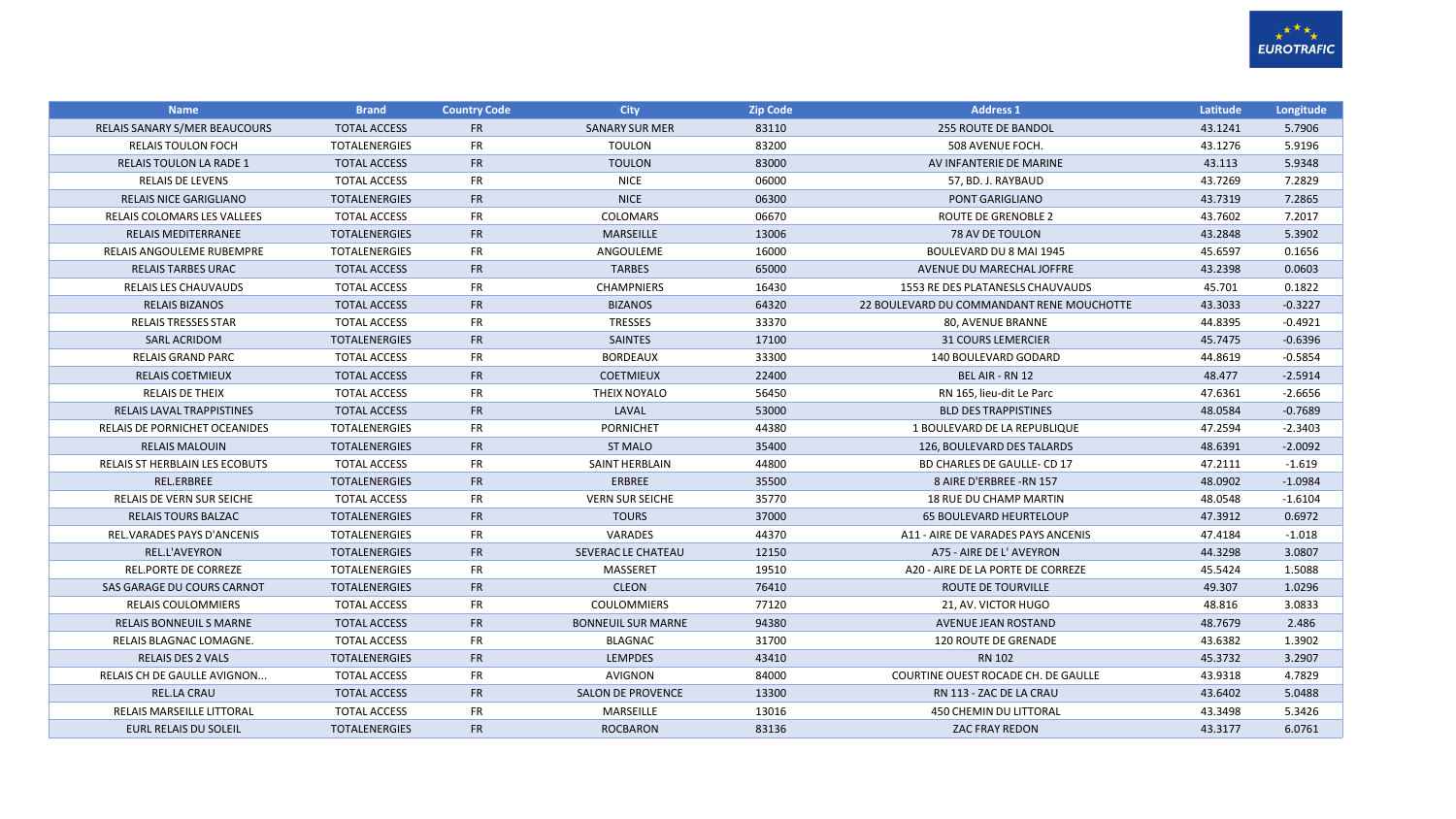

| <b>Name</b>                         | <b>Brand</b>         | <b>Country Code</b> | <b>City</b>                   | <b>Zip Code</b> | <b>Address 1</b>                                | Latitude | Longitude |
|-------------------------------------|----------------------|---------------------|-------------------------------|-----------------|-------------------------------------------------|----------|-----------|
| <b>GARAGE DE LA GARONNE</b>         | <b>TOTALENERGIES</b> | <b>FR</b>           | <b>ROQUEBRUNE SUR ARGENS</b>  | 83520           | <b>QUARTIER LA GARONNE</b>                      | 43.4412  | 6.6527    |
| <b>RELAIS BOURGES AVENIR</b>        | <b>TOTAL ACCESS</b>  | <b>FR</b>           | <b>BOURGES</b>                | 18000           | 8-10 BOULEVARD DE L'AVENIR                      | 47.0815  | 2.3833    |
| <b>RELAIS TROYES POMPIDOU</b>       | <b>TOTAL ACCESS</b>  | <b>FR</b>           | <b>TROYES</b>                 | 10000           | 17, BOULEVARD POMPIDOU                          | 48.2878  | 4.0803    |
| SA AUTOFLO                          | <b>TOTALENERGIES</b> | <b>FR</b>           | <b>SAINT FLORENTIN</b>        | 89600           | <b>ROUTE DE PARIS</b>                           | 48.0012  | 3.7212    |
| <b>RELAIS ST LEU LA FORET</b>       | <b>TOTAL ACCESS</b>  | <b>FR</b>           | <b>ST LEU LA FORET</b>        | 95320           | AVENUE JEAN ROSTAND                             | 49.0125  | 2.2487    |
| RELAIS DU MARECHAL FOCH             | <b>TOTALENERGIES</b> | <b>FR</b>           | <b>CRETEIL CEDEX</b>          | 94003           | A86 AIRE DE CARREFOUR POMPADOUR                 | 48.78    | 2.4408    |
| <b>CARREFOUR DES NATIONS</b>        | <b>TOTALENERGIES</b> | <b>FR</b>           | <b>CHENNEVIERES SUR MARNE</b> | 94430           | 2 ROUTE DE LA LIBERATION                        | 48.8029  | 2.5378    |
| REL.PIERRELAYE                      | <b>TOTALENERGIES</b> | <b>FR</b>           | PIERRELAYE                    | 95480           | A15 - AIRE DE PIERRELAYE                        | 49.0126  | 2.1486    |
| RELAIS TRAPPES POSTE BLANC          | <b>TOTAL ACCESS</b>  | <b>FR</b>           | <b>TRAPPES</b>                | 78190           | <b>RN 10</b>                                    | 48.7817  | 2.0211    |
| RELAIS IVRY S/ SEINE STADE          | <b>TOTALENERGIES</b> | FR                  | <b>IVRY SUR SEINE</b>         | 94200           | 170-180 BLD DE STALINGRAD                       | 48.806   | 2.3763    |
| REL.BERCHERES                       | <b>TOTALENERGIES</b> | <b>FR</b>           | PONTAULT COMBAULT             | 77340           | CD 51 AIRE DE BERCHERES                         | 48.7925  | 2.6184    |
| M. DUPRAY BERTRAND                  | <b>TOTALENERGIES</b> | <b>FR</b>           | <b>BARENTIN</b>               | 76360           | <b>168 AVENUE ANDRE MAUROIS</b>                 | 49.5572  | 0.9528    |
| SARL NETO LE DRAKKAR                | <b>TOTALENERGIES</b> | <b>FR</b>           | SAINT VALERY EN CAUX          | 76460           | 9 AVENUE DE LA 51EME HIGHLAND DIVISION          | 49.8597  | 0.6966    |
| RELAIS ROUEN SAINT GILLES           | <b>TOTALENERGIES</b> | <b>FR</b>           | <b>ROUEN</b>                  | 76000           | ROUTE DE LYONS DIRECTION ROUEN                  | 49.4365  | 1.1368    |
| <b>RELAIS DE CREIL</b>              | <b>TOTALENERGIES</b> | <b>FR</b>           | <b>CREIL</b>                  | 60100           | LA VALLEE DE NOGENT - RD1016                    | 49.2683  | 2.4849    |
| SAS GRAND GARAGE DE LA ROUTE DE DUN | <b>TOTALENERGIES</b> | <b>FR</b>           | <b>GRAVELINES</b>             | 59820           | ROUTE NATIONALE 40 - LIEU-DIT LE BOUT DE HUTTES | 50.9964  | 2.1487    |
| <b>SAS XL ENERGIES</b>              | <b>TOTALENERGIES</b> | <b>FR</b>           | <b>CAUCHY A LA TOUR</b>       | 62260           | <b>22 ROUTE NATIONALE</b>                       | 50.5089  | 2.4409    |
| <b>RELAIS SAINT GABRIEL</b>         | <b>TOTALENERGIES</b> | <b>FR</b>           | <b>ST OUEN DU TILLEUL</b>     | 27670           | <b>18 RUE DES CANADIENS</b>                     | 49.2934  | 0.9546    |
| <b>RELAIS ROUBAIX NATIONS UNIES</b> | <b>TOTALENERGIES</b> | <b>FR</b>           | <b>ROUBAIX</b>                | 59100           | <b>660 AVENUE DES NATIONS UNIES</b>             | 50.6977  | 3.1656    |
| RELAIS LE HAVRE LA BREQUE           | <b>TOTAL ACCESS</b>  | <b>FR</b>           | LE HAVRE                      | 76600           | <b>600 RUE DE VERDUN</b>                        | 49.5028  | 0.1908    |
| <b>SAS GPLTR</b>                    | <b>TOTALENERGIES</b> | <b>FR</b>           | ANGERVILLE LA CAMPAGNE        | 27930           | <b>4 ROUTE D ORLEANS</b>                        | 48.9959  | 1.1558    |
| <b>RELAIS LILLE PERIPHERIQUE</b>    | <b>TOTAL ACCESS</b>  | <b>FR</b>           | LA MADELEINE                  | 59110           | <b>BOULEVARD ROBERT SCHUMANN</b>                | 50.6512  | 3.0622    |
| RELAIS REIMS DAUPHINOT              | <b>TOTALENERGIES</b> | <b>FR</b>           | <b>REIMS</b>                  | 51100           | 55 BOULEVARD DAUPHINOT                          | 49.2594  | 4.0565    |
| <b>RELAIS MOUGINS LES CAMPELIER</b> | <b>TOTAL ACCESS</b>  | <b>FR</b>           | <b>MOUGINS</b>                | 06250           | 492 ROUTE DU CANNET                             | 43.5829  | 7.0092    |
| <b>RELAIS CHORGES</b>               | <b>TOTAL ACCESS</b>  | <b>FR</b>           | <b>CHORGES</b>                | 05230           | RN 94 LA GRANDE ILE                             | 44.5514  | 6.2559    |
| <b>RELAIS SIX FOURS BONNEGRACE</b>  | <b>TOTAL ACCESS</b>  | <b>FR</b>           | <b>SIX FOURS LES PLAGES</b>   | 83140           | 206 PLAGE DE BONNEGRACE - RD559                 | 43.1101  | 5.813     |
| <b>RELAIS MONTPELLIER VANIERES</b>  | <b>TOTAL ACCESS</b>  | <b>FR</b>           | <b>MONTPELLIER</b>            | 34070           | <b>AVENUE DE VANIERES</b>                       | 43.595   | 3.8484    |
| SARL SERRAT STATION SERVICE         | <b>TOTALENERGIES</b> | <b>FR</b>           | CALVISSON                     | 30420           | LE VIGNE BAS - D40                              | 43.7814  | 4.2007    |
| <b>STATION SAPAS</b>                | <b>TOTALENERGIES</b> | <b>FR</b>           | <b>SALON DE PROVENCE</b>      | 13300           | 666 BD DU ROY RENE                              | 43.6324  | 5.0983    |
| <b>RELAIS CANNES RIOU</b>           | <b>TOTALENERGIES</b> | <b>FR</b>           | CANNES                        | 06400           | 57 BD DU RIOU                                   | 43.5554  | 7.0056    |
| STATION ST JEAN VEDAS BEYSSAC       | <b>TOTALENERGIES</b> | <b>FR</b>           | ST JEAN DE VEDAS              | 34430           | 26, RTE DE MONTPELLIER RN 113                   | 43.5773  | 3.8347    |
| <b>ROOSLI</b>                       | <b>TOTALENERGIES</b> | <b>FR</b>           | <b>QUILLAN</b>                | 11500           | <b>4 BOULEVARD CHARLES DE GAULLE</b>            | 42.8775  | 2.1833    |
| SARL S.B.H                          | <b>TOTALENERGIES</b> | <b>FR</b>           | <b>FUVEAU</b>                 | 13710           | LIEUDIT ST-CHARLES CD6 RTE TRETS                | 43.4655  | 5.6067    |
| <b>SAS GARAGE CALVET</b>            | <b>TOTALENERGIES</b> | <b>FR</b>           | SALEILLES                     | 66280           | AVENUE DE PERPIGNAN CENTRE AUTO SOLEIL          | 42.6593  | 2.952     |
| <b>RELAIS AVIGNON L'AMANDIER</b>    | <b>TOTAL ACCESS</b>  | <b>FR</b>           | <b>AVIGNON</b>                | 84000           | 450 AVENUE DE L'AMANDIER                        | 43.9472  | 4.8555    |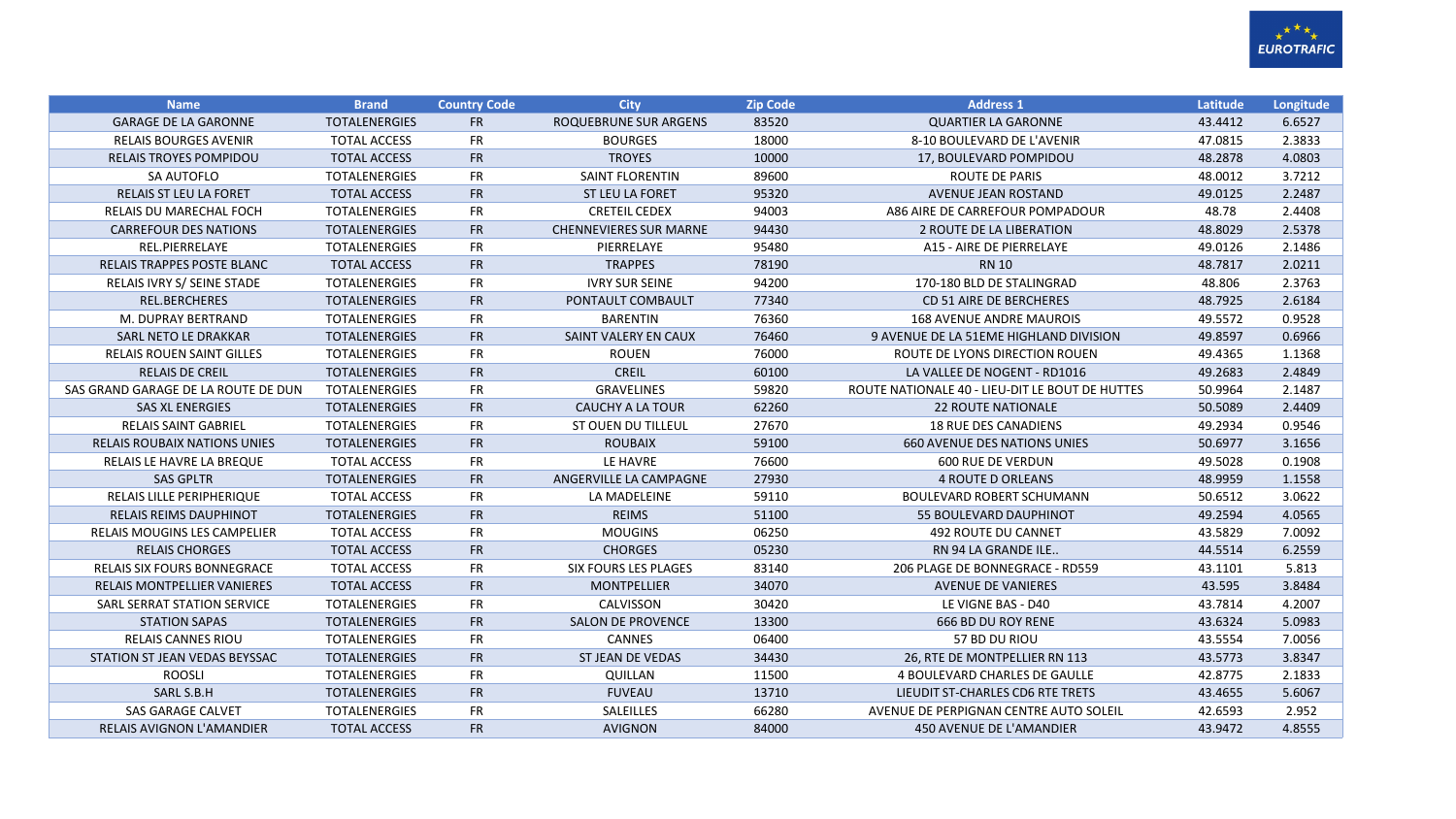

| <b>Name</b>                        | <b>Brand</b>         | <b>Country Code</b> | <b>City</b>                   | <b>Zip Code</b> | <b>Address 1</b>                           | Latitude | Longitude |
|------------------------------------|----------------------|---------------------|-------------------------------|-----------------|--------------------------------------------|----------|-----------|
| <b>RELAIS DE ROSOY</b>             | <b>TOTAL ACCESS</b>  | <b>FR</b>           | <b>ROSOY</b>                  | 89100           | 3 RD 606                                   | 48.1477  | 3.3072    |
| <b>RELAIS PORTE VERTE</b>          | <b>TOTALENERGIES</b> | <b>FR</b>           | VERSAILLES                    | 78000           | 15-19 RUE DU GENERAL PERSHING              | 48.8185  | 2.1497    |
| <b>RELAIS DE LA BUGELLERIE</b>     | <b>TOTAL ACCESS</b>  | <b>FR</b>           | <b>POITIERS</b>               | 86000           | <b>ROCADE OUEST - ZI REPUBLIQUE III-</b>   | 46.6042  | 0.3319    |
| <b>RELAIS MARSEILLE ST ANTOINE</b> | <b>TOTAL ACCESS</b>  | <b>FR</b>           | <b>MARSEILLE</b>              | 13015           | <b>21 BD HENRI BARNIER</b>                 | 43.3731  | 5.3536    |
| <b>RELAIS PONT VAN GOGH</b>        | <b>TOTALENERGIES</b> | <b>FR</b>           | <b>ARLES</b>                  | 13200           | 1 AV BACHAGA BOUALEM                       | 43.6704  | 4.6216    |
| <b>RELAIS GRAND PRE</b>            | <b>TOTALENERGIES</b> | <b>FR</b>           | <b>GOUSSAINVILLE</b>          | 95190           | 32/38 AV DE LA GARE                        | 49.0156  | 2.4702    |
| <b>RELAIS DE RIS</b>               | <b>TOTAL ACCESS</b>  | <b>FR</b>           | <b>RIS ORANGIS</b>            | 91130           | <b>RN7 RUE ALBERT REMY</b>                 | 48.6583  | 2.4057    |
| <b>REL.ROUILLE PAMPROUX NORD</b>   | <b>TOTALENERGIES</b> | <b>FR</b>           | <b>PAMPROUX</b>               | 79800           | A10-AIRE DE ROUILLE PAMPROUX NORD          | 46.4532  | $-0.018$  |
| <b>REL.POITOU CHARENTES SUD</b>    | <b>TOTALENERGIES</b> | <b>FR</b>           | <b>VOUILLE</b>                | 79230           | A10 - AIRE DE POITOU CHARENTE              | 46.2978  | $-0.3706$ |
| <b>RELAIS MADELEINE MARTYRS</b>    | <b>TOTALENERGIES</b> | <b>FR</b>           | <b>NANTES</b>                 | 44000           | 16 BD DES MARTYRS NANTAIS DE LA RESISTANCE | 47.2045  | $-1.5476$ |
| <b>RELAIS DES MERISIERS</b>        | <b>TOTALENERGIES</b> | <b>FR</b>           | <b>AULNAY SOUS BOIS</b>       | 93600           | <b>BOULEVARD MARC CHAGALL</b>              | 48.9514  | 2.4895    |
| <b>RELAIS SPARNACIENS</b>          | <b>TOTAL ACCESS</b>  | <b>FR</b>           | EPERNAY                       | 51200           | 13 BLD DE LA MOTTE                         | 49.0465  | 3.9567    |
| <b>REL.LE LANDY</b>                | <b>TOTALENERGIES</b> | <b>FR</b>           | LA PLAINE ST DENIS            | 93210           | 207-213 AVENUE DU PDT WILSON               | 48.9134  | 2.3572    |
| <b>REL.PONT AVAL</b>               | <b>TOTALENERGIES</b> | <b>FR</b>           | PARIS <sub>15</sub>           | 75015           | QUAI D'ISSY LES MOULINEAUX                 | 48.835   | 2.2663    |
| <b>RELAIS DE SORGUES</b>           | <b>TOTAL ACCESS</b>  | <b>FR</b>           | <b>SORGUES</b>                | 84700           | 2232 AV. D'ORANGE                          | 44.0273  | 4.8741    |
| <b>RELAIS PARC DE MARLY</b>        | <b>TOTALENERGIES</b> | <b>FR</b>           | <b>MARLY LE ROI</b>           | 78160           | ROUTE DE VERSAILLES                        | 48.8726  | 2.1069    |
| <b>RELAIS DES EPINETTES 91</b>     | <b>TOTAL ACCESS</b>  | <b>FR</b>           | <b>EVRY</b>                   | 91000           | <b>BOULEVARD DES COQUIBUS</b>              | 48.624   | 2.4413    |
| <b>RELAIS DE SOURDUN</b>           | <b>TOTAL ACCESS</b>  | <b>FR</b>           | SOURDUN                       | 77171           | <b>38 RUE DE PARIS</b>                     | 48.5354  | 3.3608    |
| <b>RELAIS CROIX ST BENOIT</b>      | <b>TOTAL ACCESS</b>  | <b>FR</b>           | <b>GONESSE</b>                | 95500           | <b>RD 370 RUE NUNGESSER ET COLI</b>        | 48.9801  | 2.4484    |
| <b>RELAIS DU PERIPH. EXTERIEUR</b> | <b>TOTALENERGIES</b> | <b>FR</b>           | PARIS <sub>19</sub>           | 75019           | BLD DU PERIPHERIQUE EXTERIEUR              | 48.9008  | 2.3748    |
| <b>RELAIS BRUEGES</b>              | <b>TOTAL ACCESS</b>  | <b>FR</b>           | <b>ALES</b>                   | 30100           | ZI AV. DE CROUPILLAC                       | 44.1378  | 4.1045    |
| <b>RELAIS DE BOSSUET</b>           | <b>TOTAL ACCESS</b>  | <b>FR</b>           | <b>NANTEUIL LES MEAUX</b>     | 77100           | 1-5 AVENUE DE MELUN                        | 48.9492  | 2.8804    |
| <b>RELAIS JONELIERE</b>            | <b>TOTAL ACCESS</b>  | <b>FR</b>           | LA CHAPELLE SUR ERDRE         | 44240           | BD ALEXANDRE FLEMING PERIPH INTEUR         | 47.2568  | $-1.546$  |
| REL.GRASSINIERE                    | <b>TOTALENERGIES</b> | <b>FR</b>           | <b>LES SORINIERES</b>         | 44840           | A83 AIRE DE LA GRASSINIERE                 | 47.1602  | $-1.5125$ |
| <b>RELAIS DE CARROS</b>            | <b>TOTAL ACCESS</b>  | <b>FR</b>           | <b>GATTIERES</b>              | 06770           | Z.I. LA MANDALIEU DIT LA TOUR              | 43.7653  | 7.2015    |
| <b>RELAIS DU PARC</b>              | <b>TOTAL ACCESS</b>  | <b>FR</b>           | LA MADELEINE                  | 59110           | 184 RUE DU GENERAL DE GAULLE               | 50.6559  | 3.074     |
| <b>REL.SAINT IMBERT</b>            | <b>TOTAL ACCESS</b>  | ${\sf FR}$          | <b>CHANTENAY ST IMBERT</b>    | 58240           | RN <sub>7</sub>                            | 46.7532  | 3.1406    |
| <b>RELAIS DE BARBEREY</b>          | <b>TOTAL ACCESS</b>  | <b>FR</b>           | <b>BARBEREY ST SULPICE</b>    | 10600           | RD 619                                     | 48.336   | 4.0185    |
| <b>RELAIS QUAI IVRY B</b>          | <b>TOTALENERGIES</b> | <b>FR</b>           | <b>PARIS</b>                  | 75013           | 1 RUE J.B. BERLIER - QUAI D'IVRY           | 48.827   | 2.3864    |
| <b>RELAIS HALTE GRAVILLE</b>       | <b>TOTAL ACCESS</b>  | <b>FR</b>           | LE HAVRE                      | 76600           | <b>BOULEVARD LENINGRAD</b>                 | 49.4989  | 0.1585    |
| REL.VILLEVAUDE                     | <b>TOTAL ACCESS</b>  | <b>FR</b>           | <b>VILLEVAUDE</b>             | 77410           | A104 - AIRE DE VILLEVAUDE                  | 48.905   | 2.641     |
| <b>RELAIS PORTE SUD</b>            | <b>TOTAL ACCESS</b>  | <b>FR</b>           | <b>MONTIGNY LE BRETONNEUX</b> | 78180           | 69 BOULEVARD VAUBAN                        | 48.7805  | 2.0405    |
| REL. L'ANJOLY                      | <b>TOTALENERGIES</b> | <b>FR</b>           | <b>VITROLLES</b>              | 13127           | 1 ZAC ANJOLY AV. D'ITALIE                  | 43.4206  | 5.2684    |
| REL.MARDIE                         | <b>TOTAL ACCESS</b>  | <b>FR</b>           | MARDIE                        | 45430           | <b>RNE 60</b>                              | 47.9073  | 2.0609    |
| <b>RELAIS PIEDARDAN</b>            | <b>TOTAL ACCESS</b>  | <b>FR</b>           | <b>OLLIOULES</b>              | 83190           | 715 RTE DE LA SEYNE                        | 43.1224  | 5.8498    |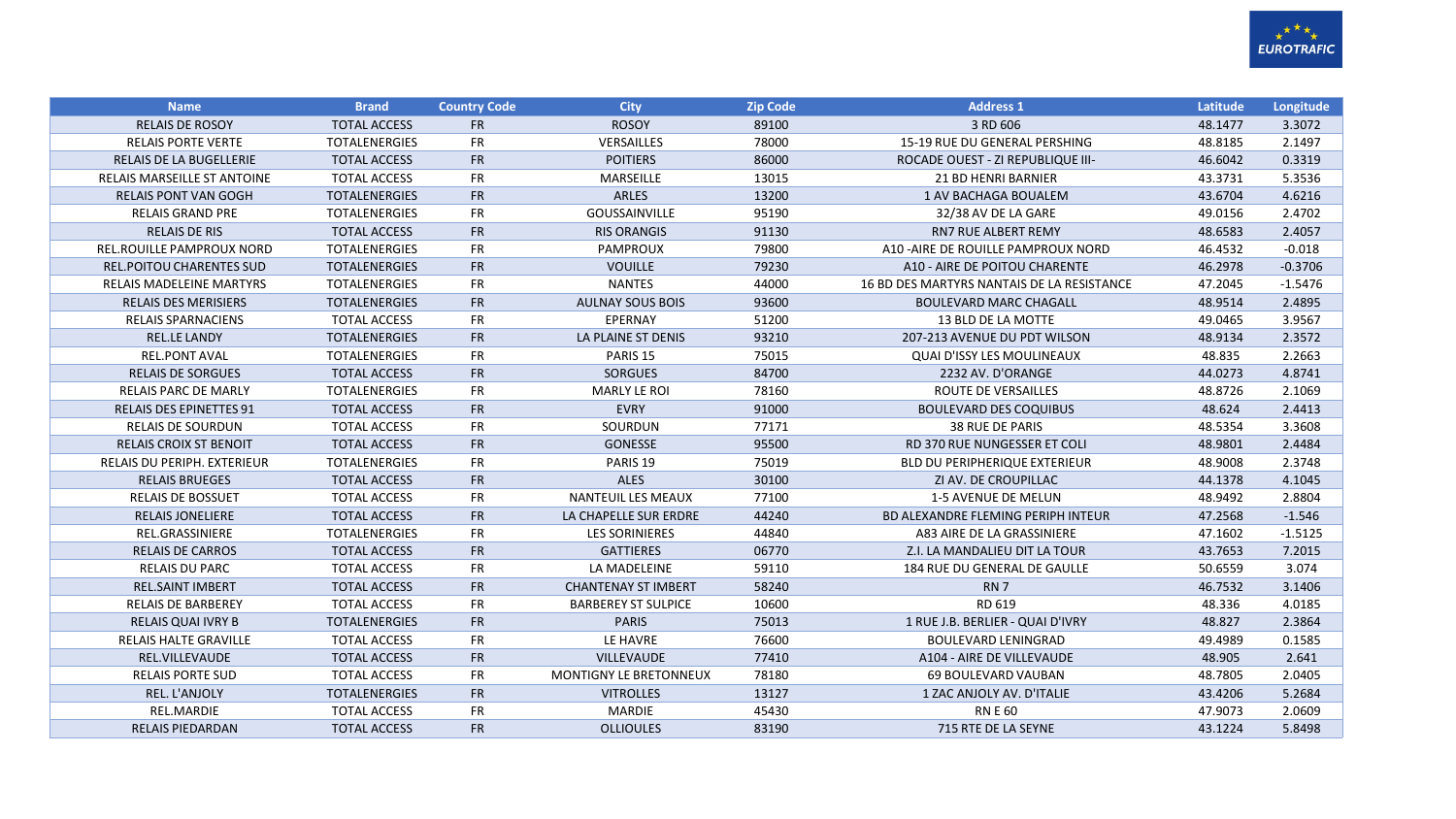

| <b>Name</b>                     | <b>Brand</b>         | <b>Country Code</b> | <b>City</b>                | <b>Zip Code</b> | <b>Address 1</b>                  | Latitude | Longitude |
|---------------------------------|----------------------|---------------------|----------------------------|-----------------|-----------------------------------|----------|-----------|
| <b>RELAIS DE SAVINE</b>         | <b>TOTAL ACCESS</b>  | <b>FR</b>           | <b>TRIGNAC</b>             | 44570           | ROUTE DE ST NAZAIRE - Z.C. SAVINE | 47.293   | $-2.209$  |
| <b>RELAIS CENTRAL</b>           | <b>TOTAL ACCESS</b>  | <b>FR</b>           | <b>COLOMIERS</b>           | 31770           | <b>BOULEVARD EUGENE MONTEL</b>    | 43.6083  | 1.3357    |
| RELAIS BERGERAC LA SOURCE       | <b>TOTAL ACCESS</b>  | <b>FR</b>           | <b>BERGERAC</b>            | 24100           | RUE DES DOCTEURS VIZERIE          | 44.8502  | 0.4928    |
| <b>RELAIS AYGUE LONGUE</b>      | <b>TOTAL ACCESS</b>  | <b>FR</b>           | <b>MONTARDON</b>           | 64121           | 14, RUE ALESSANDRO VOLTA          | 43.3536  | $-0.3796$ |
| RELAIS AMIRAL MOUCHEZ           | <b>TOTAL ACCESS</b>  | <b>FR</b>           | LE HAVRE                   | 76600           | 174 BOULEVARD DE L'AMIRAL MOUCHEZ | 49.4876  | 0.1496    |
| RELAIS CORNICHE D'AZUR          | <b>TOTALENERGIES</b> | <b>FR</b>           | <b>FREJUS</b>              | 83600           | <b>AVENUE ANDRE LEOTARD</b>       | 43.4369  | 6.7651    |
| <b>RELAIS DU LOING</b>          | <b>TOTAL ACCESS</b>  | <b>FR</b>           | <b>BOURRON MARLOTTE</b>    | 77780           | RN <sub>7</sub>                   | 48.3281  | 2.6873    |
| <b>REL.BOSC MESNIL</b>          | <b>TOTALENERGIES</b> | <b>FR</b>           | <b>BOSC MESNIL</b>         | 76680           | A28 - AIRE DE BOSC MESNIL         | 49.6757  | 1.335     |
| <b>RELAIS PORTE ESPAGNE</b>     | <b>TOTAL ACCESS</b>  | <b>FR</b>           | PERPIGNAN                  | 66000           | 1300 AVENUE D ESPAGNE             | 42.6777  | 2.8906    |
| <b>REL.SOMMIERES</b>            | <b>TOTALENERGIES</b> | <b>FR</b>           | SONCHAMP                   | 78120           | RN 10 - LIEU DIT L'ABBE           | 48.5671  | 1.8333    |
| <b>REL.BOIS DE VERT</b>         | <b>TOTAL ACCESS</b>  | FR                  | <b>VERT EN DROUAIS</b>     | 28500           | <b>RN 12COTE NORD</b>             | 48.7483  | 1.2723    |
| <b>RELAIS PORZ AN PARK</b>      | <b>TOTALENERGIES</b> | <b>FR</b>           | PLOUNEVEZ MOEDEC           | 22810           | RN 12                             | 48.5493  | $-3.4523$ |
| <b>RELAIS DU PONTET</b>         | <b>TOTAL ACCESS</b>  | <b>FR</b>           | LE PONTET                  | 84130           | RD 907 RTE DES BORDS DU RHONE     | 43.9634  | 4.8525    |
| <b>RELAIS DU PONT LOBY</b>      | <b>TOTAL ACCESS</b>  | <b>FR</b>           | <b>DUNKERQUE</b>           | 59640           | 235 AV DE LA VILLETTE             | 51.0246  | 2.3613    |
| <b>RELAIS GUYANCOURT</b>        | <b>TOTALENERGIES</b> | FR                  | <b>GUYANCOURT</b>          | 78280           | <b>10 AVENUE DE L'EUROPE</b>      | 48.7701  | 2.0603    |
| <b>RELAIS DE KERANROY</b>       | <b>TOTAL ACCESS</b>  | <b>FR</b>           | <b>BREST</b>               | 29200           | <b>BOULEVARD DE L'EUROPE</b>      | 48.4162  | $-4.4715$ |
| <b>REL.LES MILLES</b>           | <b>TOTAL ACCESS</b>  | FR                  | AIX EN PROVENCE CEDEX      | 13853           | ZI LES MILLES 10 R. CH. LEDOUX    | 43.4837  | 5.3838    |
| <b>RELAIS KM DELTA</b>          | <b>TOTAL ACCESS</b>  | <b>FR</b>           | <b>NIMES</b>               | 30900           | <b>35 RUE RUDOLPHE DIESEL</b>     | 43.8124  | 4.3394    |
| <b>RELAIS DU ROCHIN</b>         | <b>TOTALENERGIES</b> | FR                  | <b>ST PIERRE DES CORPS</b> | 37700           | 76, QUAI DE LA LOIRE              | 47.3966  | 0.7171    |
| REL.GALANDE LAMARE LAROCHE      | <b>TOTALENERGIES</b> | <b>FR</b>           | <b>REAU</b>                | 77550           | A5B - AIRE DE GALANDE LAMARE      | 48.6104  | 2.6345    |
| <b>REL.LA COUETTE</b>           | <b>TOTALENERGIES</b> | <b>FR</b>           | <b>VERT EN DROUAIS</b>     | 28500           | <b>RN 12 COTE SUD</b>             | 48.7479  | 1.2702    |
| <b>REL.PLESSIS PICARD OURDY</b> | <b>TOTALENERGIES</b> | <b>FR</b>           | <b>REAU</b>                | 77550           | A5A - AIRE DU PLESSIS PICARD      | 48.6016  | 2.6024    |
| REL.HARDIVILLERS                | <b>TOTALENERGIES</b> | FR                  | <b>HARDIVILLERS</b>        | 60120           | A16 - AIRE HARDIVILLIERS          | 49.609   | 2.2054    |
| <b>REL.FLEURY</b>               | <b>TOTAL ACCESS</b>  | <b>FR</b>           | <b>FLEURY MEROGIS</b>      | 91700           | RN 104 - AIRE DE FLEURY           | 48.6238  | 2.3692    |
| <b>RELAIS DES 2 CAPS</b>        | <b>TOTALENERGIES</b> | <b>FR</b>           | <b>LEUBRINGHEN</b>         | 62250           | A16 - AIRE DE DEUX CAPS           | 50.8618  | 1.7353    |
| <b>REL.PONT DE BEZONS</b>       | <b>TOTALENERGIES</b> | <b>FR</b>           | NANTERRE                   | 92000           | 47 BLD DU HAVRE                   | 48.9189  | 2.2227    |
| <b>REL.POMMENIAC</b>            | <b>TOTALENERGIES</b> | <b>FR</b>           | <b>BAIN DE BRETAGNE</b>    | 35470           | <b>RN 137 VOIE EXPRESS</b>        | 47.8007  | $-1.69$   |
| REL.BROCELIANDE                 | <b>TOTALENERGIES</b> | <b>FR</b>           | PLOERMEL                   | 56800           | RN 24 - AIRE SUD DE BROCELIANDE   | 47.9181  | $-2.3638$ |
| <b>REL.PRUNAY</b>               | <b>TOTALENERGIES</b> | <b>FR</b>           | <b>PRUNAY EN YVELINES</b>  | 78660           | RN 10 HAMEAU DE L'ABBE            | 48.5712  | 1.8318    |
| <b>RELAIS PARC SPORTS</b>       | <b>TOTAL ACCESS</b>  | <b>FR</b>           | MARSEILLE                  | 13009           | <b>BD SCHLOESING</b>              | 43.2721  | 5.4009    |
| <b>REL.LE CAYLAR</b>            | <b>TOTALENERGIES</b> | FR                  | LE CAYLAR                  | 34520           | A75 - AIRE DU CAYLAR              | 43.8644  | 3.3112    |
| <b>RELAIS DE VILLEDOMER</b>     | <b>TOTAL ACCESS</b>  | <b>FR</b>           | VILLEDOMER                 | 37110           | RD 910                            | 47.5786  | 0.8965    |
| RELAIS ESPACE SAINT GERMAIN     | <b>TOTALENERGIES</b> | FR                  | <b>BEAUVAIS</b>            | 60000           | RUE JEAN-MICHEL SCHILLE 1         | 49.4315  | 2.118     |
| <b>RELAIS MALBROUCK</b>         | <b>TOTAL ACCESS</b>  | <b>FR</b>           | <b>CARSIX</b>              | 27300           | RD 613 - CARREFOUR DE MALBROUCK   | 49.1553  | 0.6723    |
| <b>RELAIS SAINT-GILLES</b>      | <b>TOTALENERGIES</b> | <b>FR</b>           | CAEN                       | 14000           | 73-75, AVENUE G. CLEMENCEAU       | 49.1893  | $-0.3484$ |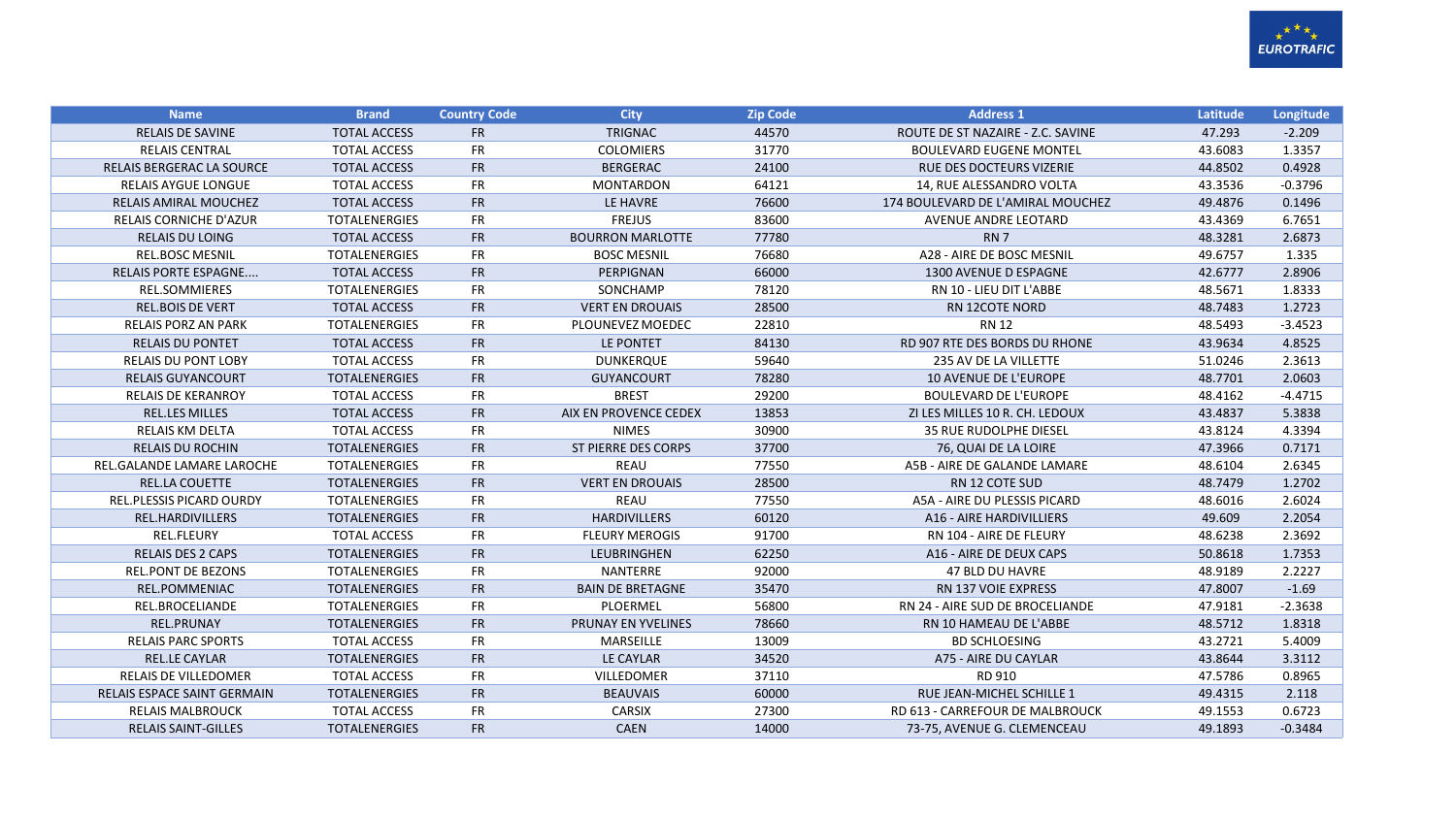

| <b>Name</b>                        | <b>Brand</b>         | <b>Country Code</b> | <b>City</b>                      | <b>Zip Code</b> | <b>Address 1</b>                    | Latitude | Longitude |
|------------------------------------|----------------------|---------------------|----------------------------------|-----------------|-------------------------------------|----------|-----------|
| <b>REL.LES MILLE ETANGS</b>        | <b>TOTALENERGIES</b> | <b>FR</b>           | <b>LUANT</b>                     | 36350           | A20 - AIRE DES MILLE ETANGS         | 46.7161  | 1.595     |
| <b>REL.BOIS DE DOURRE</b>          | <b>TOTALENERGIES</b> | <b>FR</b>           | MONTALZAT                        | 82270           | A20 - AIRE DU BOIS DE DOURRE        | 44.2326  | 1.5284    |
| <b>REL.LE MONT SAINT MICHEL</b>    | <b>TOTALENERGIES</b> | <b>FR</b>           | ST AUBIN DE TERREGATTE           | 50240           | A84 - AIRE DU MONT ST MICHEL        | 48.585   | $-1.3265$ |
| RELAIS TOULOUSE ROCADE OUEST       | <b>TOTALENERGIES</b> | <b>FR</b>           | <b>TOULOUSE</b>                  | 31300           | A62 AV.GRP MORHANGE ROCADE OUEST    | 43.5942  | 1.3972    |
| <b>SA SOVEDA</b>                   | <b>TOTALENERGIES</b> | <b>FR</b>           | MONTIGNY LE BRETONNEUX           | 78180           | <b>13 RUE AMPERE</b>                | 48.7982  | 2.0485    |
| CC SEREIN ET ARMANCE               | <b>TOTALENERGIES</b> | <b>FR</b>           | <b>BRIENON SUR ARMANCON</b>      | 89210           | ROUTE DE JOIGNY                     | 47.99    | 3.6092    |
| SARL MERCIERES LAVAGE DISTRIBUTION | <b>TOTALENERGIES</b> | <b>FR</b>           | <b>COMPIEGNE</b>                 | 60200           | ZAC DE MERCIERES AVENUE DE L'EUROPE | 49.3862  | 2.7848    |
| <b>REL.LES VIGNOBLES</b>           | <b>TOTALENERGIES</b> | <b>FR</b>           | <b>TRACY SUR LOIRE</b>           | 58150           | A77 - AIRE DES VIGNOBLES            | 47.3375  | 2.9275    |
| <b>EURL DE LA RN 88</b>            | <b>TOTALENERGIES</b> | <b>FR</b>           | L'ISLE SUR TARN                  | 81310           | ROUTE DE TOULOUSE RN88              | 43.8496  | 1.7965    |
| SAS L OCCITANE AUTOMOBILES         | <b>TOTALENERGIES</b> | <b>FR</b>           | AGDE                             | 34300           | 59 AVENUE DE SETE                   | 43.3108  | 3.4826    |
| <b>SAS LE TURBEAUTE</b>            | <b>TOTALENERGIES</b> | <b>FR</b>           | <b>BETHUNE</b>                   | 62400           | 612 RUE D'AIRE                      | 50.5387  | 2.6305    |
| SARL MASSOT-BOIDIN                 | <b>TOTALENERGIES</b> | <b>FR</b>           | SAINT SAUVEUR EN PUISAYE         | 89520           | ROUTE DE SAINT FARGEAU              | 47.6197  | 3.1919    |
| <b>SARL LABBE</b>                  | <b>TOTALENERGIES</b> | <b>FR</b>           | <b>BARLIN</b>                    | 62620           | <b>3 RUE D'HAILLICOURT</b>          | 50.4606  | 2.6165    |
| <b>REL.TROYES LE PLESSIS</b>       | <b>TOTALENERGIES</b> | <b>FR</b>           | <b>FRESNOY LE CHATEAU</b>        | 10270           | A5 - AIRE DE TROYES LE PLESSIS      | 48.2141  | 4.241     |
| <b>RELAIS DU TOUQUET</b>           | <b>TOTAL ACCESS</b>  | <b>FR</b>           | <b>CUCQ-TREPIED</b>              | 62780           | <b>209 AVENUE DE L'EUROPE</b>       | 50.5094  | 1.6282    |
| SAS DOUMOS GGE LETOUZEY            | <b>TOTALENERGIES</b> | <b>FR</b>           | <b>DOUVRES LA DELIVRANDE</b>     | 14440           | <b>ROUTE DE CAEN</b>                | 49.2889  | $-0.3781$ |
| <b>EURL LEADER CARBU SERVICE</b>   | <b>TOTALENERGIES</b> | <b>FR</b>           | <b>DUCOS - MARTINIQUE</b>        | 97224           | <b>QUARTIER LAZARET</b>             |          |           |
| <b>RELAIS TOULOUSE ROSERAIE</b>    | <b>TOTAL ACCESS</b>  | <b>FR</b>           | <b>TOULOUSE</b>                  | 31500           | <b>65 ROUTE D'AGDE</b>              | 43.6262  | 1.476     |
| <b>RELAIS ARLES LIBERATION</b>     | <b>TOTAL ACCESS</b>  | <b>FR</b>           | <b>ARLES</b>                     | 13200           | <b>12 AVENUE DE LA LIBERATION</b>   | 43.7011  | 4.642     |
| <b>SARL MONTAURAUTO</b>            | <b>TOTALENERGIES</b> | <b>FR</b>           | <b>MONTAUROUX</b>                | 83440           | <b>AVENUE CHAMBAROT</b>             | 43.6059  | 6.7669    |
| <b>GARAGE DE LA COLONNE</b>        | <b>TOTALENERGIES</b> | <b>FR</b>           | <b>MELLE</b>                     | 79500           | LA COLONNE                          | 46.2201  | $-0.1363$ |
| SARL LE ROVE AUTOMOBILES SERVICE   | <b>TOTALENERGIES</b> | <b>FR</b>           | LE ROVE                          | 13740           | ROUTE NATIONALE 568 B               | 43.3676  | 5.2497    |
| <b>SARL ETS GODART</b>             | <b>TOTALENERGIES</b> | <b>FR</b>           | <b>JANVILLE</b>                  | 28310           | 19, AVENUE DU GENERAL DE GAULLE     | 48.1985  | 1.8895    |
| SARL JEAN PIERRE PORTAL            | <b>TOTALENERGIES</b> | FR                  | <b>VILLEFRANCHE DE ROUERGUES</b> | 12200           | 9 AVENUE DES CROATES                | 44.3609  | 2.0406    |
| <b>REL.BEUZEVILLE NORD</b>         | <b>TOTALENERGIES</b> | <b>FR</b>           | <b>BEUZEVILLE</b>                | 27210           | A13 - AIRE DE BEUZEVILLE            | 49.3244  | 0.3279    |
| REL.L'ESTALOT                      | <b>TOTALENERGIES</b> | <b>FR</b>           | ST ANDRE DE CUBZAC               | 33240           | A10-AIRE DE L'ESTALOT               | 44.9783  | $-0.4322$ |
| REL.FONTBELLEAU                    | <b>TOTALENERGIES</b> | <b>FR</b>           | <b>LORMONT</b>                   | 33310           | A10 AIRE FONTBELLEAU BAYONNE PARIS  | 44.8736  | $-0.5063$ |
| <b>SARL KAMERIS</b>                | <b>TOTALENERGIES</b> | <b>FR</b>           | <b>ST JORY</b>                   | 31790           | 66 BIS RD 820                       | 43.7382  | 1.3728    |
| SAS AVOINE AUTOMOBILES             | <b>TOTALENERGIES</b> | <b>FR</b>           | <b>AVOINE</b>                    | 37420           | <b>ZA LES BUTTES</b>                | 47.2131  | 0.1702    |
| <b>REL.LA DENTELLE D'ALENCON</b>   | <b>TOTALENERGIES</b> | <b>FR</b>           | VALFRAMBERT                      | 61250           | A28 - AIRE DE LA DENTELLE D'ALENCON | 48.4572  | 0.1265    |
| <b>GREGGY SERVICES SASU</b>        | <b>TOTALENERGIES</b> | <b>FR</b>           | <b>MONTAUBAN</b>                 | 82000           | <b>284 AVENUE JEAN MOULIN</b>       | 44.025   | 1.3648    |
| SARL STATION SERVICE DU PORT       | <b>TOTALENERGIES</b> | <b>FR</b>           | CAPBRETON                        | 40130           | 43 AVENUE DU MARECHAL LECLERC       | 43.6496  | $-1.4307$ |
| <b>SAS CONTITRADE FRANCE</b>       | <b>TOTALENERGIES</b> | <b>FR</b>           | <b>TOURLAVILLE</b>               | 50110           | <b>RUE JEAN BOUIN</b>               | 49.6349  | $-1.587$  |
| M. ZAJDEL LAURENT                  | <b>TOTALENERGIES</b> | <b>FR</b>           | <b>RIEC SUR BELON</b>            | 29340           | 14 RUE DE LA GARE                   | 47.8447  | $-3.6894$ |
| <b>REL.BREGUIERES SUD</b>          | <b>TOTALENERGIES</b> | <b>FR</b>           | <b>MOUGINS</b>                   | 06250           | A8 - AIRE DE BREGUIERES SUD         | 43.5895  | 7.0355    |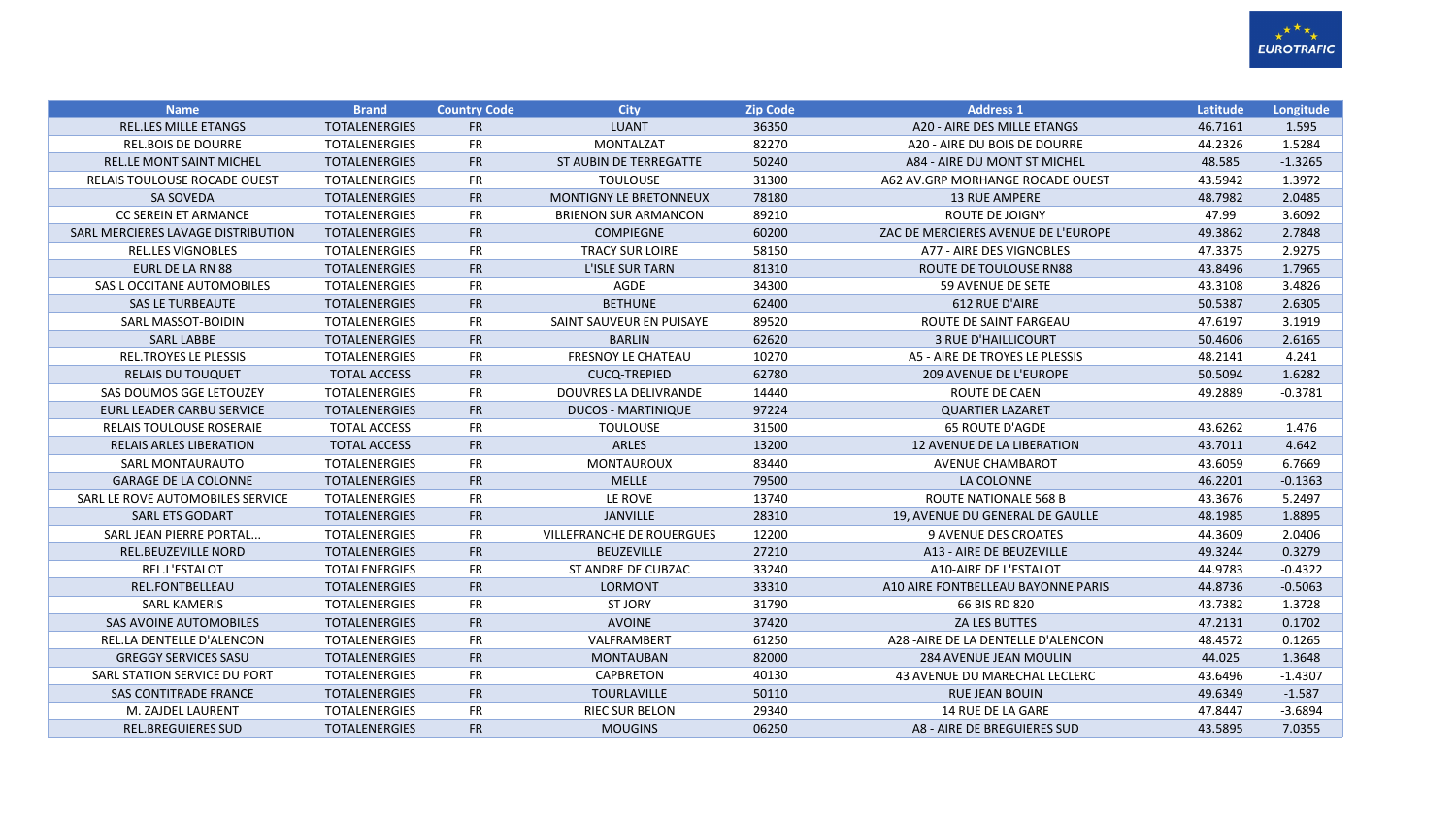

| <b>Name</b>                         | <b>Brand</b>         | <b>Country Code</b> | <b>City</b>                | <b>Zip Code</b> | <b>Address 1</b>                 | Latitude | Longitude |
|-------------------------------------|----------------------|---------------------|----------------------------|-----------------|----------------------------------|----------|-----------|
| SA COURSEULLES GARAGE               | <b>TOTALENERGIES</b> | <b>FR</b>           | <b>COURSEULLES SUR MER</b> | 14470           | <b>ROUTE DE CAEN</b>             | 49.316   | $-0.4501$ |
| SARL GARAGE CRAPART ET FILS         | <b>TOTALENERGIES</b> | FR                  | <b>CAEN</b>                | 14000           | 26 BOULEVARD DU MARECHAL JUIN    | 49.2095  | $-0.3734$ |
| SA GARAGE DE LA ROTONDE             | <b>TOTALENERGIES</b> | <b>FR</b>           | LE MANS                    | 72100           | <b>456 AVENUE FELIX GENESLAY</b> | 47.964   | 0.2014    |
| <b>REL.PORT LAURAGAIS SUD</b>       | <b>TOTALENERGIES</b> | <b>FR</b>           | <b>AVIGNONET LAURAGAIS</b> | 31290           | A61 - AIRE DE PORT LAURAGAIS SUD | 43.3527  | 1.8043    |
| <b>REL.PORT LAURAGAIS NORD</b>      | <b>TOTALENERGIES</b> | <b>FR</b>           | <b>AVIGNONET LAURAGAIS</b> | 31290           | A61-AIRE DE PORT LAURAGAIS NORD  | 43.3531  | 1.8098    |
| SAS LE GARAGE DU GATINAIS           | <b>TOTALENERGIES</b> | <b>FR</b>           | <b>PITHIVIERS</b>          | 45300           | <b>AVENUE DU 11 NOVEMBRE</b>     | 48.1787  | 2.2514    |
| <b>GARAGE DORLEANS FREDERIC</b>     | <b>TOTALENERGIES</b> | <b>FR</b>           | <b>COMBOURG</b>            | 35270           | 11 BIS AVENUE DE LA LIBERATION   | 48.4126  | $-1.7415$ |
| <b>REL.LE PAYS DE RENNES</b>        | <b>TOTALENERGIES</b> | FR                  | <b>SAINT GILLES</b>        | 35590           | RN 12 AIRE DU PAYS DE RENNES     | 48.1675  | $-1.8759$ |
| SARL GGE DE L'ESTUAIRE              | <b>TOTALENERGIES</b> | <b>FR</b>           | ST BREVIN LES PINS         | 44250           | PARC D'ACTIVITES DE LA GUERCHE   | 47.2416  | $-2.1569$ |
| RELAIS DE BIEREN DYCK               | <b>TOTAL ACCESS</b>  | FR                  | QUAEDYPRE                  | 59380           | <b>FAUBOURG DE CASSEL RD 916</b> | 50.9553  | 2.4332    |
| SAS DUBREUIL AUTOMOBILE             | <b>TOTALENERGIES</b> | <b>FR</b>           | <b>LOUVIERS</b>            | 27400           | <b>4 PLACE JEAN JAURES</b>       | 49.21    | 1.17      |
| SAS ALTEAM SABLE-SOLESMES           | <b>TOTALENERGIES</b> | <b>FR</b>           | SOLESMES                   | 72300           | <b>AVENUE JEAN MONNET</b>        | 47.8353  | $-0.2983$ |
| <b>GARAGE AP AUTO</b>               | <b>TOTALENERGIES</b> | <b>FR</b>           | LA HAYE                    | 50250           | <b>3 ROUTE DES MARAIS</b>        | 49.2964  | $-1.5443$ |
| SARL GARAGE MERRIEN                 | <b>TOTALENERGIES</b> | <b>FR</b>           | <b>FOUESNANT</b>           | 29170           | <b>16 ROUTE DE QUIMPER</b>       | 47.8977  | $-4.0175$ |
| <b>RELAIS CHERBOURG LES BASSINS</b> | <b>TOTAL ACCESS</b>  | <b>FR</b>           | <b>CHERBOURG OCTEVILLE</b> | 50100           | <b>RUE DE LA SALINE</b>          | 49.6348  | $-1.6144$ |
| REL.L'ADOUR                         | <b>TOTALENERGIES</b> | <b>FR</b>           | AIRE SUR L ADOUR           | 40800           | A65 - AIRE DE L'ADOUR            | 43.7391  | $-0.2758$ |
| <b>RELAIS DES IRIS</b>              | <b>TOTAL ACCESS</b>  | <b>FR</b>           | LE PLESSIS BELLEVILLE      | 60330           | <b>5 ROUTE DE PARIS</b>          | 49.0967  | 2.7495    |
| ME LAVERDURE BRIGITTE               | <b>TOTALENERGIES</b> | FR                  | <b>FEUQUIERES</b>          | 60960           | PLACE DE LA GARE 2               | 49.6539  | 1.8317    |
| <b>SARL DUPRETZ</b>                 | <b>TOTALENERGIES</b> | <b>FR</b>           | <b>PLURIEN</b>             | 22240           | LA NOE                           | 48.6189  | $-2.4224$ |
| <b>SARL GUILLOU</b>                 | <b>TOTALENERGIES</b> | <b>FR</b>           | <b>COUFFE</b>              | 44521           | <b>RN 23 - LES HAUTES LANDES</b> | 47.36    | $-1.3183$ |
| <b>SAS GARAGE HOUTIN</b>            | <b>TOTALENERGIES</b> | <b>FR</b>           | <b>POUANCE</b>             | 49420           | AVENUE DU GENERAL DE GAULLE      | 47.7427  | $-1.1674$ |
| <b>RELAIS SAINT-NOLFF</b>           | <b>TOTAL ACCESS</b>  | <b>FR</b>           | <b>ST NOLFF</b>            | 56250           | VOIE EXPRESS - RN 166 - LE BOLAN | 47.6846  | $-2.6468$ |
| <b>RELAIS RENNES LECLERC</b>        | <b>TOTAL ACCESS</b>  | <b>FR</b>           | <b>RENNES</b>              | 35000           | 124, AVENUE DU GENERAL LECLERC   | 48.1139  | $-1.6393$ |
| RELAIS NIORT CHAURAY                | <b>TOTAL ACCESS</b>  | FR                  | <b>CHAURAY</b>             | 79180           | 659, RTE DE PARIS                | 46.3405  | $-0.3947$ |
| REL.VIGNEUX DE BRETAGNE             | <b>TOTALENERGIES</b> | <b>FR</b>           | <b>VIGNEUX DE BRETAGNE</b> | 44360           | <b>RN 165</b>                    | 47.3287  | $-1.7827$ |
| <b>RELAIS ILE DE FRANCE</b>         | <b>TOTALENERGIES</b> | <b>FR</b>           | <b>RENNES</b>              | 35000           | <b>15 AVENUE CHARLES TILLON</b>  | 48.125   | $-1.7006$ |
| <b>RELAIS LORIENT PORT</b>          | <b>TOTAL ACCESS</b>  | <b>FR</b>           | <b>LORIENT</b>             | 56100           | 2, RUE BENOIT FRACHON            | 47.7353  | $-3.3713$ |
| SA ESPACE AUTOMOBILE FERTOIS        | <b>TOTAL ACCESS</b>  | <b>FR</b>           | LA FERTE BERNARD           | 72400           | AVENUE DE VERDUN                 | 48.1919  | 0.6621    |
| <b>RELAIS QUIMPER SUD</b>           | <b>TOTAL ACCESS</b>  | <b>FR</b>           | <b>QUIMPER</b>             | 29000           | <b>BLD FLANDRES DUNKERQUE</b>    | 47.9794  | $-4.0898$ |
| <b>SARL STATION GRELAUD</b>         | <b>TOTAL ACCESS</b>  | FR                  | <b>REZE LES NANTES</b>     | 44400           | 140. RTE DES SORINIERES          | 47.1549  | $-1.5373$ |
| <b>REL.TREILLIERES</b>              | <b>TOTALENERGIES</b> | <b>FR</b>           | <b>TREILLIERES</b>         | 44119           | RN 137 - AIRE DE LAMBRECY EST    | 47.3361  | $-1.6528$ |
| REL.BOUGUENAIS                      | <b>TOTAL ACCESS</b>  | <b>FR</b>           | <b>BOUGUENAIS</b>          | 44340           | ROCADE SUD CD145                 | 47.165   | $-1.5704$ |
| REL. ROCADE PURPAN.                 | <b>TOTALENERGIES</b> | <b>FR</b>           | <b>TOULOUSE</b>            | 31300           | A62 - 6 AV. DU GROUPE MORHANGE   | 43.6006  | 1.3986    |
| RENAULT LOUDUN AUTOMOBILES          | <b>TOTALENERGIES</b> | FR                  | LOUDUN                     | 86200           | 2 BLD GUY CHAUVET                | 47.007   | 0.0867    |
| <b>SAS VAUREZ SERVICE</b>           | <b>TOTALENERGIES</b> | <b>FR</b>           | <b>PAYS DE BELVES</b>      | 24170           | STATION SERVICE VAUREZ BELVES    | 44.7719  | 1.0106    |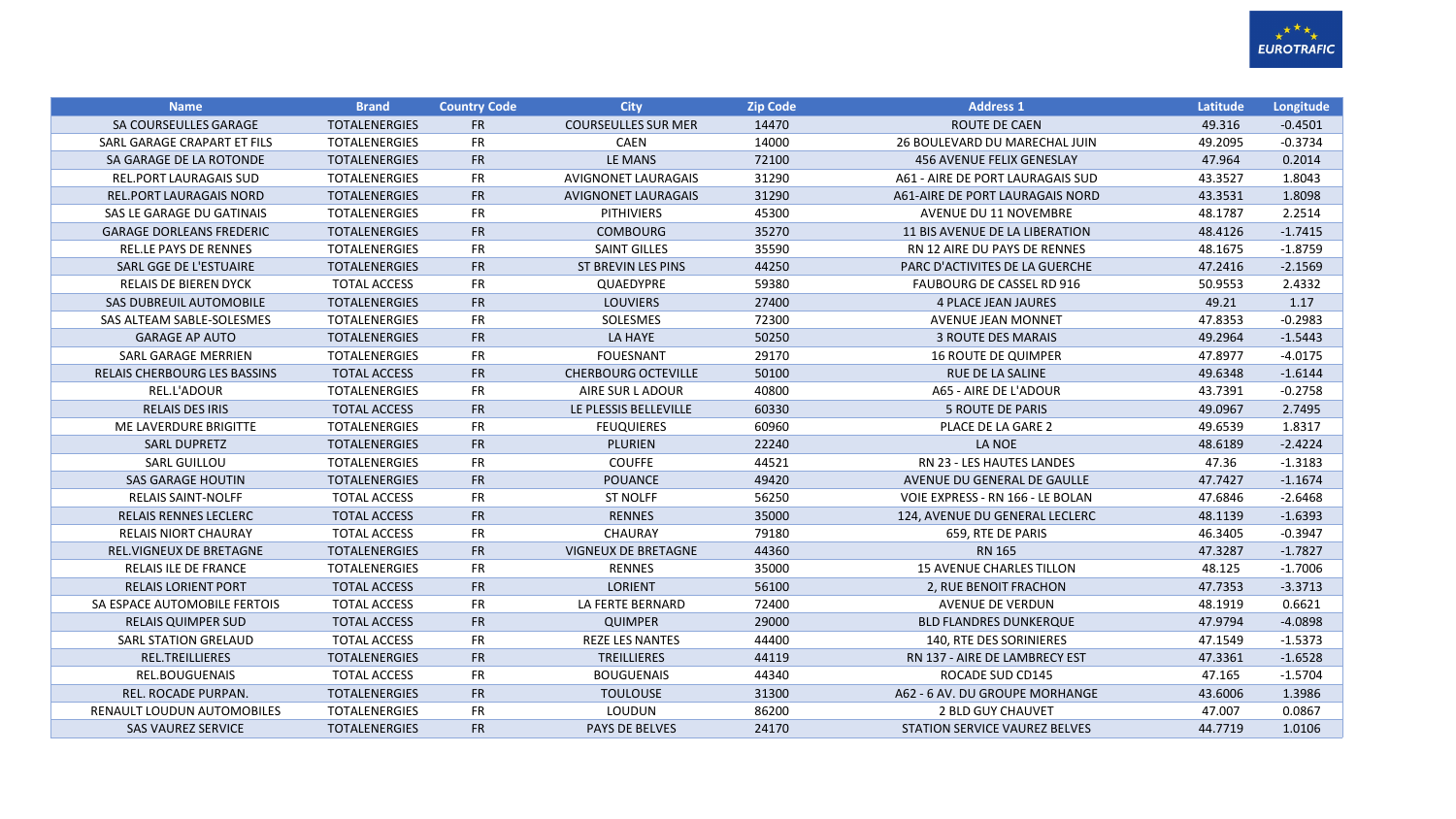

| <b>Name</b>                        | <b>Brand</b>         | <b>Country Code</b> | <b>City</b>                     | <b>Zip Code</b> | <b>Address 1</b>                    | Latitude | Longitude |
|------------------------------------|----------------------|---------------------|---------------------------------|-----------------|-------------------------------------|----------|-----------|
| <b>SARL TEXIER CLAUDE</b>          | <b>TOTALENERGIES</b> | <b>FR</b>           | <b>PAYREE</b>                   | 86700           | <b>RN 10 VILLAGE ROUTIER</b>        | 46.3588  | 0.1972    |
| <b>RELAIS SAINT JEAN</b>           | <b>TOTALENERGIES</b> | <b>FR</b>           | CASTELSARRASIN                  | 82100           | 20 AVENUE DU MARECHAL LECLERC       | 44.0431  | 1.1049    |
| <b>SAS ENA</b>                     | <b>TOTALENERGIES</b> | <b>FR</b>           | <b>BARBEZIEUX SAINT HILAIRE</b> | 16300           | RN 10 - ZA DE PLAISANCE             | 45.4613  | $-0.1425$ |
| <b>MAGOT CAVARD</b>                | <b>TOTAL ACCESS</b>  | <b>FR</b>           | <b>BOULAZAC</b>                 | 24750           | 192, ROUTE DE LYON                  | 45.1801  | 0.7463    |
| SARL M ET F CHEBBABI               | <b>TOTAL ACCESS</b>  | <b>FR</b>           | <b>CHASSENEUIL DU POITOU</b>    | 86360           | RN 10 6 ROUTE DE PARIS              | 46.6314  | 0.3572    |
| SAS HAUT ANJOU AUTOMOBILES         | <b>TOTALENERGIES</b> | <b>FR</b>           | AZE                             | 53200           | ZI BELLITOURNE - 11 AVENUE RENE CAS | 47.8368  | $-0.6895$ |
| RELAIS VILLENEUVE LES SALINES      | <b>TOTALENERGIES</b> | <b>FR</b>           | LA ROCHELLE                     | 17000           | AVENUE JEAN-PAUL SARTRE             | 46.1568  | $-1.1199$ |
| <b>SARL BOURDET</b>                | <b>TOTAL ACCESS</b>  | <b>FR</b>           | CARENTAN                        | 50500           | ROUTE DE SAINT COME                 | 49.309   | $-1.2543$ |
| <b>EURL LOPEZ CLEMENT</b>          | <b>TOTALENERGIES</b> | <b>FR</b>           | <b>PAUILLAC</b>                 | 33250           | LA LANSARDE - ROUTE DES CHATEAUX    | 45.1923  | $-0.7493$ |
| REL.PUILBOREAU                     | <b>TOTAL ACCESS</b>  | <b>FR</b>           | PUILBOREAU                      | 17138           | <b>RN 11- AIRE DE PUIBOREAU</b>     | 46.1767  | $-1.1032$ |
| <b>RELAIS PANTIN LECLERC</b>       | <b>TOTAL ACCESS</b>  | <b>FR</b>           | <b>PANTIN</b>                   | 93500           | 130-132 AV. DU GENERAL LECLERC      | 48.9004  | 2.4111    |
| <b>RELAIS BATTERIE</b>             | <b>TOTALENERGIES</b> | <b>FR</b>           | <b>VALLAURIS GOLFE JUAN</b>     | 06220           | 1576 RD6007                         | 43.5513  | 7.057     |
| <b>RELAIS CROISETTE</b>            | <b>TOTAL ACCESS</b>  | <b>FR</b>           | <b>SAINTE MAXIME</b>            | 83120           | 24 BOULEVARD JEAN MOULIN - RD559.   | 43.3048  | 6.6285    |
| <b>RELAIS SAINTE SAVINE</b>        | <b>TOTAL ACCESS</b>  | <b>FR</b>           | SAINTE SAVINE                   | 10300           | 82 AVENUE DU GENERAL LECLERC        | 48.292   | 4.0375    |
| <b>RELAIS MASSY LECLERC</b>        | <b>TOTAL ACCESS</b>  | <b>FR</b>           | <b>MASSY</b>                    | 91300           | 190 AVENUE DU MARECHAL LECLERC      | 48.7396  | 2.3021    |
| <b>RELAIS REIMS BREBANT</b>        | <b>TOTAL ACCESS</b>  | <b>FR</b>           | <b>REIMS</b>                    | 51100           | <b>12 AVENUE BREBANT</b>            | 49.2548  | 4.0167    |
| <b>RELAIS LE MIRAIL</b>            | <b>TOTAL ACCESS</b>  | <b>FR</b>           | <b>TOULOUSE</b>                 | 31100           | 222 ROUTE DE SAINT SIMON            | 43.5809  | 1.3959    |
| <b>RELAIS ORGEVAL 40 SOUS</b>      | <b>TOTAL ACCESS</b>  | <b>FR</b>           | ORGEVAL                         | 78630           | ROUTE DE 40 SOUS RN113              | 48.9306  | 1.9752    |
| <b>RELAIS BOBIGNY ARAGON</b>       | <b>TOTAL ACCESS</b>  | <b>FR</b>           | <b>BOBIGNY</b>                  | 93000           | 54 AVENUE LOUIS ARAGON              | 48.9146  | 2.4406    |
| <b>RELAIS APOLLINAIRE</b>          | <b>TOTAL ACCESS</b>  | <b>FR</b>           | <b>SAINT BRIEUC</b>             | 22000           | RUE GUILLAUME APOLLINAIRE           | 48.4978  | $-2.7453$ |
| <b>RELAIS TROYES MAISONNEUVE</b>   | <b>TOTAL ACCESS</b>  | <b>FR</b>           | <b>TROYES</b>                   | 10000           | 40, AVENUE CHOMEDEY DE MAISONNEUVE  | 48.3048  | 4.0725    |
| <b>RELAIS DEVEZE</b>               | <b>TOTAL ACCESS</b>  | <b>FR</b>           | <b>BEZIERS</b>                  | 34500           | <b>1 AVENUE DE LA DEVEZE</b>        | 43.3314  | 3.2476    |
| <b>REL.LA COURNEUVE EST</b>        | <b>TOTALENERGIES</b> | <b>FR</b>           | LA COURNEUVE                    | 93120           | A1 - AIRE DE LA COURNEUVE EST       | 48.9337  | 2.3911    |
| SARL MARTIN SERVICE AUTO           | <b>TOTALENERGIES</b> | <b>FR</b>           | <b>MAZIERES EN GATINE</b>       | 79310           | ECHANGEUR NORD - ROUTEDE PARTHENAY  | 46.5464  | $-0.3136$ |
| REL.TERRASSES DE PROVENCE SUD PL   | <b>TOTALENERGIES</b> | <b>FR</b>           | <b>BRIGNOLES</b>                | 83170           | A8 AIRE TERRASSES PROVENCE SUD      | 43.4215  | 5.9889    |
| SAS GARAGE DUBOIS-HELLEUX          | <b>TOTALENERGIES</b> | <b>FR</b>           | <b>MORTAIN</b>                  | 50140           | RUE DE L'ABBAYE BLANCHE             | 48.6526  | $-0.9411$ |
| <b>REL.ROMORANTIN</b>              | <b>TOTALENERGIES</b> | <b>FR</b>           | PRUNIERS EN SOLOGNE             | 41200           | A85 - AIRE DE ROMORANTIN            | 47.3382  | 1.6666    |
| <b>STATION DU BAC</b>              | <b>TOTALENERGIES</b> | <b>FR</b>           | <b>DUCLAIR</b>                  | 76480           | 130 AVENUE DU PRESIDENT COTY        | 49.4806  | 0.8727    |
| <b>SAS SOLUTION ENERGY</b>         | <b>TOTALENERGIES</b> | <b>FR</b>           | <b>FOUGERES</b>                 | 35300           | 58 AVENUE DE LA VERRERIE            | 48.363   | $-1.1883$ |
| <b>RELAIS LES CHASSEURS PL</b>     | <b>TOTAL ACCESS</b>  | <b>FR</b>           | <b>BERRE L ETANG</b>            | 13130           | RD 113 - LES GRAPOUX                | 43.519   | 5.2005    |
| <b>REL.LES PYRENEES</b>            | <b>TOTALENERGIES</b> | <b>FR</b>           | <b>GER</b>                      | 64530           | A64 - AIRE DES PYRENEES             | 43.2315  | $-0.0807$ |
| <b>SAS DURMUS</b>                  | <b>TOTALENERGIES</b> | <b>FR</b>           | <b>SUCY EN BRIE</b>             | 94370           | 13-17 AVENUE MAURICE BERTEAUX       | 48.7735  | 2.5173    |
| <b>CATALOGNE CARBURANTS SUD PL</b> | <b>TOTAL ACCESS</b>  | <b>FR</b>           | PERPIGNAN                       | 66000           | 3170 AVENUE JULIEN PANCHOT          | 42.6782  | 2.8502    |
| SARL ROCADE DU FUTUR               | <b>TOTAL ACCESS</b>  | <b>FR</b>           | CHASSENEUIL DU POITOU           | 86360           | 7 ROUTE DE PARIS RN 10              | 46.6317  | 0.3563    |
| <b>RELAIS DE SAINT NAZAIRE</b>     | <b>TOTAL ACCESS</b>  | <b>FR</b>           | <b>ST NAZAIRE</b>               | 44600           | 5 BOULEVARD GEORGES CHARPAK         | 47.2711  | $-2.2503$ |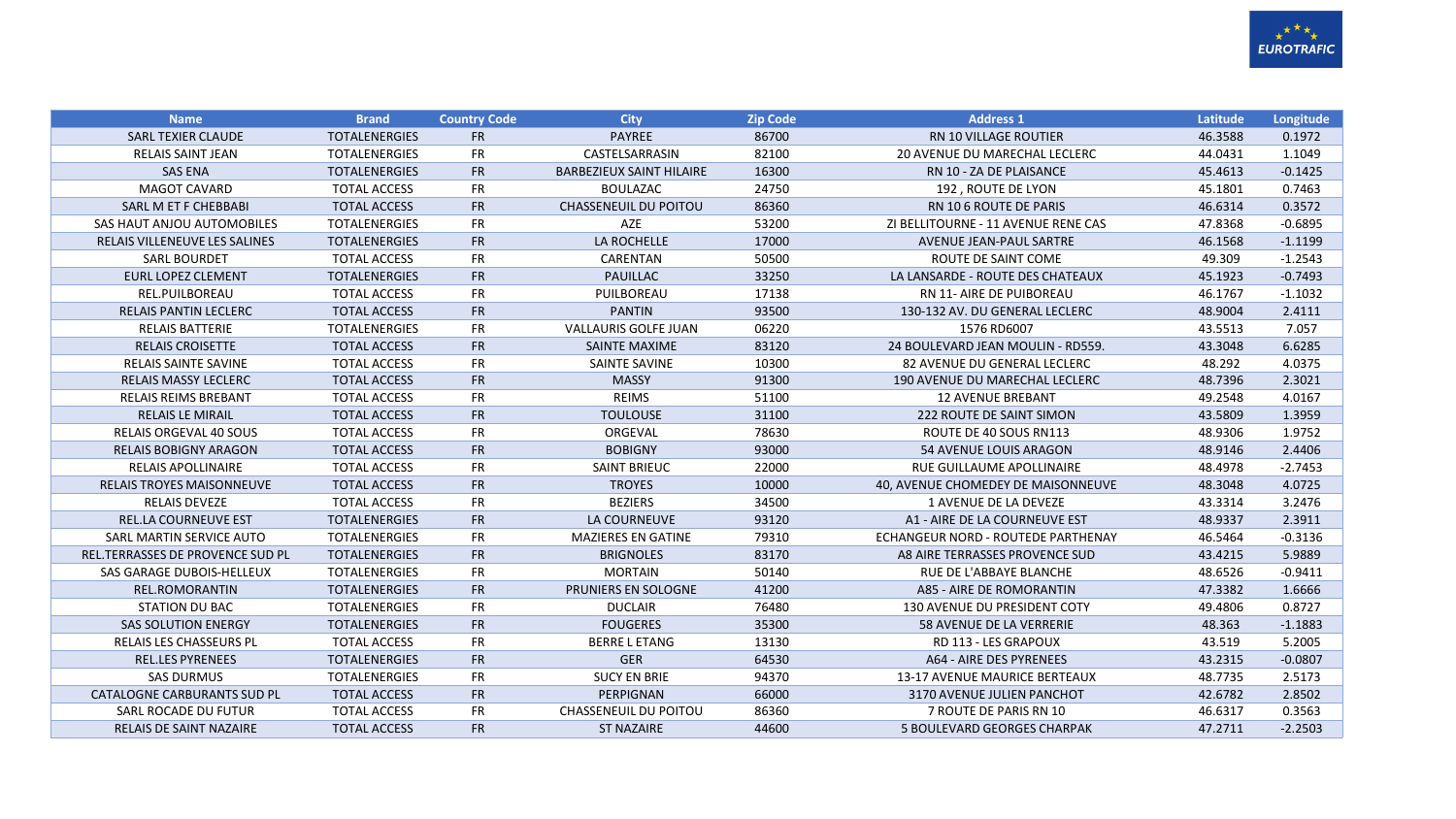

| <b>Name</b>                        | <b>Brand</b>         | <b>Country Code</b> | <b>City</b>                 | <b>Zip Code</b> | <b>Address 1</b>                    | Latitude | Longitude |
|------------------------------------|----------------------|---------------------|-----------------------------|-----------------|-------------------------------------|----------|-----------|
| <b>SCAUTO BAYEUX</b>               | <b>TOTAL ACCESS</b>  | <b>FR</b>           | <b>BAYEUX</b>               | 14400           | 16 BOULEVARD SADI CARNOT D572       | 49.2711  | $-0.6999$ |
| <b>GROUPE METIN MEAUX</b>          | <b>TOTALENERGIES</b> | <b>FR</b>           | <b>MEAUX</b>                | 77100           | AVENUE DU PRESIDENT ROOSEVELT       | 48.9569  | 2.9027    |
| <b>GROUPE METIN MONTEVRAIN</b>     | <b>TOTALENERGIES</b> | FR                  | <b>MONTEVRAIN</b>           | 77144           | 34 ROUTE DE PROVINS - RD 231        | 48.8525  | 2.7607    |
| <b>GROUPE METIN NOISY LE GRAND</b> | <b>TOTALENERGIES</b> | <b>FR</b>           | <b>NOISY LE GRAND</b>       | 93160           | <b>56 AVENUE DU PAVE NEUF</b>       | 48.8383  | 2.5609    |
| <b>RELAIS DE POMPONNE</b>          | <b>TOTALENERGIES</b> | <b>FR</b>           | <b>POMPONNE</b>             | 77400           | 2-4 RUE DU GENERAL LECLERC          | 48.8815  | 2.7009    |
| <b>RELAIS LES ESSARTS LE ROI</b>   | <b>TOTAL ACCESS</b>  | <b>FR</b>           | LES ESSARTS LE ROI          | 78690           | 37-RN 10                            | 48.7175  | 1.8829    |
| RELAIS AUTO SAINT DESIR            | <b>TOTALENERGIES</b> | <b>FR</b>           | <b>SAINT DESIR</b>          | 14100           | <b>RUE DE LA LIBERATION 26</b>      | 49.1383  | 0.1719    |
| <b>ATLANTIC STATION SERVICE</b>    | <b>TOTAL ACCESS</b>  | <b>FR</b>           | <b>ANGOULINS</b>            | 17690           | RN 137 ROUTE DE ROCHEFORT           | 46.0997  | $-1.0923$ |
| <b>SAS ROLLI</b>                   | <b>TOTALENERGIES</b> | <b>FR</b>           | PLAN D ORGON                | 13750           | 114 AV. DE LA POMME ZI DU PONT      | 43.8199  | 5.016     |
| <b>SARL STATION JOUZEL</b>         | <b>TOTALENERGIES</b> | <b>FR</b>           | <b>BRIE</b>                 | 35150           | 1, LIEU-DIT LE HARDIER              | 47.9722  | $-1.5385$ |
| RELAIS DE LA CROIX BLANCHE         | <b>TOTALENERGIES</b> | FR                  | <b>NESPOULS</b>             | 19600           | LA CROIX BLANCHE                    | 45.0522  | 1.4966    |
| SARL GARAGE PAUGOY                 | <b>TOTALENERGIES</b> | <b>FR</b>           | <b>CONTRES</b>              | 41700           | 16 AVENUE DU GENERAL DE GAULLE      | 47.4261  | 1.4284    |
| REL.SARTHE SARGE LE MANS NORD      | <b>TOTALENERGIES</b> | <b>FR</b>           | <b>SARGE LES LE MANS</b>    | 72190           | A11-AIRE SARTHE SARGE LE MANS NORD  | 48.0558  | 0.2552    |
| SARL S.C. RAULT                    | <b>TOTALENERGIES</b> | <b>FR</b>           | <b>UZEL</b>                 | 22460           | ZONE COMMERCIALE - D 700            | 48.2878  | $-2.8259$ |
| <b>RELAIS MARESCHE</b>             | <b>TOTALENERGIES</b> | <b>FR</b>           | <b>MARESCHE</b>             | 72170           | GARE DE PEAGE MARESCHE - A28        | 48.1975  | 0.1689    |
| <b>REL.LIMOURS JANVRY</b>          | <b>TOTALENERGIES</b> | <b>FR</b>           | <b>JANVRY</b>               | 91640           | A10 AIRE DE LIMOURS JANVRY          | 48.6366  | 2.1481    |
| <b>RELAIS GRANDEOLS</b>            | <b>TOTAL ACCESS</b>  | <b>FR</b>           | <b>DEOLS</b>                | 36130           | 124 AVENUE MARCEL DASSAULT          | 46.847   | 1.7101    |
| <b>RELAIS DU BALMORAL</b>          | <b>TOTAL ACCESS</b>  | <b>FR</b>           | <b>MOUILLERON LE CAPTIF</b> | 85000           | 208, RUE DU CLAIR BOCAGE            | 46.7124  | $-1.431$  |
| <b>RELAIS RIVESALTES NORD</b>      | <b>TOTAL ACCESS</b>  | <b>FR</b>           | <b>RIVESALTES</b>           | 66600           | 2 RUE JEANNE BARRET-MASGARRIGUE SUD | 42.7798  | 2.8994    |
| ETABLISSEMENTS CHIRAULT            | <b>TOTAL ACCESS</b>  | <b>FR</b>           | CHATEAUROUX                 | 36000           | RUE DE LA FOLIE COMTOIS             | 46.8058  | 1.698     |
| PNEUS EUROPE SERVICES              | <b>TOTAL ACCESS</b>  | <b>FR</b>           | LA CHATRE                   | 36400           | <b>AVENUE D' AUVERGNE</b>           | 46.5817  | 2.0014    |
| <b>AMG EXPRESS</b>                 | <b>TOTALENERGIES</b> | <b>FR</b>           | <b>NOGENT LE ROTROU</b>     | 28400           | ROUTE DU MANS                       | 48.3065  | 0.8085    |
| <b>REL.ORLEANS GIDY</b>            | <b>TOTALENERGIES</b> | <b>FR</b>           | <b>GIDY</b>                 | 45520           | A10 AIRE ORLEANS GIDY               | 47.9761  | 1.8603    |
| REL.VARADES PAYS DE LOIRE          | <b>TOTALENERGIES</b> | <b>FR</b>           | VARADES                     | 44370           | A11-AIRE DE VARADES PAYS DE LOIRE   | 47.4196  | $-1.0145$ |
| <b>RELAIS STAR LE PESCHER</b>      | <b>TOTALENERGIES</b> | <b>FR</b>           | LE PESCHER                  | 19190           | <b>RD15 LE BOURG</b>                | 45.0712  | 1.7377    |
| <b>RELAIS PASSAGE D'AGEN</b>       | <b>TOTAL ACCESS</b>  | <b>FR</b>           | LE PASSAGE D'AGEN           | 47520           | <b>106 AVENUE DES PYRENEES</b>      | 44.1711  | 0.6084    |
| <b>RELAIS DE CASTETS</b>           | <b>TOTAL ACCESS</b>  | <b>FR</b>           | <b>CASTETS</b>              | 40260           | 1270 ROUTE DE DAX                   | 43.8697  | $-1.134$  |
| CHATEAUDUN S N V R A               | <b>TOTALENERGIES</b> | <b>FR</b>           | CHATEAUDUN                  | 28200           | 8 BD DU 8 MAI                       | 48.0616  | 1.3351    |
| SAS BIGOT AUTOMOBILES VENDOME      | <b>TOTALENERGIES</b> | <b>FR</b>           | <b>ST OUEN</b>              | 41100           | <b>RN10-71 ROUTE DE PARIS</b>       | 47.8166  | 1.076     |
| <b>RELAIS ARRAS ROSATI</b>         | <b>TOTALENERGIES</b> | <b>FR</b>           | <b>ARRAS</b>                | 62000           | <b>2 RUE DES ROSATI</b>             | 50.2909  | 2.7843    |
| <b>RELAIS GEBHARD</b>              | <b>TOTAL ACCESS</b>  | <b>FR</b>           | <b>ARGENTON SUR CREUSE</b>  | 36200           | <b>ROUTE DE LIMOGES</b>             | 46.5782  | 1.5134    |
| <b>GARAGE DOURDEIN</b>             | <b>TOTALENERGIES</b> | <b>FR</b>           | ROANNE                      | 42300           | 82 RUE AUGUSTE DOURDEIN             | 46.041   | 4.0544    |
| <b>RELAIS RIVIERA</b>              | <b>TOTALENERGIES</b> | <b>FR</b>           | <b>ANTIBES</b>              | 06600           | <b>1945 ROUTE DE GRASSE</b>         | 43.5981  | 7.0874    |
| SAS FABRE ET RUDELLE               | <b>TOTALENERGIES</b> | <b>FR</b>           | <b>RODEZ</b>                | 12000           | ROUTE D ESPALION                    | 44.3773  | 2.593     |
| SARL RELAIS DU MEDOC               | <b>TOTALENERGIES</b> | <b>FR</b>           | LESPARRE                    | 33340           | <b>25 COURS GEORGES MANDEL</b>      | 45.3092  | $-0.9371$ |